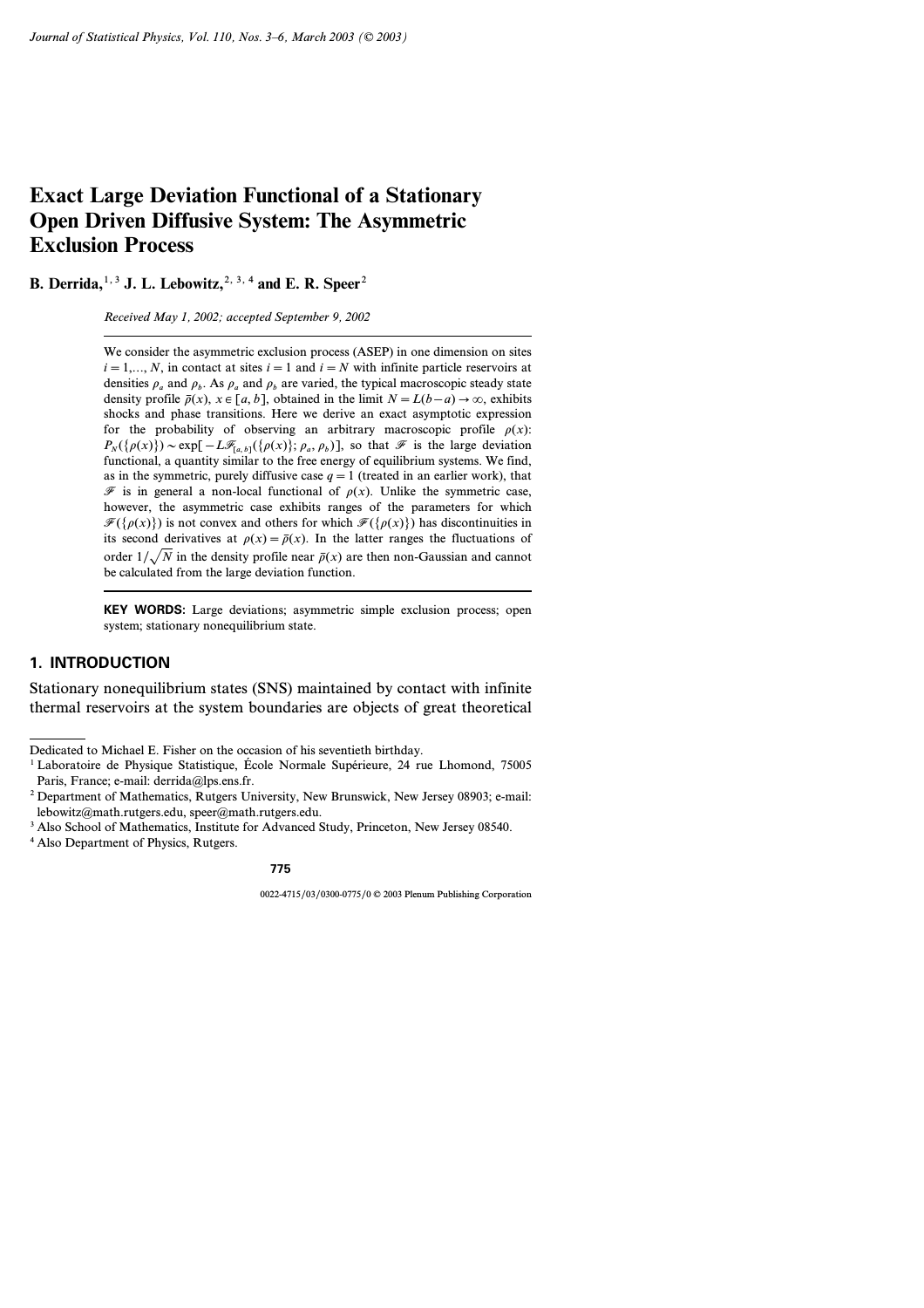and practical interest. $(1-9)$  One is tempted to think that, at least when the gradients and fluxes induced by the reservoirs are small, the full system behavior is just that of a union of subsystems, each in local equilibrium, with spatially varying particle and energy densities or equivalently local chemical potential and temperature. This is, however, not the entire story, as is clear when one considers the paradigm of such systems, a fluid in contact with a thermal reservoir at temperature  $T_a$  at the top and one at temperature  $T<sub>b</sub>$  at the bottom, the Rayleigh–Bénard system.<sup>(6)</sup> In this system there are long range correlations not present in equilibrium systems, which have been measured by neutron scattering experiments. This system exhibits, when  $T_b - T_a$  exceeds some positive critical value, dynamic phase transitions corresponding to the formation of different patterns of heat and mass flow as the parameters are varied. These are due to macroscopic instabilities, caused by gravity, but are not derivable at present, despite various attempts, $^{(9)}$  in terms of a microscopic theory of SNS such as that provided by statistical mechanics in the case  $T_a = T_b$ , when the system is an equilibrium one.

In this paper we study the SNS of a model system which, despite its simplicity, has some phase transitions and exhibits many phenomena, such as long range correlations and non-Gaussian fluctuations, which are very different from those of systems in local thermal equilibrium. For this system the weights of the microscopic configurations are known and the typical behavior has been deduced from them.<sup>(12)</sup> Here we determine again from the microscopic weights—the probabilities of various atypical macroscopic behaviors, that is, of large deviations.

The model we consider is the SNS of the open asymmetric simple exclusion process  $(ASEP)$ :<sup>(10, 11)</sup> a lattice gas on a chain of N sites which we index by  $i, 1 \le i \le N$ . At any given time *t*, each site is either occupied by a single particle or is empty, and the system evolves according to the following dynamics. In the interior of the system  $(2 \le i \le N-1)$ , a particle attempts to jump to its right neighboring site with rate 1 and to its left neighboring site with rate *q* (with  $0 \leq q < 1$ ). The jump is completed if the target site is empty, otherwise nothing happens. The boundary sites  $i=1$ and  $i = N$  are connected to particle reservoirs and their dynamics is modified as follows: if site 1 is empty, it becomes occupied at rate  $\alpha$  by a particle from the left reservoir; if it is occupied, the particle attempts to jump to site 2 (succeeding if this site is empty) with rate 1. Similarly, if site *N* is occupied, the particle may either jump out of the system (into the right reservoir) at rate  $\beta$  or to site  $N-1$  at rate  $q$ .

More generally, one can also consider the ASEP with the above dynamical rules supplemented by an output rate  $\gamma$  at  $i=1$  and an input rate  $\delta$  at  $i = N$ . However, the calculations in the case of nonzero  $\gamma$  or  $\delta$  are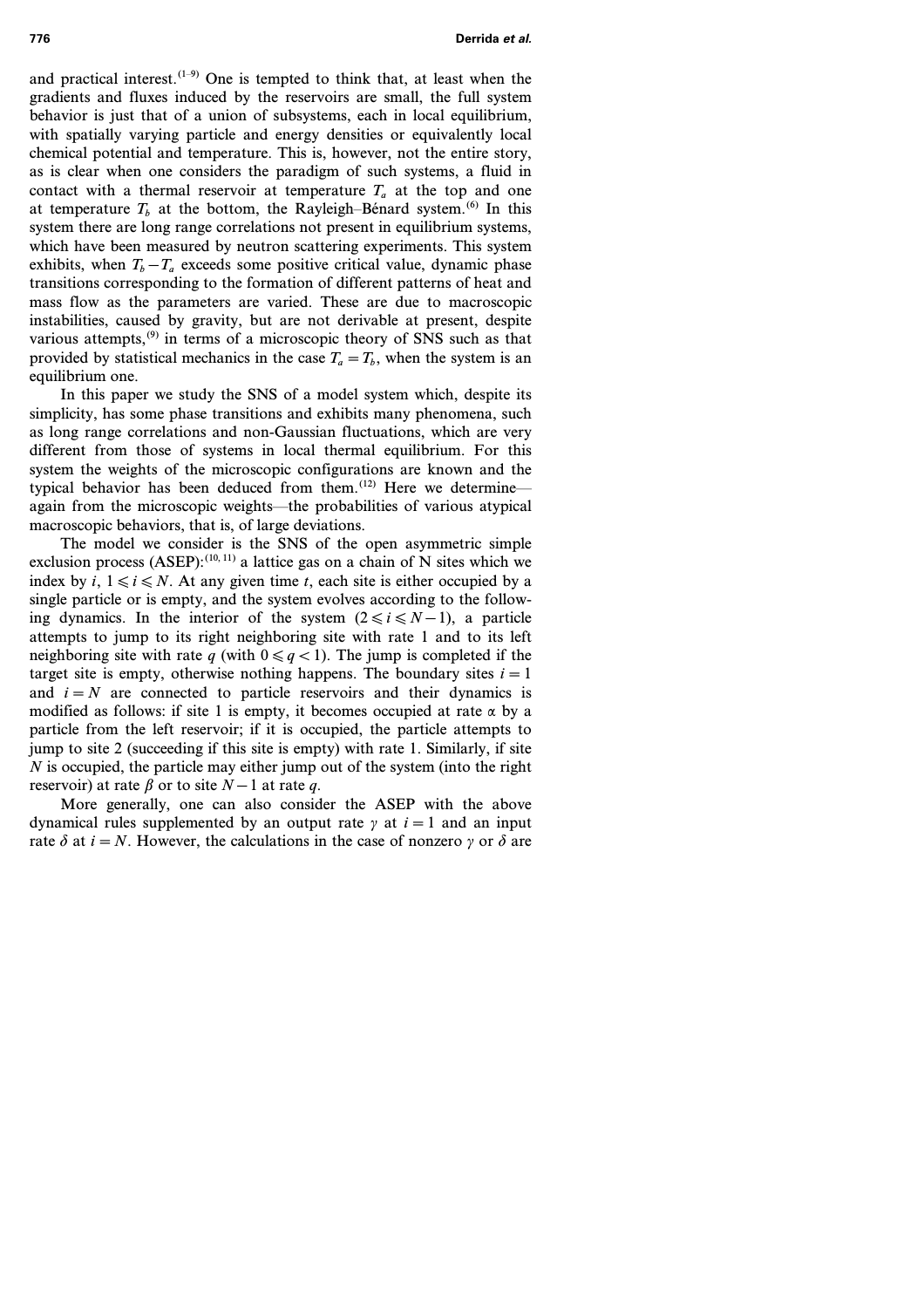more complicated, and for that reason we limit our analysis in the present paper to the case  $\gamma = \delta = 0$ .

It is convenient to introduce the two parameters

$$
\rho_a = \frac{\alpha}{1 - q}, \qquad \rho_b = 1 - \frac{\beta}{1 - q}; \tag{1.1}
$$

we require that  $0 \le \alpha, \beta \le 1-q$ , so that  $0 \le \rho_a, \rho_b \le 1$ . These parameters have a natural interpretation as reservoir densities. In particular, when  $\rho_a = \rho_b$  the steady state of the system is a Bernoulli measure at constant density  $\rho_a$ , that is, each site is occupied independently with probability  $\rho_a$ ; this may be seen for example from the so-called ''matrix method'' (see Section 4). In general, then, we interpret  $\rho_a$  and  $\rho_b$  as the densities of particles in the left and right reservoirs, respectively.

In what follows we are interested by the large *N* limit and we will describe the system in terms of a macroscopic variable *x*; for later discussions it is convenient to allow x to belong to an arbitrary interval  $[a, b]$ . Thus the microscopic and macroscopic coordinates are related by *x= a*+(*b*−*a*) *i*/*N*, the ratio *L* between the macroscopic and the microscopic lengths is  $L = N/(b - a)$ , and there are  $N = L(b - a)$  sites on the macroscopic interval *[a, b]*.

The goal of the present work is to calculate the large *N* behavior of  $P_{\nu}(\{\rho(x)\})$ , the probability of seeing a macroscopic profile  $\rho(x)$  for  $a < x < b$  in the steady state for a system of  $N = L(b - a)$  sites. This probability  $P_{N}(\{\rho(x)\})$  can be thought of as the sum of the probabilities of all microscopic configurations such that in each box of *L dx* sites (with  $dx \ll 1$  and  $L dx \gg 1$ , the number of particles is close to  $L\rho(x) dx$ . The ratio  $\log(P_N(\{\rho(x)\}))$ /*L* has a well defined limit for large *L*,

$$
\lim_{L\to\infty}\frac{\log P_N(\{\rho(x)\})}{L}\equiv-\mathscr{F}_{[a,b]}(\{\rho(x)\};\rho_a,\rho_b),\tag{1.2}
$$

which depends on *b*−*a*, on the density profile  $\rho(x)$ , and on the reservoir densities.  $\mathcal F$  is called the large deviation functional (LDF) of the system.

When  $\rho_a = \rho_b$ , the steady state is a Bernoulli measure, as described above. This measure is just the equilibrium state of a system of particles, noninteracting except for the hard-core exclusion, at chemical potential  $\log(\rho_a/(1-\rho_a))$ . For this system the LDF can be computed by elementary means, and is given by  $(13-15)$ 

$$
\mathscr{F}_{[a,b]}(\{\rho(x)\};\rho_a,\rho_a) = \int_a^b \left[ \rho(x) \log \frac{\rho(x)}{\rho_a} + (1 - \rho(x)) \log \frac{1 - \rho(x)}{1 - \rho_a} \right] dx.
$$
\n(1.3)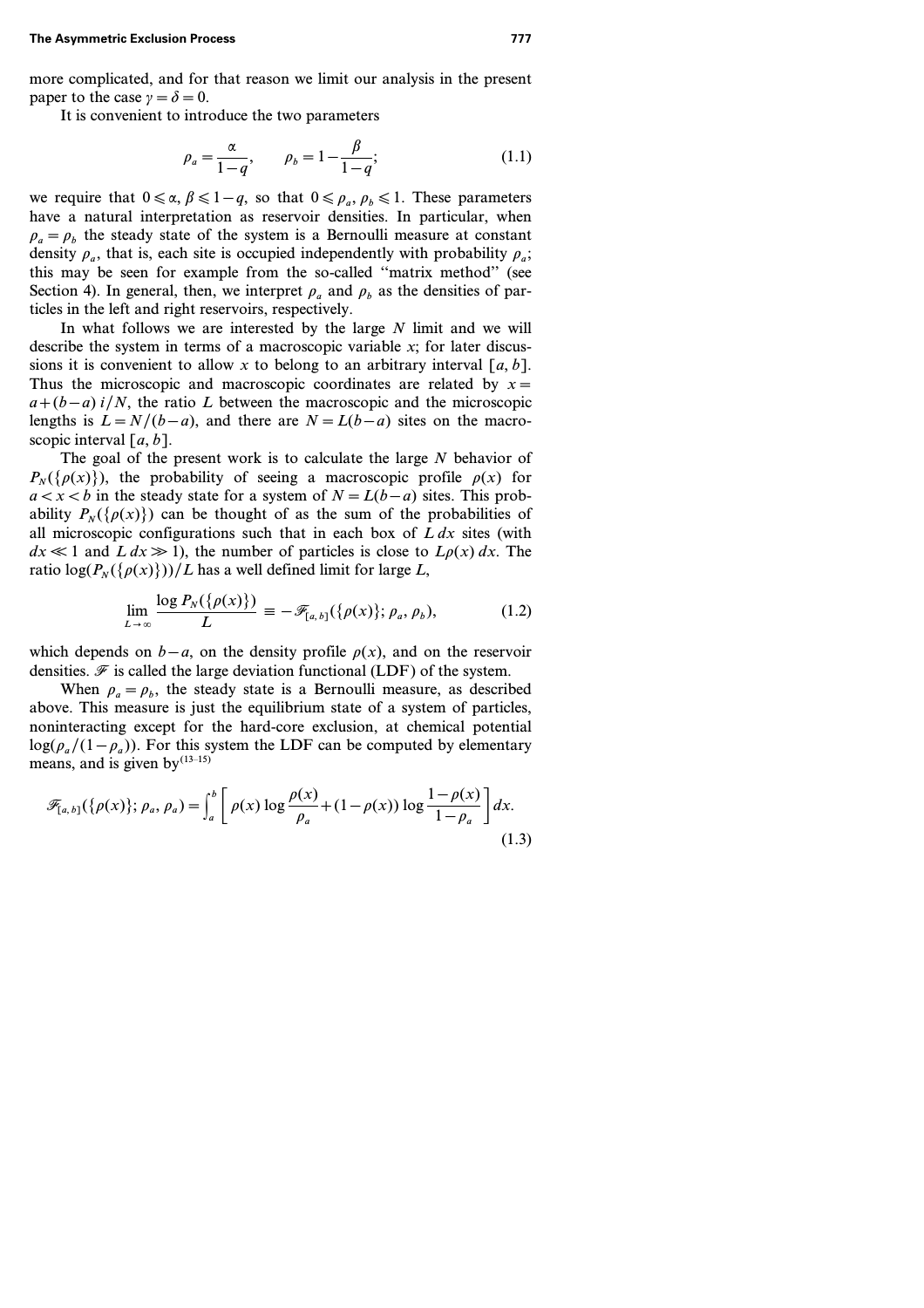The present paper is devoted primarily to the derivation of the exact expression of  $\mathcal{F}$  in the case  $\rho_a \neq \rho_b$ .

# **1.1. Additivity and Large Deviations in the ASEP**

In our earlier work<sup> $(16, 15)$ </sup> on the large deviation functional for the symmetric simple exclusion process, corresponding to equal jump rates to the left and right, i.e., to  $q=1$ , we were able to use the matrix method<sup>(12, 17–19)</sup> to calculate directly the probability of a given macroscopic profile  $\rho(x)$  by summing the probabilities of all configurations corresponding to that profile. For the asymmetric model, however, such a direct calculation is *a priori* more complicated. For that reason, we follow here a different path, which has its origin in an *a posteriori* observation made in ref. 15. We noted there that while the large deviation functional for the symmetric case is nonlocal, it possesses a certain ''additivity'' property. For the ASEP we first derive an additivity property, similar to that of the symmetric model, and from that obtain  $\mathcal F$ . The derivations are given in Section 5.

The addition formula involves a function  $\mathcal H$  related to  $\mathcal F$  by

$$
\mathscr{H}_{[a,b]}(\{\rho(x)\};\rho_a,\rho_b) = \mathscr{F}_{[a,b]}(\{\rho(x)\};\rho_a,\rho_b) + (b-a) K(\rho_a,\rho_b),\tag{1.4}
$$

where  $K(\rho_a, \rho_b)$  does not depend on  $\rho(x)$ . Since the dynamics in the bulk is driven from left to right (for  $0 \le q < 1$ ), the roles played by the left and the right reservoirs (1.1) are not symmetric and the additivity relation and the expressions for  $K(\rho_a, \rho_b)$  in (1.4) and for  $\mathcal{F}_{[a, b]}(\{\rho(x)\}; \rho_a, \rho_b)$  depend on whether  $\rho_a > \rho_b$  or  $\rho_a < \rho_b$ .

# 1.1.1. The Case  $\rho_a \geqslant \rho_b$

When  $\rho_a \ge \rho_b$  the constant in (1.4) is

$$
K(\rho_a, \rho_b) = \sup_{\rho_b \le \rho \le \rho_a} \log[\rho(1-\rho)],\tag{1.5}
$$

and the additivity relation, obtained in Section 5 below, is that for any *c* with  $a < c < b$ ,

$$
\mathcal{H}_{[a,b]}(\{\rho(x)\};\rho_a,\rho_b) = \sup_{\rho_b \leq \rho_c \leq \rho_a} [\mathcal{H}_{[a,c]}(\{\rho(x)\};\rho_a,\rho_c) + \mathcal{H}_{[c,b]}(\{\rho(x)\};\rho_c,\rho_b)]. \tag{1.6}
$$

Equation (1.6) expresses a relation between the large deviation function of the whole system and those of two subsystems connected at the break point to a reservoir at an appropriate density  $\rho_c$ .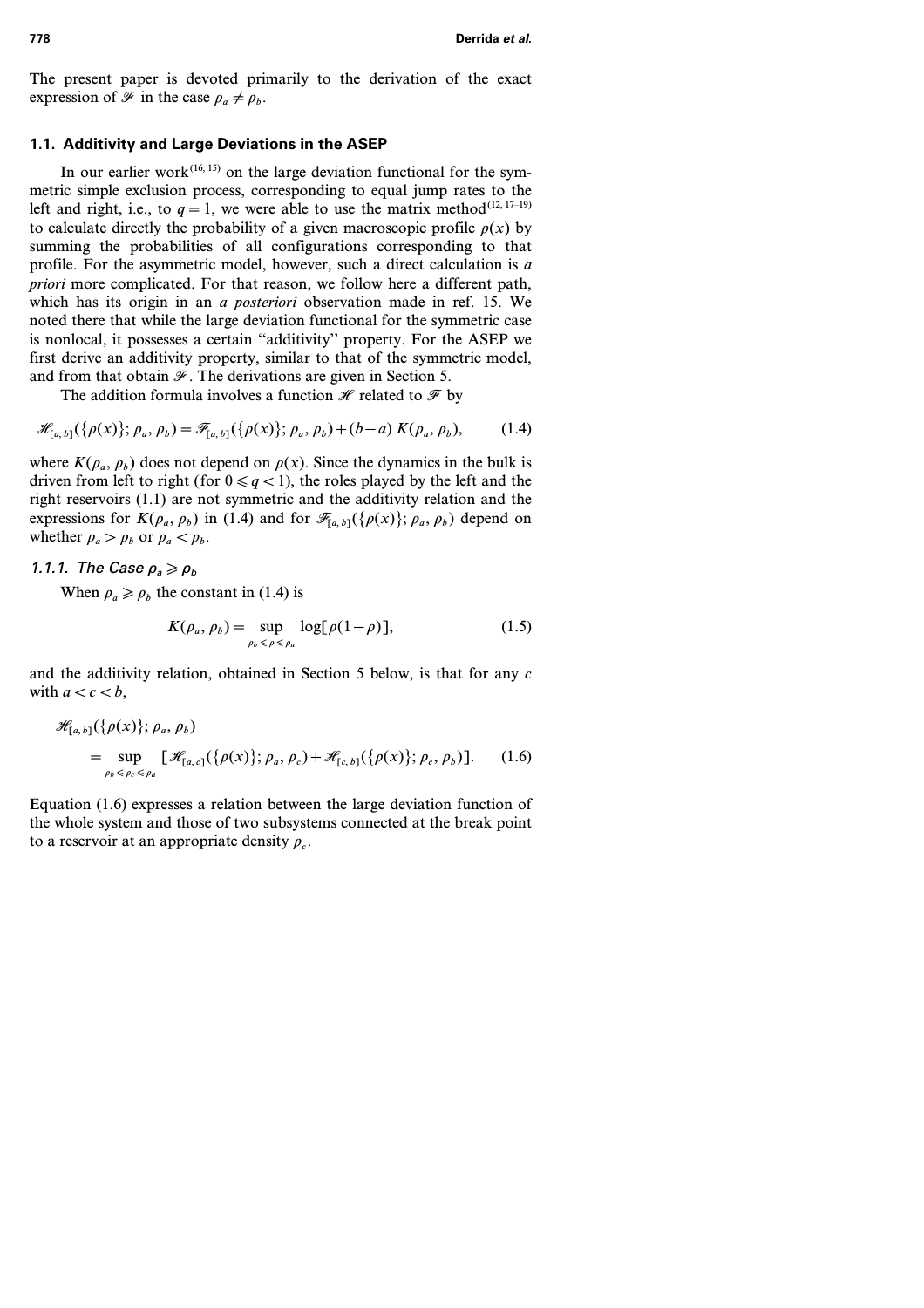Once we have the additivity relation (1.6), the derivation of the large deviation functional is simple, and we give it here. We divide our system into *n* parts of equal length and apply (1.6) *n* times; this will introduce intermediate reservoir densities  $\rho_a \equiv \rho_0 \ge \rho_1 \ge \cdots \ge \rho_n \equiv \rho_b$ . For very large *n*, most of the intervals must have reservoir densities  $\rho_{k-1}, \rho_k$  at their boundaries which are nearly equal, and the LDF for these intervals is approximately given by (1.3) (with  $\rho_a$  there replaced by  $\rho_{k-1} \simeq \rho_k$ ). On the other hand, the total length of the intervals for which this is not true will approach 0 for large *n*. Now taking the  $n \rightarrow \infty$  limit and introducing a function  $F(x)$  as the interpolation of the values  $\rho_0, \rho_1, \ldots, \rho_n$ , we are lead directly to a formula for the large deviation functional:

$$
\mathscr{F}_{[a,b]}(\{\rho(x)\};\rho_a,\rho_b)
$$
  
= -(b-a) K(\rho\_a,\rho\_b)+\sup\_{F(x)}\int\_a^b dx \rho(x) \log[\rho(x)(1-F(x))]  
+(1-\rho(x)) \log[(1-\rho(x)) F(x)], (1.7)

where the supremum is over all *monotone nonincreasing* functions  $F(x)$ which for  $a \le x < y \le b$  satisfy

$$
\rho_a = F(a) \ge F(x) \ge F(y) \ge F(b) = \rho_b. \tag{1.8}
$$

This supremum is achieved at a certain function  $F_p(x)$ . Note that without the constraints (1.8) one would have  $F_p(x) = 1 - p(x)$ . The monotonicity requirement, however, makes the determination of  $F<sub>o</sub>$  more subtle (see Section 3.1) and the expression of  $\mathcal F$  nonlocal. This will be at the origin of most of its interesting properties.

#### 1.1.2. The Case  $\rho_a \leqslant \rho_b$

When  $\rho_a \le \rho_b$  the constant in (1.4) is

$$
K(\rho_a, \rho_b) = \min[\log \rho_a (1 - \rho_a), \log \rho_b (1 - \rho_b)],\tag{1.9}
$$

and the additivity relation, again derived in Section 5, is

$$
\mathcal{H}_{[a,b]}(\{\rho(x)\};\rho_a,\rho_b)
$$
  
= min  $\lim_{\rho_c=\rho_a,\rho_b} [\mathcal{H}_{[a,c]}(\{\rho(x)\};\rho_a,\rho_c) + \mathcal{H}_{[c,b]}(\{\rho(x)\};\rho_c,\rho_b)].$  (1.10)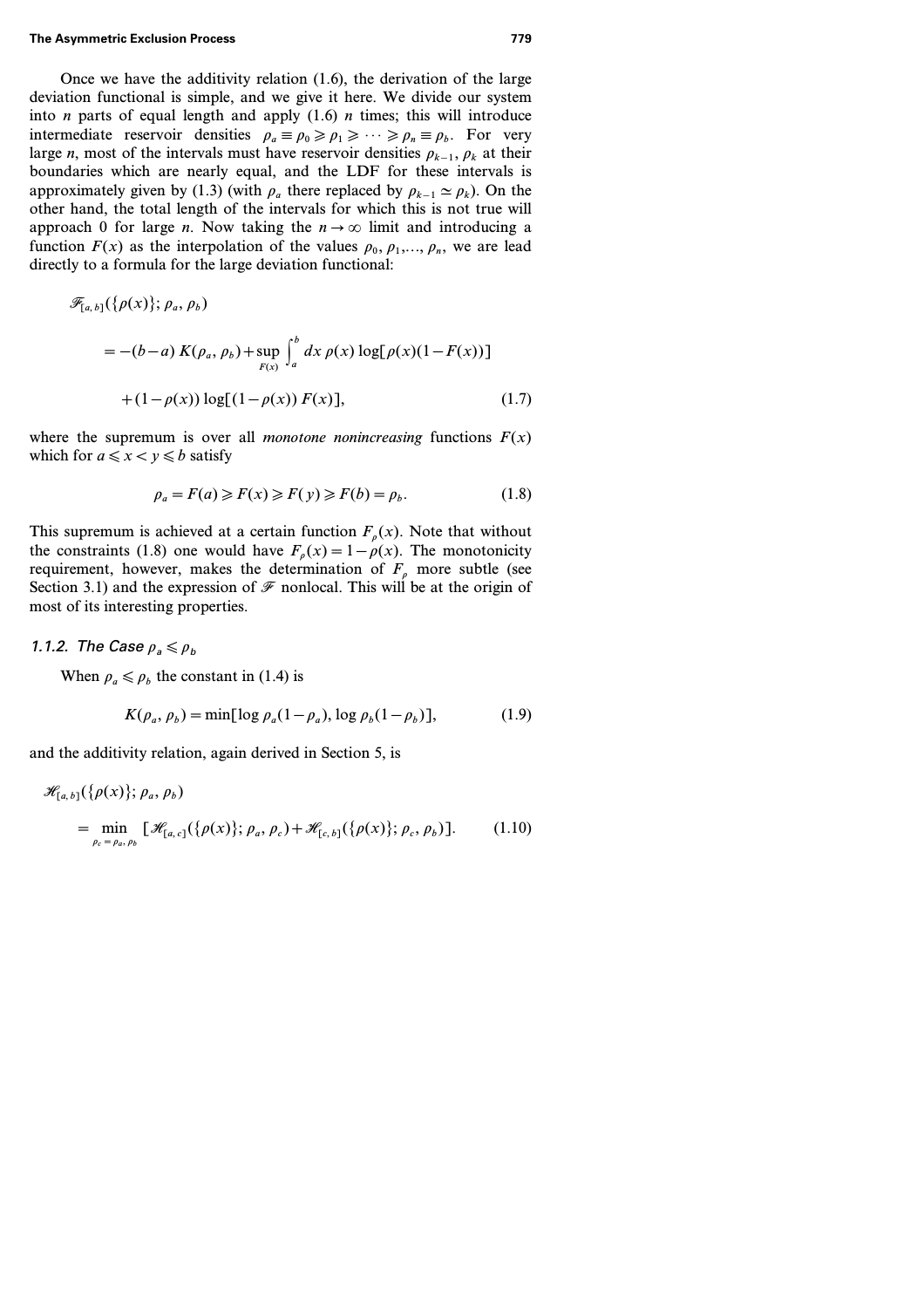By an argument similar to that which led to (1.7), we obtain the formula

$$
\mathcal{F}_{[a,b]}(\{\rho(x)\}; \rho_a, \rho_b) \n= -(b-a) K(\rho_a, \rho_b) \n+ \inf_{a \le y \le b} \left\{ \int_a^y dx \, \rho(x) \log[\rho(x)(1-\rho_a)] + (1-\rho(x)) \log[(1-\rho(x)) \rho_a] \right\} \n+ \int_y^b dx \, \rho(x) \log[\rho(x)(1-\rho_b)] + (1-\rho(x)) \log[(1-\rho(x)) \rho_b] \right\}.
$$
\n(1.11)

The fact that for each  $\rho(x)$  one has to find in (1.11) the infimum over *y* makes, in this case too, the large deviation function nonlocal.

It is interesting to note that the formulas  $(1.7)$  and  $(1.11)$  for the large deviation function do not depend on *q*.

#### **1.2. Outline of the Paper**

In Section 2 we review briefly some known results on the open ASEP, emphasizing the phase diagram. In Section 3 we give a summary of our results which follow as consequences of the formulas (1.7) and (1.11) for the large deviation function. In Section 4 we recall the matrix method for carrying out exact calculations in the ASEP and give several results obtained by this method which are relevant to our considerations here. Then in Section 5 we give the derivation of the addition formulas (1.6) and (1.10). An unexpected consequence of our results, discussed in Section 6, is that the correlations in the steady state are not related in any simple manner to the large deviation function. We also show in that section that the fluctuations of the number of particles in any box of size *Lx*, with  $0 < x < 1$ , are not Gaussian for certain ranges of the parameters  $\rho_a$ ,  $\rho_b$ . Section 7 gives some concluding remarks, and certain more technical questions are discussed in appendices.

# **2. THE STEADY STATE OF THE ASEP WITH OPEN BOUNDARY CONDITIONS**

We describe here the phase diagram of the ASEP with open boundary conditions, which has been obtained by various methods. $(12, 18-21)$  As indicated above, we consider here only the case  $\gamma = \delta = 0, 0 \le \alpha, \beta \le 1 - q$ .

The phase diagram is given in Fig. 1, where we have chosen as parameters the densities  $\rho_a$  and  $\rho_b$  (1.1) of the two reservoirs. There are three phases: a low density phase *A* with a constant density  $\bar{p}(x) = \rho_a$  in the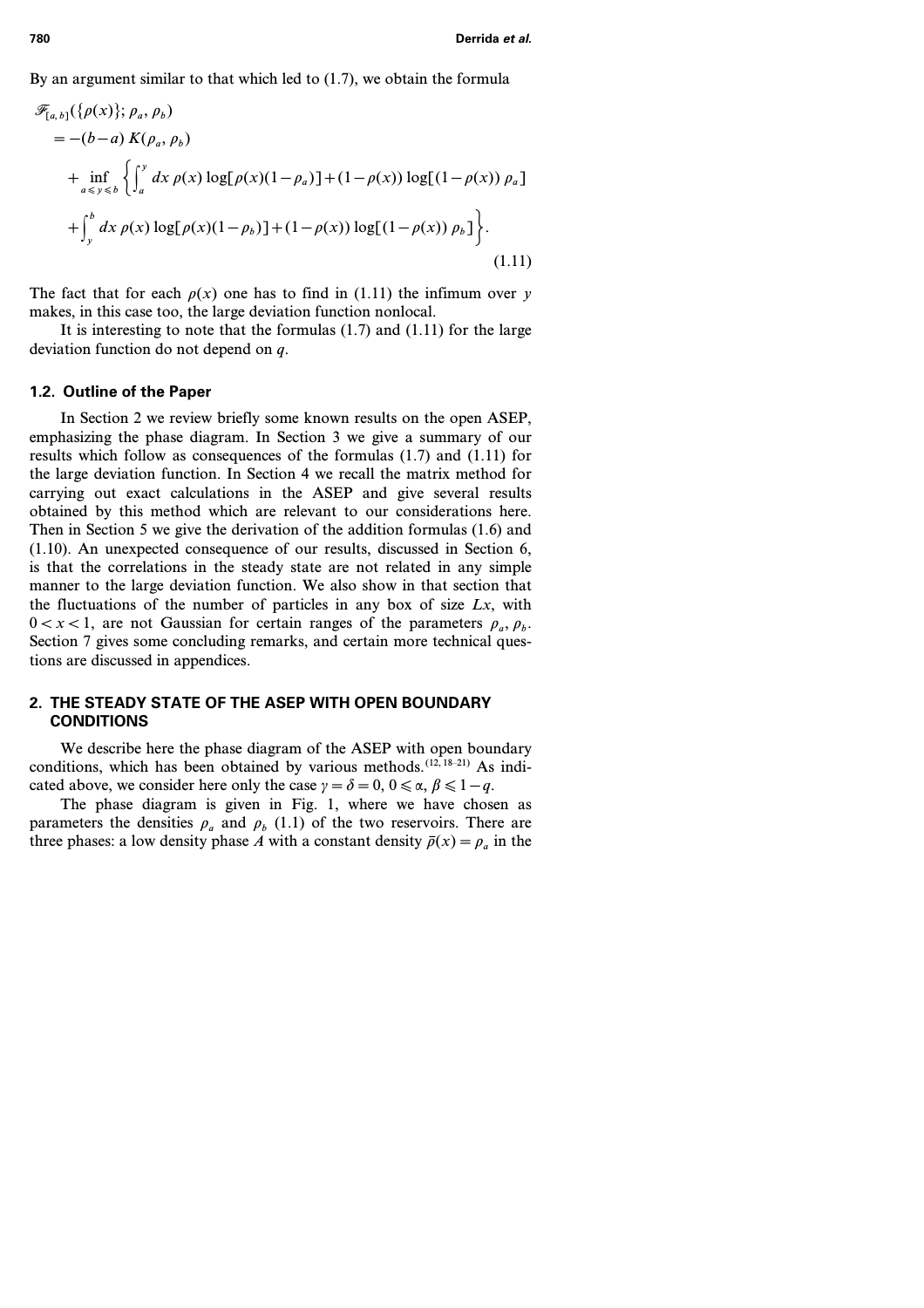

Fig. 1. The phase diagram of the open ASEP.

bulk, a high density phase *B* with a density  $\bar{p}(x) = \rho_b$ , and a maximal current phase *C* with a density  $\bar{p}(x) = 1/2$ . The current in each phase is given by  $J = (1 - q) \bar{\rho}(1 - \bar{\rho})$ . The transition lines between these phases are second order phase transitions where  $\bar{\rho}(x)$  is a continuous function of  $\rho_a$ and  $\rho_b$ , except for the boundary *S* ( $\rho_a = 1 - \rho_b < 1/2$ ) between phase *A* and *B*, where the transition is first order:  $\bar{p}(x)$  jumps from  $\rho_a$  to  $\rho_b$ . On the line *S* the typical configurations are shocks between phase *A* with density  $\rho_a$ at the left of the shock and phase *B* with density  $\rho_b$  at the right of the shock:

$$
\rho_y(x) \equiv \rho_a \Theta(y - x) + \rho_b \Theta(x - y),\tag{2.1}
$$

with  $\Theta$  the Heaviside function. The position  $y$  of the shock is uniformly distributed along the system,  $(22, 23)$  and as a result the average profile is linear:  $\langle \bar{\rho}(x) \rangle = \rho_a(1-x) + \rho_b x$ .

This phase diagram can be understood easily in heuristic terms. First consider an infinite one dimensional lattice on which the initial configuration is a Bernoulli distribution at density  $\rho_a$  to the left of the origin and  $\rho_b$ to the right of the origin. If  $\rho_a < \rho_b$ , this initial condition produces a shock moving at velocity  $(1 - \rho_a - \rho_b)(1 - q)$ ; thus in the long time limit, the distribution near the origin is Bernoulli, with density  $\rho_a$  if  $\rho_a + \rho_b < 1$  and density  $\rho_b$  if  $\rho_a + \rho_b > 1$ . On the other hand if  $\rho_a > \rho_b$ , the profile becomes a rarefaction fan:  $\rho(x, t) = \rho_a$  if  $x \le x_a(t)$ ,  $\rho(x, t) = \rho_a + (\rho_b - \rho_a)(x - x_a(t))/\frac{1}{2}$  $(x_b(t) - x_a(t))$  if  $x_a(t) < x < x_b(t)$ , and  $\rho(x, t) = \rho_b$  if  $x_b(t) \le x$ , with *x*<sub>a</sub>(*t*) = (1-q)(1-2 $\rho_a$ ) *t*,  $\alpha = a, b$ . If  $1/2 < \rho_b < \rho_a$  then the entire fan moves away to the left, if  $\rho_b < \rho_a < 1/2$  then it moves away to the right, and if  $\rho_b < 1/2 < \rho_a$  then the origin remains in the fan for all time. These three cases give rise in the long time limit to Bernoulli distributions at the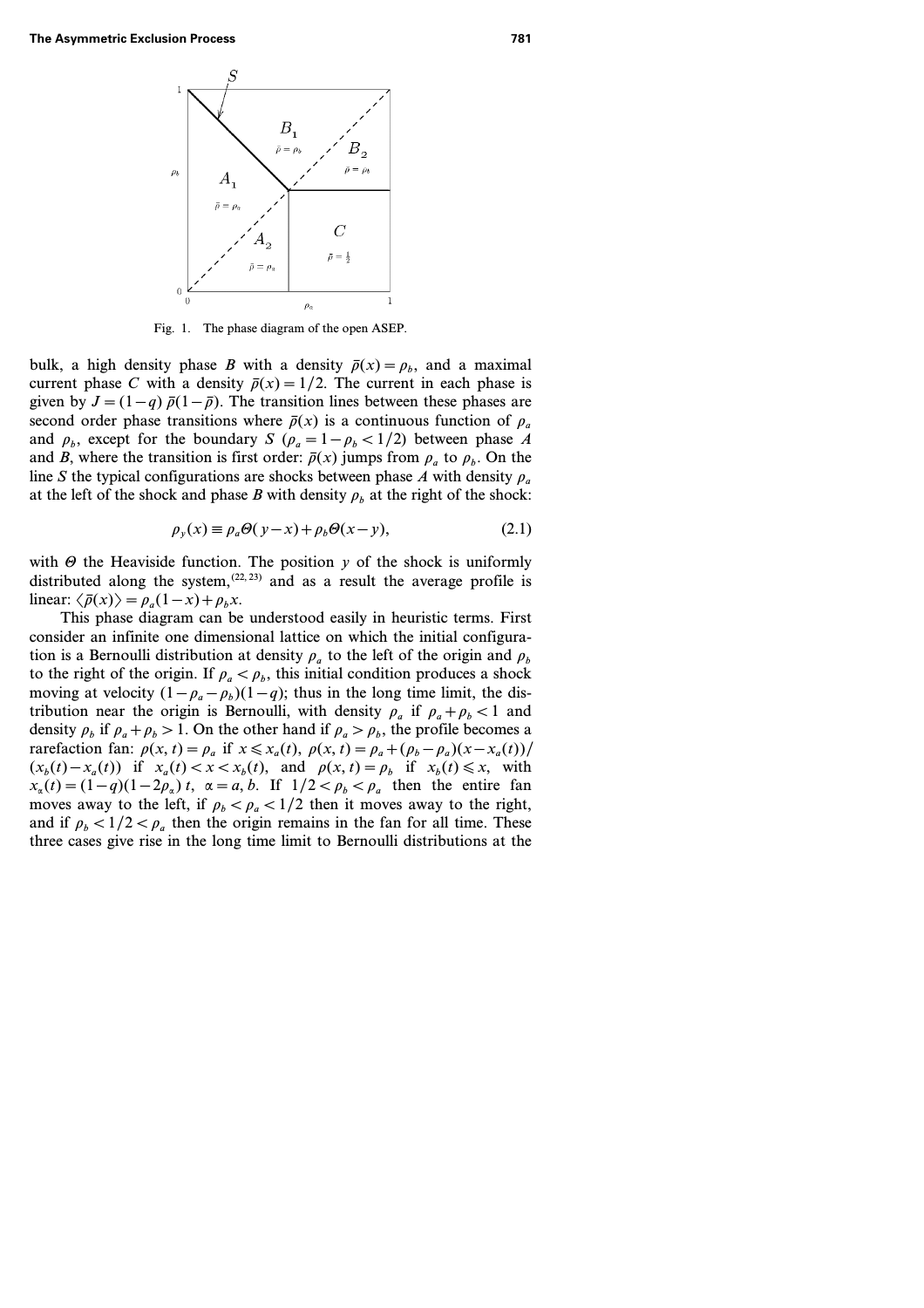origin, with densities  $\rho_a$ ,  $\rho_b$ , and 1/2, respectively (see, e.g., ref. 24 and references therein).

If now we consider the finite system with left and right reservoirs at densities  $\rho_a$  and  $\rho_b$ , and start with a Bernoulli distribution at density  $\rho_a$  at the left of some point in the bulk far from the boundaries, and  $\rho_b$  at the right of this point, then the evolution will be the same as in the infinite system until the shock or the fan reaches the boundary, leading, for the asymptotic density in the bulk, to what is given in the phase diagram. This idea is at the basis of what has been done recently by Popkov and Schütz<sup> $(25, 26)$ </sup> to predict boundary induced phase diagrams in more general cases.

The dashed line  $\rho_a = \rho_b$  ( $\alpha + \beta = 1 - q$ ) in Fig. 1 separates what we will call the *shock region*  $\rho_a < \rho_b$  and the *fan region*  $\rho_a > \rho_b$ . On this line the measure reduces to a Bernoulli measure at density  $\rho_a$  (see Section 4) and the large deviation function is given by (1.3). The line plays no role in the phase diagram for the typical profile  $\bar{\rho}$  but separates phases *A* and *B* into two subphases,  $A_1$ ,  $A_2$  and  $B_1$ ,  $B_2$ , which, as we have seen in Section 1, can be distinguished by the different expressions  $(1.7)$ ,  $(1.11)$  for the large deviation function in these regions.

# **3. CONSEQUENCES OF THE LARGE DEVIATION FORMULA FOR THE ASEP**

In this section we describe some consequences of formulas (1.7) and (1.11) for the large deviation function. It is convenient to write (1.5) and (1.9) in the unified form

$$
K(\rho_a, \rho_b) = \log \bar{\rho}(1-\bar{\rho}), \qquad (3.1)
$$

where  $\bar{\rho} = \bar{\rho}(x)$  depends on  $\rho_a$  and  $\rho_b$  and is obtained from the phase diagram, Fig. 1. Note that  $\bar{\rho}$ , the bulk density on the macroscopic scale (on which boundary profiles are invisible) is independent of *x*, except on the line *S*; there  $\bar{\rho}$  can be any shock profile  $\rho_{\nu}(x)$  (2.1), but the value of  $K(\rho_a, \rho_b)$  is independent of the shock position *y* since  $\rho_a + \rho_b = 1$  on *S*. We also introduce the notation

$$
h(r, f; \bar{\rho}) = r \log \frac{r}{f} + (1 - r) \log \frac{1 - r}{1 - f} + \log \frac{f(1 - f)}{\bar{\rho}(1 - \bar{\rho})},
$$
(3.2)

so that (1.7) and (1.11) become respectively

$$
\mathscr{F}_{[a,b]}(\{\rho(x)\};\rho_a,\rho_b)
$$
  
= 
$$
\sup_{F(x)} \int_a^b dx \, h(\rho(x),F(x);\bar{\rho}) = \int_a^b dx \, h(\rho(x),F_{\rho}(x);\bar{\rho}), \quad (3.3)
$$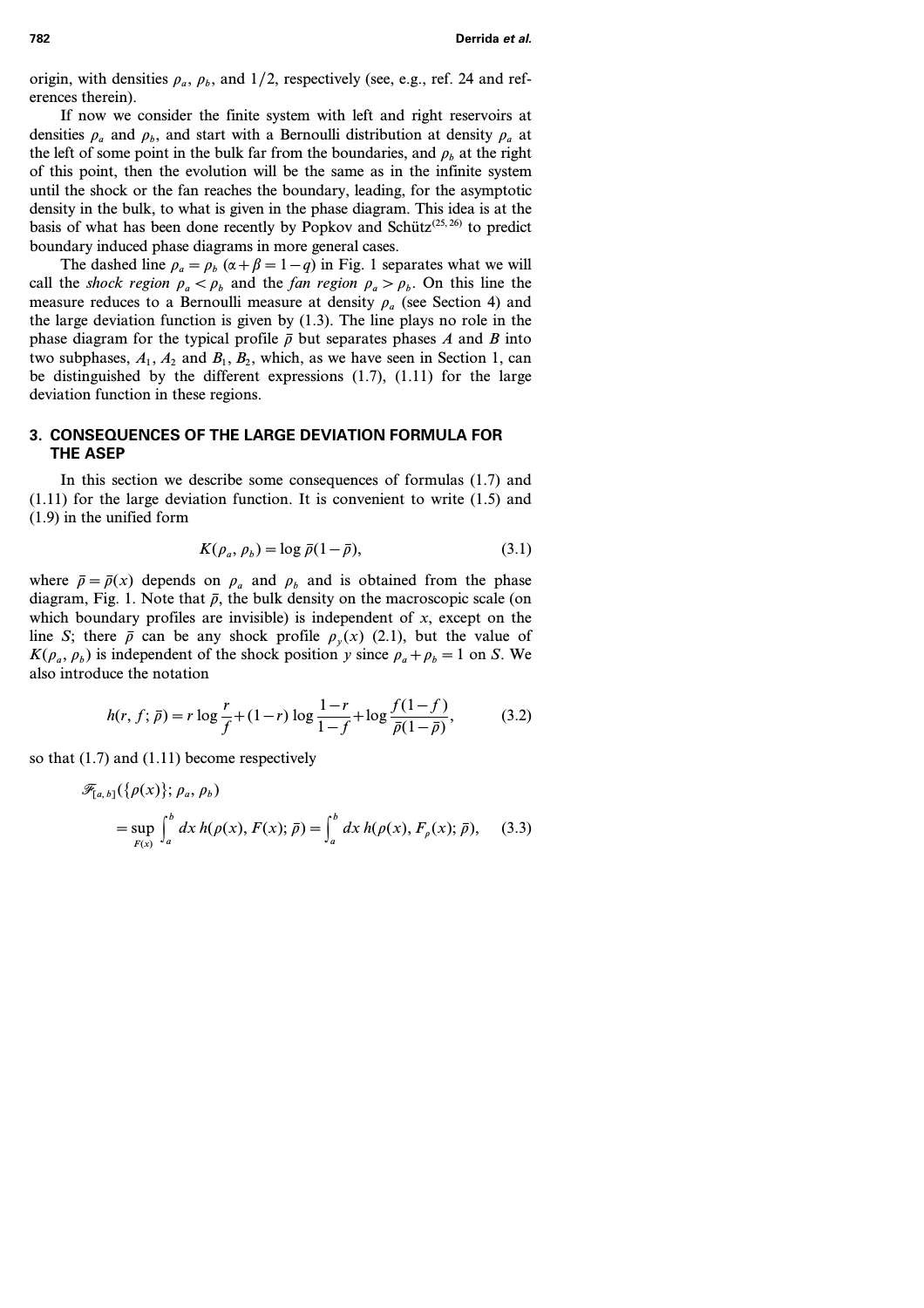for 
$$
\rho_a > \rho_b
$$
, and  
\n
$$
\mathcal{F}_{[a,b]}(\{\rho(x)\}; \rho_a, \rho_b)
$$
\n
$$
= \inf_{a \le y \le b} \left\{ \int_a^y dx \, h(\rho(x), \rho_a; \bar{\rho}) + \int_y^b dx \, h(\rho(x), \rho_b; \bar{\rho}) \right\}, \quad (3.4)
$$

for  $\rho_a < \rho_b$ , where again  $\bar{\rho}$  is determined from  $\rho_a$ ,  $\rho_b$  through the phase diagram. Note that  $h(r, f; \bar{\rho})$  is strictly convex in *r* for fixed  $f, \bar{\rho}$ , with a minimum at  $r = f$ .

### **3.1. Construction of the Function** *F<sup>r</sup>*

There is a rather simple way of constructing the optimizing function  $F_{n}(x)$  in (3.3). If  $g(x)$  is any function defined on the interval  $[a, b]$ , its *concave envelope*  $g^*$  is the smallest concave function that  $g^*(x) \ge g(x)$  on [a, b]. Now let  $G<sub>a</sub>(x)$  be defined for  $a \le x \le b$  by

$$
G_{\rho}(x) = \text{Concave Envelope} \left\{ \int_{a}^{x} (1 - \rho(y)) \, dy \right\};\tag{3.5}
$$

then  $F_{\rho}$  is obtained by cutting off  $G'_{\rho}(x)$  at  $\rho_a$  and  $\rho_b$ :

$$
F_{\rho}(x) = \begin{cases} \rho_a, & \text{if } G'(x) \ge \rho_a. \\ G'(x), & \text{if } \rho_b \le G'(x) \le \rho_a, \\ \rho_b, & \text{if } G'(x) \le \rho_b, \end{cases}
$$
(3.6)

This construction is verified in Appendix A.

In Fig. 2 we illustrate the construction for the density profile  $\rho(x) = 0.5 - 0.45 \cos 3\pi x$ , with  $\rho_a = 0.8$  and  $\rho_b = 0.0$ .

As a second example, suppose that  $\rho(x)$  is a constant profile:  $\rho(x) = r$ . Then the expression in brackets in (3.5) is concave and hence equal to  $G_{\rho}(x)$ , so that  $G'_{\rho}(x) = 1 - r$  and  $F_{\rho}$  is constant:  $F_{\rho} = \rho_a$  if  $r < 1 - \rho_a$ ,  $F_p = 1 - r$  if  $1 - \rho_a \le r \le 1 - \rho_b$ , and  $F_p = \rho_b$  if  $1 - \rho_b < r$ . In particular, taking  $r = \overline{\rho}$  we find that

$$
F_{\bar{\rho}} = \bar{\rho}.\tag{3.7}
$$

For (i) in region  $A_2$ , where  $1/2 > \rho_a > \rho_b$ ,  $r = \rho_a < 1 - \rho_a$  and so  $F_p = \rho_a = \bar{\rho}$ ; (ii) in region *C*, where  $\rho_a > 1/2 > \rho_b$ ,  $r = 1/2$  and so  $F_p = 1 - r = 1/2 = \bar{p}$ ; (iii) in region  $B_2$ , where  $\rho_a > \rho_b > 1/2$ ,  $r = \rho_b > 1 - \rho_b$ and so  $F_p = \rho_b = \bar{\rho}$ .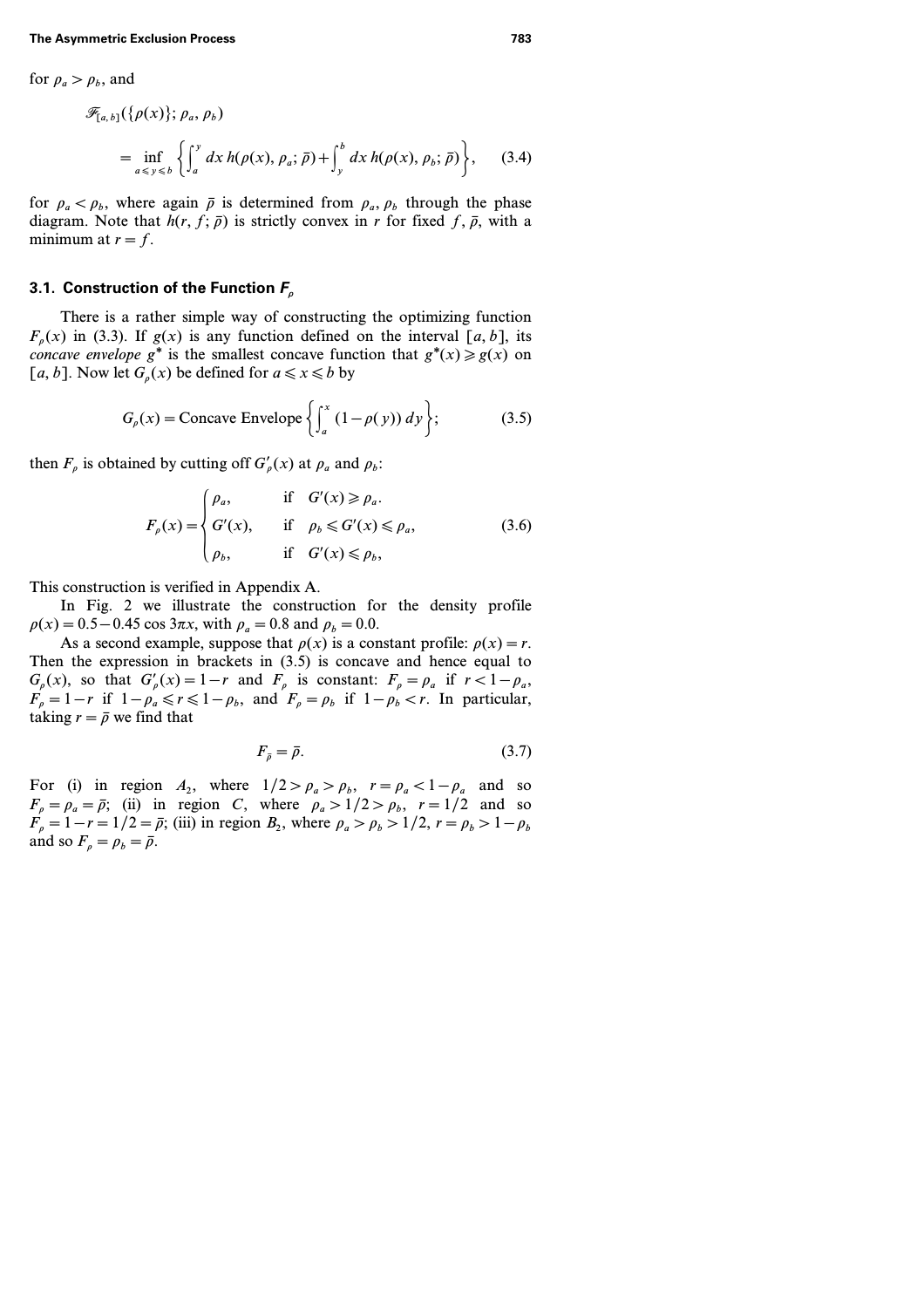

Fig. 2. The concave envelope construction for  $\rho_a = 0.8$ ,  $\rho_b = 0.0$ , and  $\rho(x) = 0.5 - 0.45 \cos 3\pi x$ . On the left we show  $\int_0^x (1 - \rho(y)) dy$  (solid line) and its concave envelope  $G_\rho(x)$  (dashed line); on the right  $1 - \rho(x)$  (solid) and  $F_a(x)$  (dashed).

#### **3.2. The Most Likely Profile**

We will show in this section that the most likely profile is always given by  $\rho(x) = \bar{\rho}$ , with  $\bar{\rho}$  given by Fig. 1; specifically, that  $\mathscr{F}_{[a,b]}(\{\rho(x)\};\rho_a,\rho_b)\geq 0$  for all  $\rho(x)$ , that  $\mathscr{F}_{[a,b]}(\{\overline{\rho}\};\rho_a,\rho_b)=0$ , and that  $\mathscr{F}_{[a,b]}(\{\rho(x)\}; p_a, p_b) > 0$  if  $\rho(x) \neq \overline{\rho}$ . This is of course expected and in fact represents an alternate way to obtain the phase diagram of Fig. 1.

To obtain the most likely profile in the fan region  $\rho_a \ge \rho_b$ , we note that (3.3), (3.7), and the convexity of  $h(r, f; \bar{\rho})$  in *r* imply that

$$
\mathscr{F}_{[a,b]}(\{\rho(x)\};\rho_a,\rho_b) = \int_a^b dx \, h(\rho(x),F_\rho(x);\,\bar{\rho})
$$

$$
\geqslant \int_a^b dx \, h(\rho(x),F_{\bar{\rho}};\,\bar{\rho})
$$

$$
\geqslant \int_a^b dx \, h(F_{\bar{\rho}},F_{\bar{\rho}};\,\bar{\rho}) = 0. \tag{3.8}
$$

Moreover, if  $\rho(x) = \bar{\rho}$  then equality holds throughout (3.8), so that the minimum value of  $\mathcal F$  is zero and  $\bar{\rho}$  is a minimizer; otherwise the second inequality is strict, from which it follows that this minimizer is unique.

In the shock region  $\rho_a < \rho_b$ , we observe that for fixed *y*,  $a \le y \le b$ , the right side of (3.4) is minimized by the unique choice  $\rho(x) = \rho_a$  for  $a \le x < y$ ,  $\rho(x) = \rho_b$  for  $y < x \le b$ . Minimizing over *y* then implies that, except on the first order line *S*, the optimal profile is again constant with value  $\bar{p}$ , and is unique; again the corresponding minimum value of  $\mathcal F$  is zero. On *S* all values of *y* give the value zero for  $\mathcal{F}$ , so that the shock profiles  $\rho_{\nu}(x)$  of (2.1) form a one parameter family of minimizing profiles.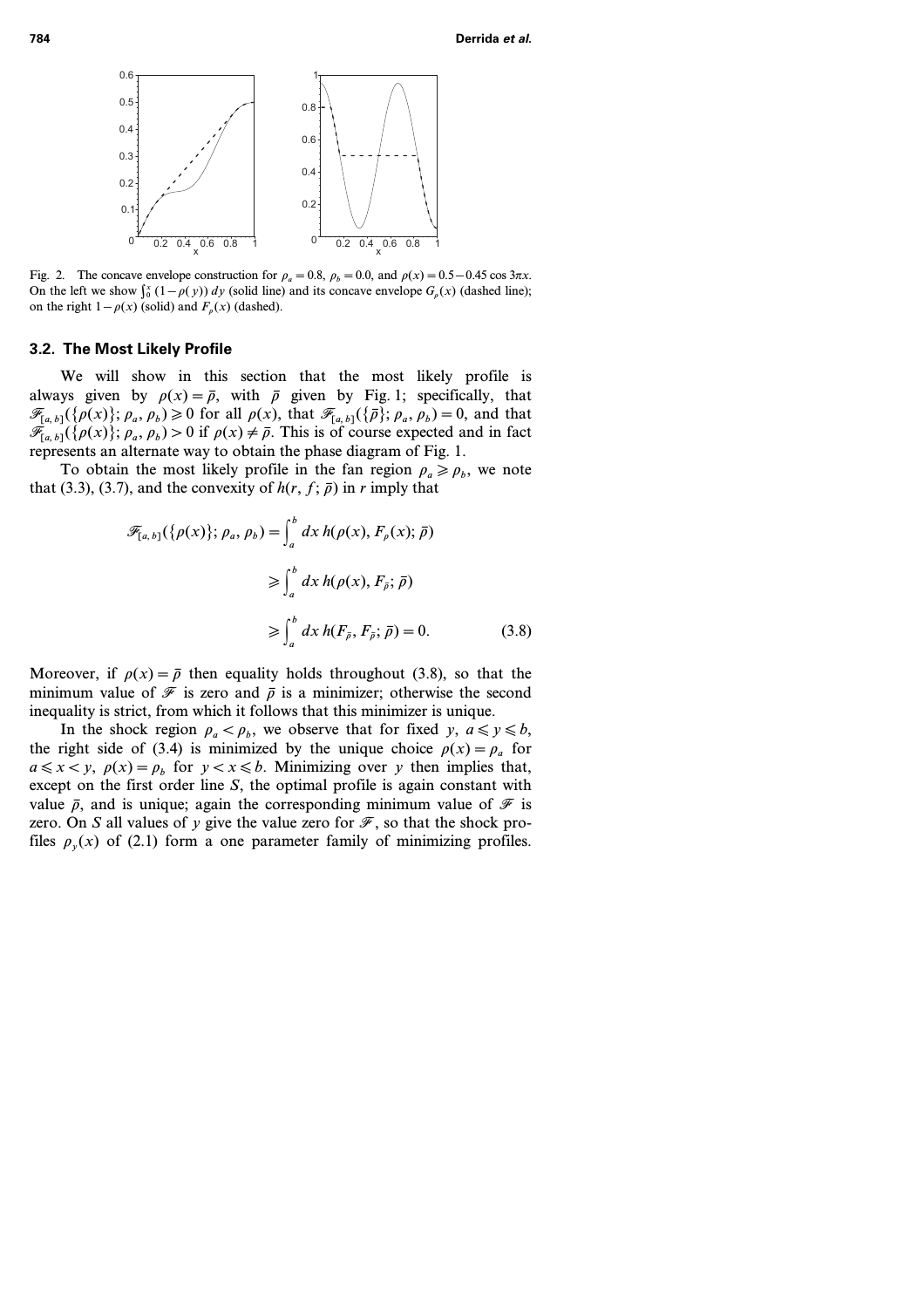Note that a knowledge of the large deviation functional is not sufficient to determine the distribution of the shock position *y* mentioned in Section 2.

### **3.3. Convexity**

In the fan region  $\rho_a \ge \rho_b$ , the LDF  $\mathcal{F}_{[a,b]}(\{\rho(x)\}; \rho_a, \rho_b)$  is a strictly convex functional of  $\rho(x)$ , since by (3.3) it is the maximum (over the functions  $F(x)$  of strictly convex functionals of  $\rho(x)$ . This is also true in the symmetric case<sup> $(16, 15)$ </sup> and in equilibrium systems not at a phase transition. In the shock region  $\rho_a < \rho_b$ , on the contrary,  $\mathscr F$  is not convex. This is most easily verified on the line *S*, since it follows from Section 3.2 that on *S* a superposition of minimizing profiles (2.1),  $\rho(x) = \lambda \rho_v(x) + (1 - \lambda) \rho_z(x)$ ,  $y \neq z$ , satisfies  $\mathcal{F}({\rho(x)}) > 0$  for  $0 < \lambda < 1$ . But we will also see in Section 3.5 below that for every  $\rho_a$ ,  $\rho_b$  there is a constant profile  $\rho(x) = r^*$  near which  $\mathcal F$  is not convex.

#### **3.4. Suppression and Enhancement of Large Deviations**

The LDF in the fan region  $\rho_a > \rho_b$  has similarities besides convexity to the LDF in the symmetric case. In particular we have from (3.3) that

$$
\mathcal{F}_{[a,b]}(\{\rho(x)\};\rho_a,\rho_b) \geq \int_a^b dx \, h(\rho(x),\,\overline{\rho};\,\overline{\rho})
$$
  

$$
\equiv \mathcal{F}_{[a,b]}^{\text{eq}}(\{\rho(x)\};\,\overline{\rho}), \qquad \text{if} \quad \rho_a \geq \rho_b, \tag{3.9}
$$

where

$$
\mathscr{F}_{[a,b]}^{\text{eq}}(\{\rho(x)\};\bar{\rho}) = \int_{a}^{b} \left[ \rho(x) \log \frac{\rho(x)}{\bar{\rho}} + (1 - \rho(x)) \log \frac{1 - \rho(x)}{1 - \bar{\rho}} \right] dx \tag{3.10}
$$

is the LDF for an equilibrium system at density  $\bar{\rho}$  (see (1.3)). But in the shock region this inequality is reversed:

$$
\mathscr{F}_{[a,b]}(\{\rho(x)\};\rho_a,\rho_b) \leq \mathscr{F}_{[a,b]}^{\text{eq}}(\{\rho(x)\};\bar{\rho}), \quad \text{if} \quad \rho_a \leq \rho_b, \quad (3.11)
$$

as can be derived from (3.1) and (3.4), since in region  $B_1(A_1)$ , taking  $y=a$  $(y = b)$  on the right side of (3.4) gives  $\mathcal{F}_{[a, b]}^{eq}(\{\rho(x)\}; \bar{\rho})$ . On the line *S*, where  $\bar{\rho} = \rho_y(x)$  (see (2.1)) for some *y*, (3.11) holds for all values of *y*. Physically, (3.9) and (3.11) mean that the probability of a macroscopic deviation from the typical density profile is reduced in the fan region, and increased in the shock region, compared with the probability of the same deviation in an equilibrium system with the same typical profile.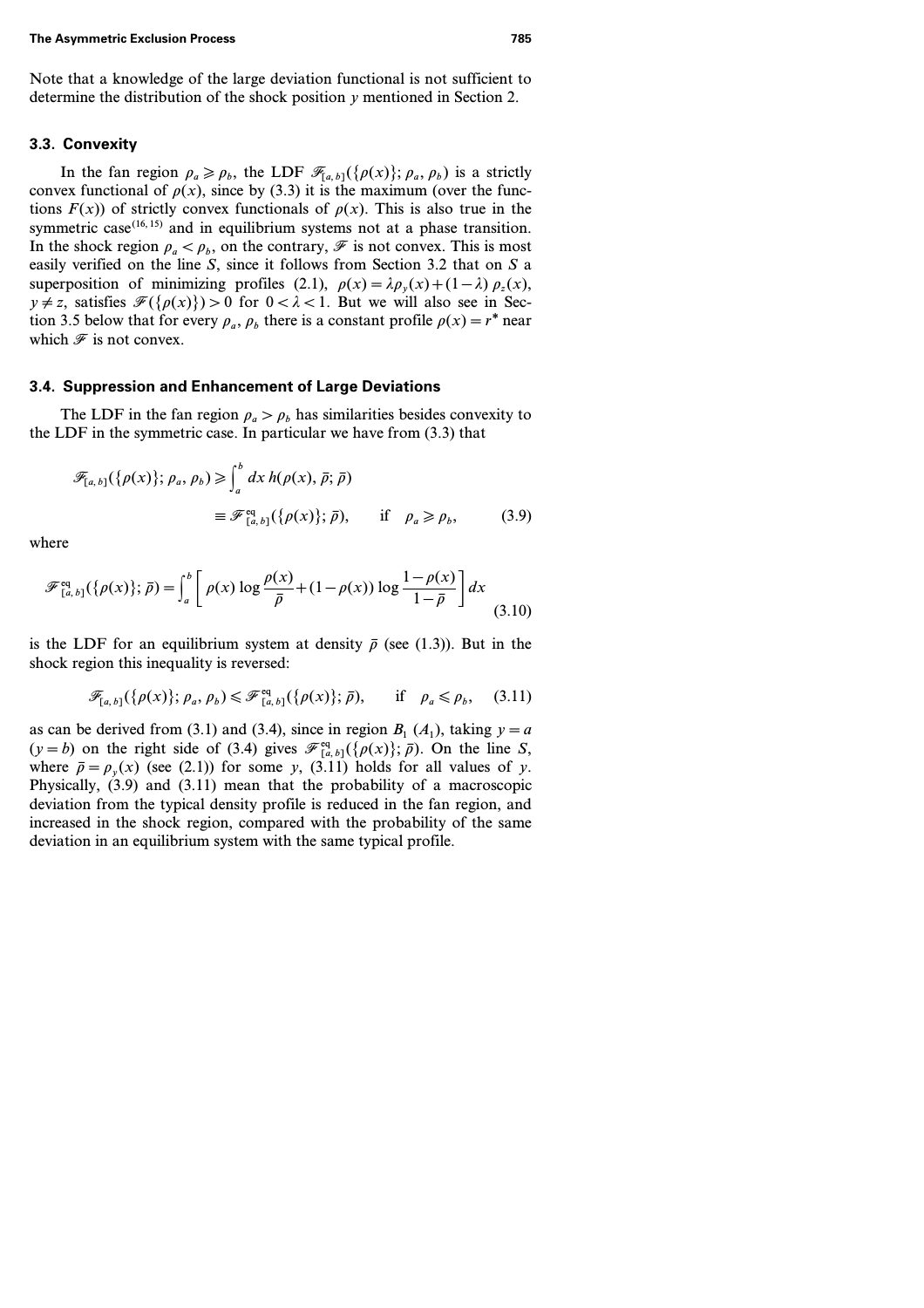### **3.5. Flat Density Profiles**

One can readily compute the LDF for constant profiles  $\rho(x) = r$ . In the fan region  $\rho_a > \rho_b$  one finds, as discussed in Section 3.1, that  $F_\rho$  is also constant, with  $F_{\rho} = \rho_a$  if  $r < 1 - \rho_a$ ,  $F_{\rho} = 1 - r$  if  $1 - \rho_a \le r \le 1 - \rho_b$ , and  $F_p = \rho_b$  if  $1 - \rho_b < r$ . There are correspondingly three different expressions for the LDF  $\hat{\mathcal{F}}(r) \equiv \mathcal{F}_{[a, b]}(r; \rho_a, \rho_b)$ :

$$
\hat{\mathscr{F}}(r) = \begin{cases}\n(b-a) h(r, \rho_a; \bar{\rho}), & \text{if } r < 1 - \rho_a, \\
(b-a) h(r, 1-r; \bar{\rho}), & \text{if } 1 - \rho_a \le r \le 1 - \rho_b, \\
(b-a) h(r, \rho_b; \bar{\rho}), & \text{if } 1 - \rho_b < r.\n\end{cases}
$$
\n(3.12)

If  $\rho_a > 1/2 > \rho_b$ , so that  $\bar{\rho} = 1/2$ , (phase C of Fig. 1) and  $1 - \rho_a \le$  $r \leq 1 - \rho_b$ , then from (3.12),

$$
\hat{\mathscr{F}}(r) = 2\mathscr{F}_{[a,b]}(r; 1/2, 1/2) = 2\mathscr{F}_{[a,b]}^{\text{eq}}(r; 1/2), \tag{3.13}
$$

where again (see (3.10))  $\mathcal{F}_{[a,b]}^{\text{eq}}(r;1/2)$  is the large deviation function for observing the uniform density *r* in a Bernoulli measure with density *1/2*. In particular, for  $\rho_a = 1$ ,  $\rho_b = 0$ , the probability of observing all sites empty,  $r=0$ , or all sites occupied,  $r=1$ , is  $2^{-N}$  for the Bernoulli measure, where  $N = L(b - a)$  is the number of sites, so that from (3.13) the corresponding probability for the ASEP is given to leading order by *4 −N*.

In the shock region  $\rho_a < \rho_b$ , the minimizing *y* in (1.11) is  $y = b$  if  $r < r^*$ and  $y = a$  if  $r > r^*$ , where

$$
r^* = \frac{\log \frac{\rho_b}{\rho_a}}{\log \left(\frac{1 - \rho_a}{1 - \rho_b} \frac{\rho_b}{\rho_a}\right)}
$$
(3.14)

so that

$$
\hat{\mathscr{F}}(r) = \begin{cases} (b-a) \, h(r, \, \rho_a; \, \bar{\rho}), & \text{if } r \leq r^*, \\ (b-a) \, h(r, \, \rho_b; \, \bar{\rho}), & \text{if } r \geq r^*. \end{cases} \tag{3.15}
$$

At  $r=r^*$  the derivative is discontinuous, with

$$
\left. \frac{d\hat{\mathcal{F}}}{dr} \right|_{r \to r^*-0} > \left. \frac{d\hat{\mathcal{F}}}{dr} \right|_{r \to r^*-0}.
$$
\n(3.16)

Thus  $\hat{\mathcal{F}}(r)$  is not convex near  $r = r^*$ , and hence  $\mathcal{F}_{[a, b]}(\{\rho(x)\}; \rho_a, \rho_b)$  is not convex in a neighborhood of  $\rho(x) = r^*$ .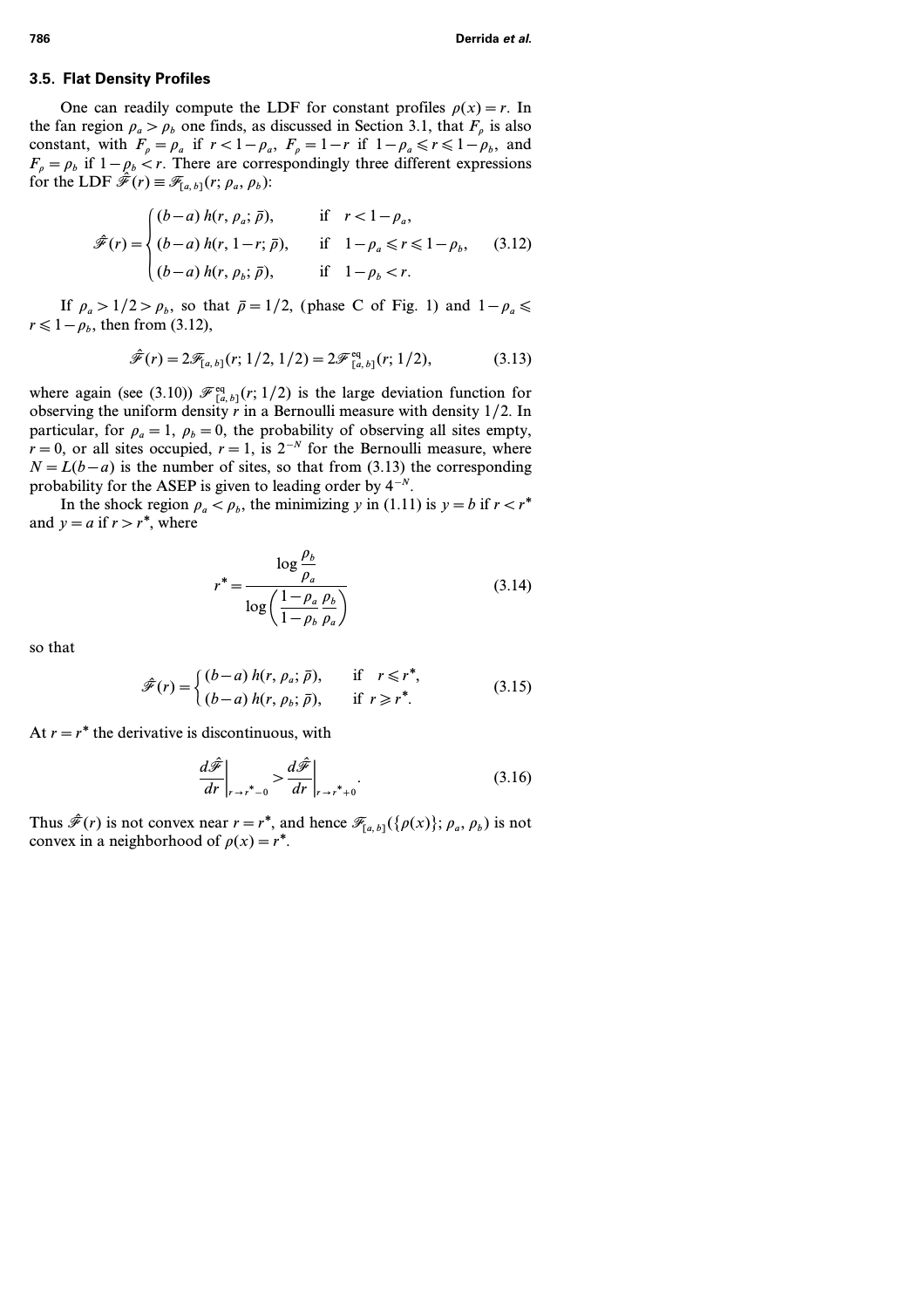### **3.6. Distribution of the Total Number of Particles**

The probability  $P_L(M)$  that there are a total of  $M = rN$  particles in the system can be obtained from the LDF as

$$
-\frac{1}{L}\log P_L(rN) \simeq \tilde{\mathcal{F}}(r) \equiv \mathcal{F}_{[a,b]}(\{\rho(x)\};\rho_a,\rho_b),\tag{3.17}
$$

where  $\rho(x)$  is the most likely profile under the constraint

$$
\int_{a}^{b} \rho(x) \, dx = r(b-a). \tag{3.18}
$$

It will be shown in Appendix B that  $\rho(x)$  is the constant profile  $\rho(x) = r$ , and correspondingly  $\tilde{\mathcal{F}}(r)=\hat{\mathcal{F}}(r)$ , except in that portion of the shock region in which *r* satisfies  $1 - \rho_h < r < 1 - \rho_a$ , where

$$
\rho(x) = \begin{cases} 1 - \rho_b, & \text{if } x < y_r, \\ 1 - \rho_a, & \text{if } x > y_r, \end{cases}
$$
(3.19)

with

$$
y_r = \frac{b(1 - \rho_a - r) - a(1 - \rho_b - r)}{\rho_b - \rho_a}.
$$
\n(3.20)

Then from (3.4) it follows that for these values of *r*,

$$
\tilde{\mathcal{F}}(r) = (b-a)[r \log(1-\rho_a)(1-\rho_b) + (1-r) \log \rho_a \rho_b - K(\rho_a, \rho_b)].
$$
 (3.21)

**Remarks.** (a) Equation (3.19) is easy to interpret on the first order line *S* in the phase plane, where  $\rho_a + \rho_b = 1$ : it corresponds there to a typical shock configuration  $\rho_{v_r}(x)$ , with  $y_r$  determined by (3.18).

(b) Although, as observed in Section 3.5,  $\hat{\mathcal{F}}$  is not convex (at least in the shock region),  $\tilde{\mathcal{F}}$  is always convex, and is in fact the convex envelope of  $\hat{\mathscr{F}}$ .

(c) We will discuss in Section 6.3 how (3.21) may be derived by a direct calculation from the matrix method.

#### **3.7. Small Fluctuations**

It is natural to ask about the connection between the LDF, which gives the probabilities of macroscopic deviations from the typical density profile, and the distribution of small fluctuations, i.e., those of order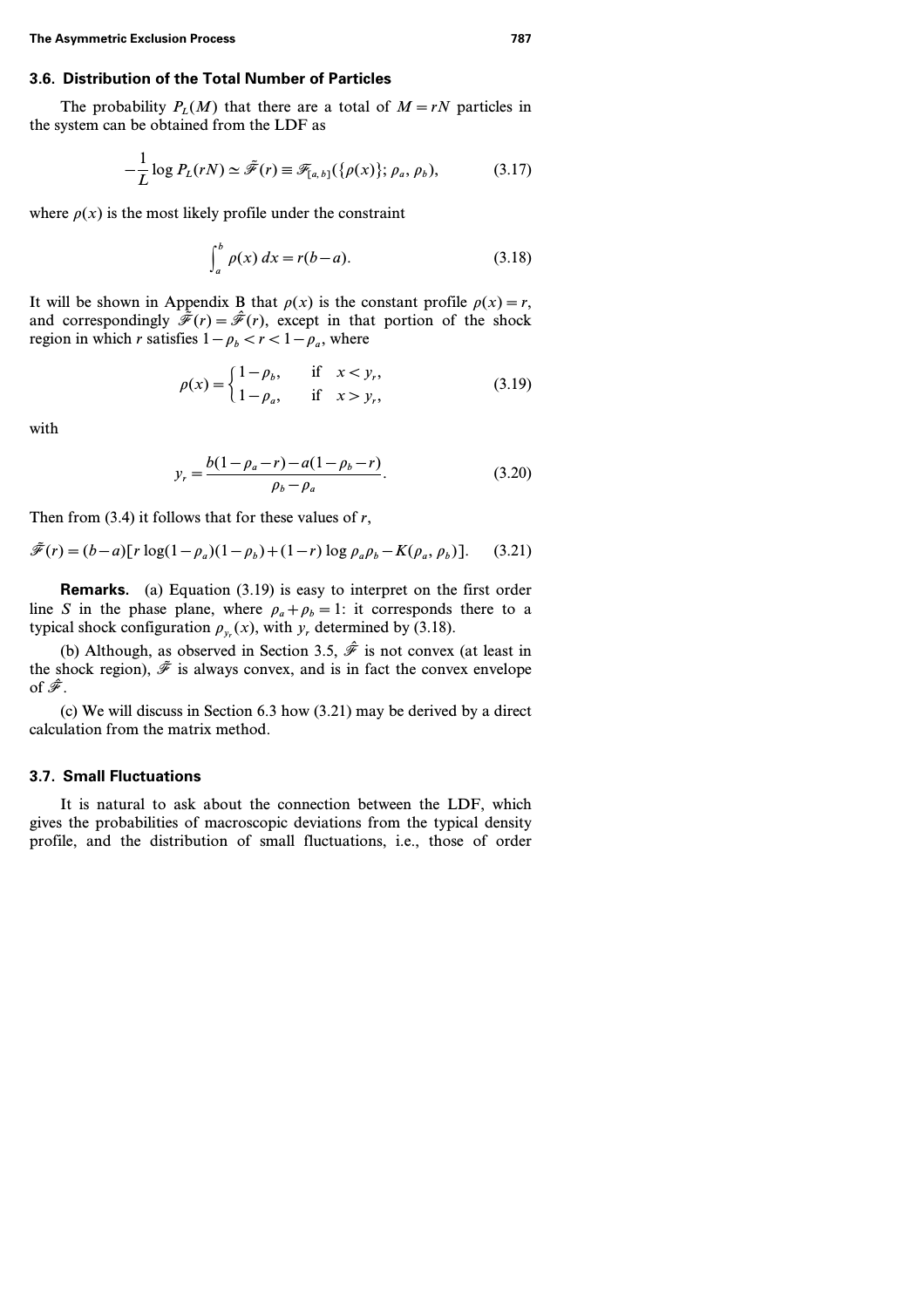$1/\sqrt{N}$ . (In what follows we will refer to these simply as "fluctuations.") In the symmetric case discussed in ref. 15, as in an equilibrium system not at a phase transition (in any dimension, with *N* being the number of sites in the system), the distribution of fluctuations can be obtained from  $\mathcal F$  as a limit. More precisely if we write  $\rho(x) = \bar{\rho}(x) + \frac{1}{\sqrt{L}} u(x)$  and then expand  $\mathcal F$  to second order (the first order term being zero) we get a Gaussian distribution for *u*(*x*) with covariance  $C(x, x')$ , where  $C^{-1}(x, x') = \frac{\partial^2 \mathcal{F}}{\partial \rho(x)} \frac{\partial \rho(x')}{\partial x'}$ evaluated at  $\rho = \bar{\rho}$ . This covariance is the suitably scaled microscopic truncated pair correlation.<sup>(15)</sup>

For the asymmetric case discussed in this paper, however, the distribution of small fluctuations need no longer be given by the LDF, as we discuss in Section 6.1. In fact we show there that  $\frac{\partial^2 \mathcal{F}}{\partial \rho(x)} \frac{\partial \rho(x)}{\partial x}$  is discontinuous at  $\bar{p} = 1/2$  in the interior of region *C* of the phase diagram, i.e., where  $\rho_a > 1/2 > \rho_b$ . Furthermore, the fluctuations in this region are no longer Gaussian; in Section 6.3 we show this by computing explicitly the non-Gaussian distribution of the fluctuations of the number of particles in a box of size  $Lv$ , with  $0 < y < 1$ .

## **4. THE MATRIX METHOD FOR THE ASEP**

The steady state properties of the ASEP with open boundaries can be calculated exactly in various ways;<sup>(21, 27, 28)</sup> here we describe the so-called matrix method, $(12, 17-19)$  which we will use in the derivation of the additivity relations in Section 5. Let us consider two operators denoted by *D* and *E*, a left vector  $\langle W|$  and a right vector  $|V\rangle$ , which satisfy the following algebraic rules:

$$
DE - qED = D + E,\t\t(4.1)
$$

$$
\beta D |V\rangle = |V\rangle, \tag{4.2}
$$

$$
\langle W | \alpha E = \langle W |.
$$
 (4.3)

Any matrix element of the form  $\langle W | Y_1 Y_2 \cdots Y_k | V \rangle / \langle W | V \rangle$ , where  $Y_i$ denotes *D* or *E*, can be calculated from these rules (without the need of writing down an explicit representation). Thus from (4.2, 4.3), one has  $\langle W|D|V\rangle/\langle W|V\rangle=1/\beta$  and  $\langle W|E|V\rangle/\langle W|V\rangle=1/\alpha$ , and the matrix element of any product of *n* matrices can be expressed through  $(4.1)$ – $(4.3)$ in terms of sums of elements of shorter products.

For the open ASEP as described in Section 1, the probability  $P({\tau_i})$ of the microscopic configuration  $\{\tau_i\}$  in the steady state can be written  $as^{(12)}$ 

$$
P(\{\tau_i\}) = \frac{\langle W | \prod_{i=1}^{N} (D\tau_i + E(1-\tau_i)) | V \rangle}{Z_N}, \tag{4.4}
$$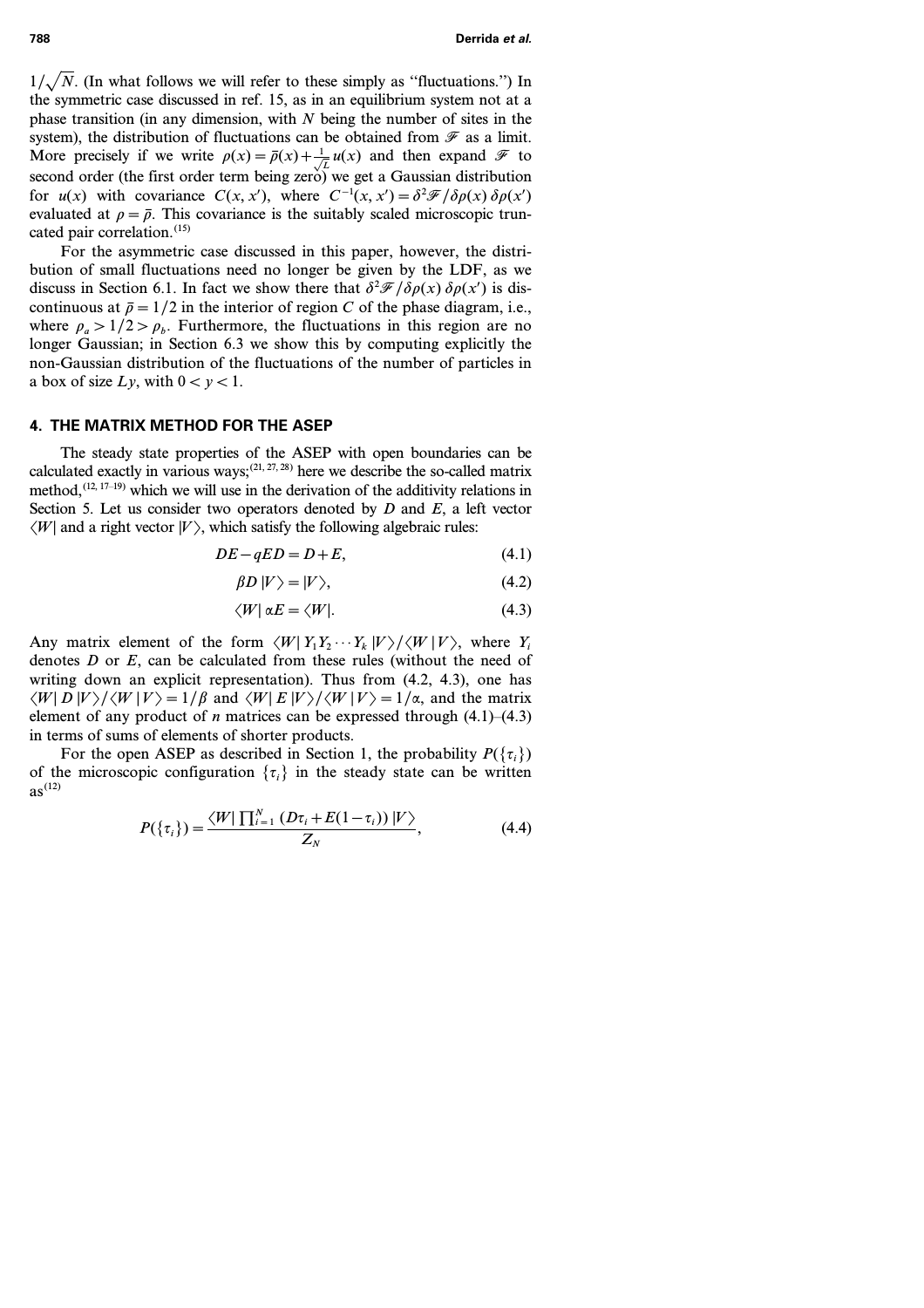where  $\tau_i = 1$  or 0 indicates whether site *i* is occupied or empty and the normalization factor  $Z_N$  is given by

$$
Z_N = \langle W | (D+E)^N | V \rangle. \tag{4.5}
$$

On the dashed line  $\rho_a = \rho_b$  of Fig. 1, there exists a one dimensional representation of the matrix algebra; it then follows immediately from (4.4) that the invariant measure is Bernoulli on this line. There are other lines in the  $\rho_a$ ,  $\rho_b$  plane where there exist finite dimensional representations<sup>(29, 30)</sup> of the algebra (4.1)–(4.3), but the large deviation function has no particular or remarkable expression along these lines, and so these cases will be treated together with the general case.

From the algebra  $(4.1)$ – $(4.3)$  all (equal time) steady state properties can (in principle) be calculated. For example the average occupation  $\langle \tau_i \rangle$ of site *i* is given by

$$
\langle \tau_i \rangle = \frac{\langle W | (D+E)^{i-1} D(D+E)^{N-i} | V \rangle}{Z_N}, \tag{4.6}
$$

and the two point function is, for  $i < j$ ,

$$
\langle \tau_i \tau_j \rangle = \frac{\langle W | (D+E)^{i-1} D(D+E)^{j-i-1} D(D+E)^{N-j} | V \rangle}{Z_N}.
$$
 (4.7)

The average steady state current  $J_N$  is the same across any bond. It has the form

$$
J_N = \langle \tau_i (1 - \tau_{i+1}) - q(1 - \tau_i) \tau_{i+1} \rangle
$$
  
= 
$$
\frac{\langle W | (D + E)^{i-1} (DE - qED)(D + E)^{N-i-1} | V \rangle}{Z_N} = \frac{Z_{N-1}}{Z_N}.
$$
 (4.8)

The probability  $Q_{N_1,\dots,N_k}(M_1,\dots,M_k)$  that there are exactly  $M_1$  particles on the first  $N_1$  sites,  $M_2$  particles on the next  $N_2$  sites, ...,  $M_k$  particles in the rightmost  $N_k$  sites is given by

$$
Q_{N_1,\dots,N_k}(M_1,\dots,M_k) = \frac{\langle W | Y_1 \cdots Y_k | V \rangle}{Z_N},
$$
\n(4.9)

with

$$
Y_{p} = \frac{1}{2i\pi} \int_{0}^{2\pi} d\theta \ e^{-i\theta M_{p}} (De^{i\theta} + E)^{N_{p}}.
$$
 (4.10)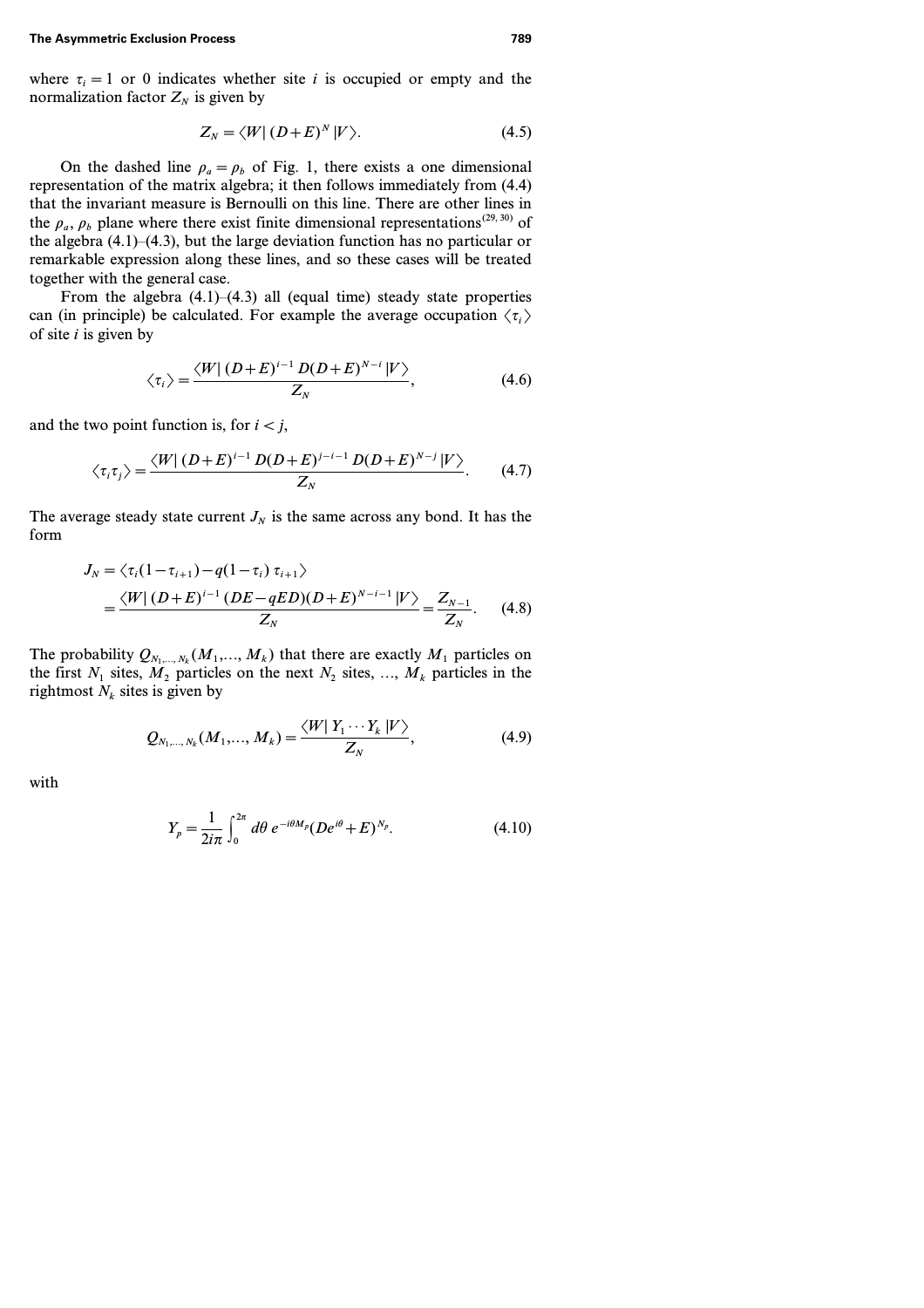Clearly by making the number  $k$  of boxes, and their sizes  $N_p$ , large enough, we can approximate any density profile  $\rho(x)$  via  $\rho(x) = M_p/N_p$  for  $x = N^{-1} \sum_{j=1}^{p} N_j$ . Equation (4.9) then gives the probability of the profile  $p(x)$ , and one may attempt to obtain an asymptotic form via a saddle point analysis. This approach, which is conceptually straightforward and was followed in the symmetric case,  $(15)$  turns out to be more difficult to implement in the asymmetric case, and this is why we here follow the additivity approach explained in Section 5.

Various more explicit expressions may be extracted from (4.6) and (4.7); for example, in the totally asymmetric case  $(q=0)$  the average profile  $\langle \tau_i \rangle$  near the boundaries was computed for all *i* in ref. 12. Moreover, for *q* = 0 and at the special point  $\alpha = \beta = 1$  ( $\rho_a = 1$  and  $\rho_b = 0$ ) in the maximal current phase *C*, finite-size corrections have been computed<sup>(28)</sup> for the mean density profile  $\langle \tau_i \rangle$  and for the two point function  $\langle \tau_i \tau_i \rangle - \langle \tau_i \rangle \langle \tau_i \rangle$ . In particular it was found in ref. 28 that at a point  $i = Nx$  (with  $1 \le i \le N$ ) of a system of *N* sites,

$$
\langle \tau_i \rangle = \frac{1}{2} + \frac{1}{2\sqrt{\pi}} \frac{1}{N^{1/2}} \frac{1 - 2x}{\sqrt{x(1 - x)}} + O(N^{-3/2}),
$$
 (4.11)

which for a system of  $N = L(b - a)$  sites becomes for  $i = L(x - a)$ 

$$
\langle \tau_i \rangle = \frac{1}{2} + \frac{1}{2\sqrt{\pi}} \frac{1}{L^{1/2}} \frac{b + a - 2x}{\sqrt{(b - a)(b - x)(x - a)}} + O(L^{-3/2}).
$$
 (4.12)

Also, at this point ( $\alpha = \beta = 1$ ) of the phase diagram it was shown<sup>(28)</sup> that for large *N*, the variance of the total number *M* of particles is given by

$$
\langle M^2 \rangle - \langle M \rangle^2 \simeq \frac{N}{8},\tag{4.13}
$$

while a Bernoulli distribution at density *1/2* would give twice this variance (see the discussion in Section 3.5).

# **5. DERIVATION OF THE ADDITIVITY FORMULAE**

In this section we obtain the additivity formulae (1.6) and (1.10) for the large deviation functional in the ASEP. We begin by deriving two formulae valid for arbitrary system size *N*. The first of these, (5.10), is obtained directly from the matrix formalism of Section 4 and is valid for a range of parameters corresponding to the fan region  $\rho_a > \rho_b$ . By analytic continuation of (5.10) we then obtain a new formula (5.24), which is valid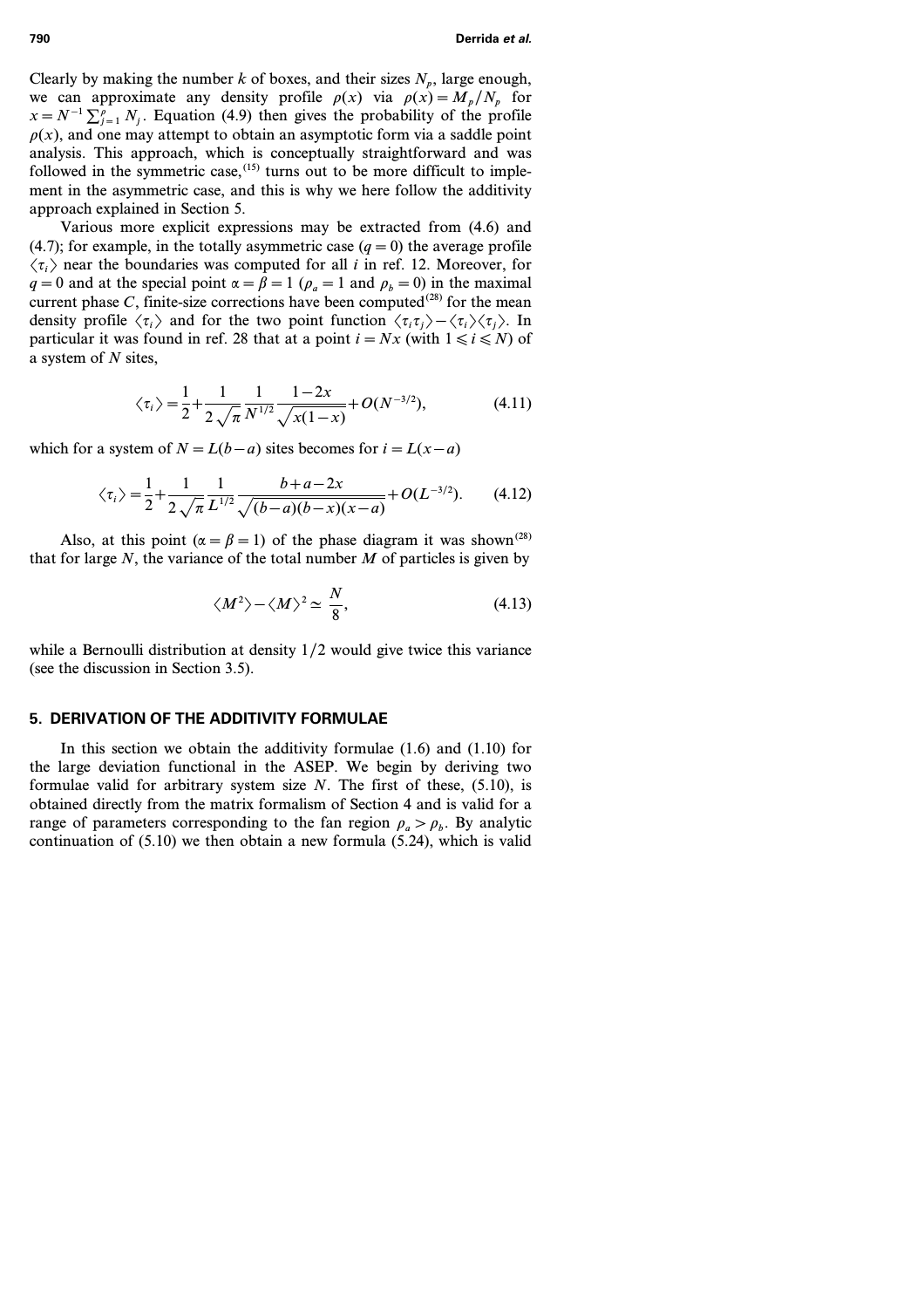for all parameter values. Finally, we analyze the large *N* behavior of (5.24) to obtain (1.6) and (1.10).

For  $q=0$ , the additivity formula (5.10) takes a much simpler form, which is given in ref. 31. We do not reproduce this formula in the current paper because the treatment here of the general case  $0 \leq q < 1$  requires slightly different notations.

#### **5.1. Preliminaries**

Let *D* and *E* satisfy (4.1)–(4.3) with  $q < 1$ . We define the operators *d* and *e* by

$$
D = \frac{1}{1-q} (1+d), \qquad E = \frac{1}{1-q} (1+e); \tag{5.1}
$$

from (4.1) these operators satisfy

$$
de - q \, ed = 1 - q. \tag{5.2}
$$

We also define eigenvectors  $|z\rangle$  and  $\langle z|$  of *d* and *e*, for arbitrary complex *z*, by

$$
d\left|z\right\rangle = z\left|z\right\rangle,\tag{5.3}
$$

$$
\langle z|e=\frac{1}{z}\langle z|. \tag{5.4}
$$

If *X* is a polynomial in the operators *D* and *E* (or equivalently *d* and  $e$ ), then the matrix element  $\langle z_0 | X | z_1 \rangle / \langle z_0 | z_1 \rangle$  is a polynomial in  $1/z_0$  and  $z_1$ , with positive coefficients whenever the coefficients in *X* are positive; this is easily seen since then *X* is a polynomial in *d* and *e* with positive coefficients, and using (5.2) one can push all the *d*'s to the right and all the *e*'s to the left, maintaining this positivity.

Finally, we define the function  $\varphi(z)$  by

$$
\varphi(z) = \sum_{n=0}^{\infty} \frac{1}{c_n} z^n,\tag{5.5}
$$

where the  $c_n$  are constructed from the recursion

$$
c_0 = 1, \qquad c_n = (1 - q^n) \, c_{n-1}.\tag{5.6}
$$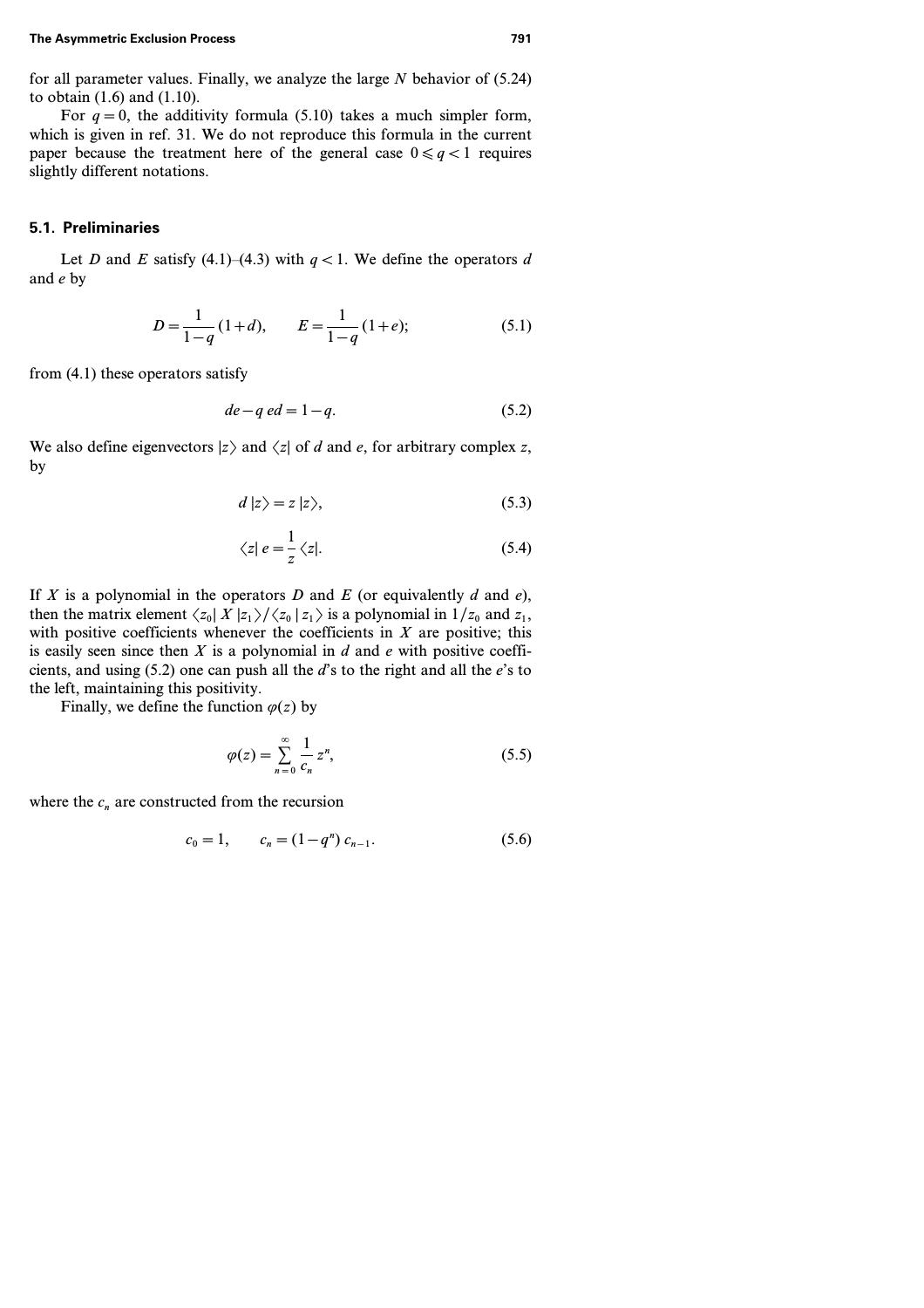One can check easily from (5.5) that

$$
\varphi(z) - \varphi(qz) = z\varphi(z),\tag{5.7}
$$

so that

$$
\varphi(z) = \prod_{n=0}^{\infty} \frac{1}{1 - q^n z}.
$$
\n(5.8)

### **5.2. Exact Additivity Formula for**  $|z_0| > |z_1|$

The additivity formula which we prove in this section is that if  $X_0$  and *X<sup>1</sup>* are arbitrary polynomials in the operators *D* and *E*, then for

$$
|z_0| > |z_1| \tag{5.9}
$$

one has

$$
\frac{\langle z_0 | X_0 X_1 | z_1 \rangle}{\langle z_0 | z_1 \rangle} \varphi \left( \frac{z_1}{z_0} \right)
$$
  
= 
$$
\frac{1}{\varphi(q)} \sum_{n=0}^{\infty} \frac{q^n}{c_n} \oint \frac{dz}{2\pi i z} \frac{\langle z_0 | X_0 | q^n z \rangle}{\langle z_0 | q^n z \rangle} \varphi \left( \frac{q^n z}{z_0} \right) \frac{\langle z | X_1 | z_1 \rangle}{\langle z | z_1 \rangle} \varphi \left( \frac{z_1}{z} \right), \quad (5.10)
$$

where the contour of integration is a circle  $|z| = R$  with

$$
|z_1| < R < |z_0|.\tag{5.11}
$$

Proof. Using (5.2), any polynomial *X* in *D* and *E* can be written in the form

$$
X = \sum_{p, p'} A_{p, p'} e^{p'} d^p.
$$
 (5.12)

As (5.10) is linear in  $X_0$  and  $X_1$ , it is sufficient to prove it for  $X_0 = e^{p_0'}d^{p_0}$ and  $X_1 = e^{p_1}d^{p'_1}$ , and as  $\langle z_0 |$  and  $|z_1 \rangle$  are eigenvectors of *e* and *d*, one can immediately simplify the problem and limit the discussion to the case

$$
X_0 = d^{p_0}, \qquad X_1 = e^{p_1}.\tag{5.13}
$$

For this choice of  $X_0$  and  $X_1$ , the right hand side of (5.10) becomes

$$
\frac{1}{\varphi(q)}\sum_{n=0}^{\infty}\sum_{m_0=0}^{\infty}\sum_{m_1=0}^{\infty}\frac{q^{n(1+m_0+p_0)}}{c_n c_{m_0} c_{m_1}}\frac{z_1^{m_1}}{z_0^{m_0}}\delta_{m_0+p_0,m_1+p_1},\qquad(5.14)
$$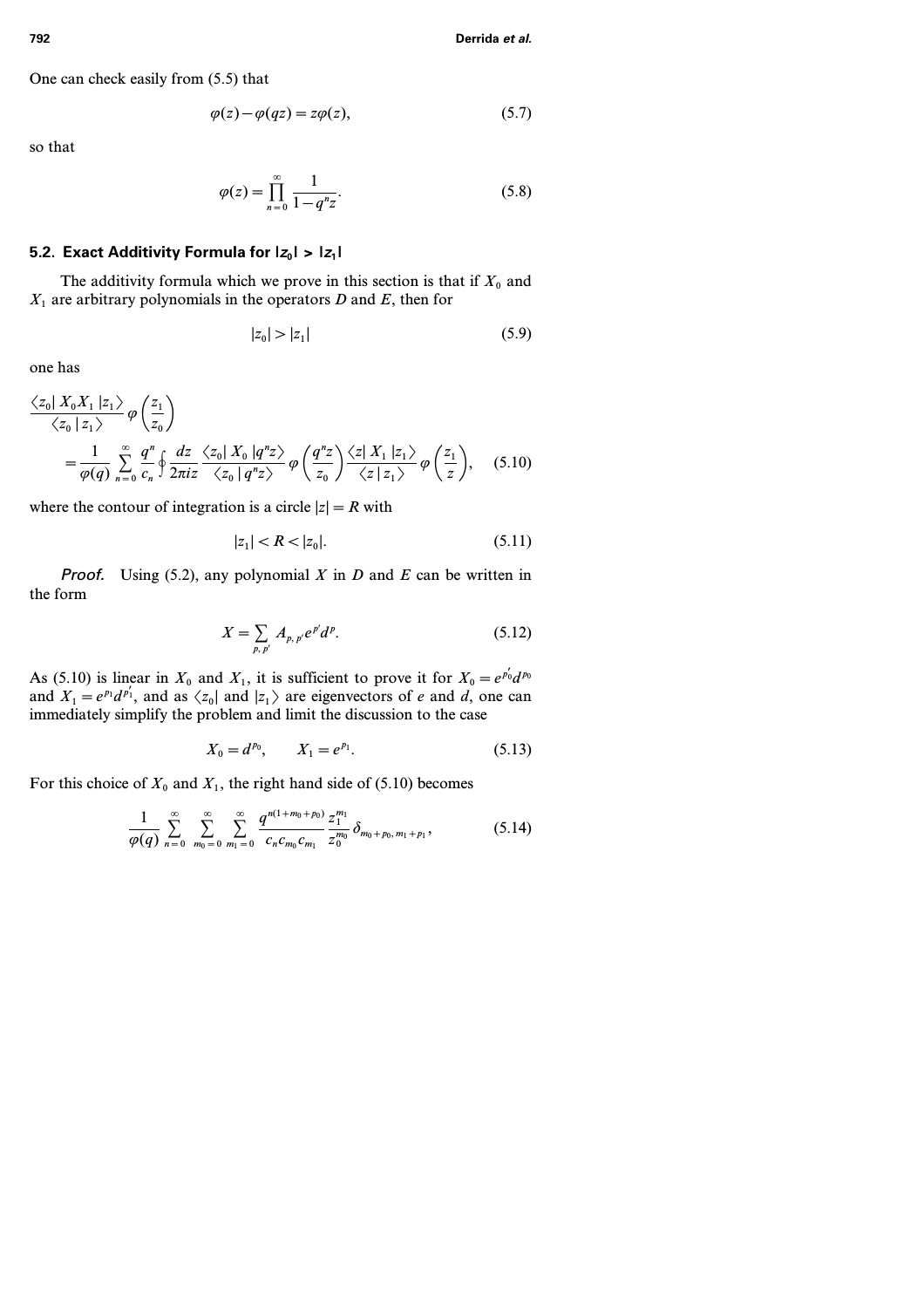once  $\varphi(q^n z/z_0)$  and  $\varphi(z_1/z)$  have been replaced by their power series (5.5) and the integration over *z* has been carried out. One can now use (5.5) again to evaluate the sum over  $n$ , and then simplify the result using the identity  $\varphi(q^{1+m}) = c_m \varphi(q)$ , which follows from (5.7) by an inductive argument, to see that with the choice (5.13),

r.h.s. of (5.10) = 
$$
\sum_{m_0=0}^{\infty} \sum_{m_1=0}^{\infty} \frac{\varphi(q^{1+m_0+p_0})}{\varphi(q)} \frac{1}{c_{m_0}c_{m_1}} \frac{z_1^{m_1}}{z_0^{m_0}} \delta_{m_0+p_0, m_1+p_1}
$$
  
= 
$$
\sum_{m_0=0}^{\infty} \sum_{m_1=0}^{\infty} \frac{c_{m_0+p_0}}{c_{m_0}c_{m_1}} \frac{z_1^{m_1}}{z_0^{m_0}} \delta_{m_0+p_0, m_1+p_1}.
$$
 (5.15)

So to prove  $(5.10)$ , we just need to show that the left hand side of  $(5.10)$ , again with the choice (5.13), coincides with (5.15).

We argue by induction on  $p_0$ . If  $p_0 = 0$ , it is easy to see that the left hand side of (5.10) is given by  $z_0^{-p_1}\varphi(z_1/z_0)$ . Evaluating (5.15) in this case leads to the same expression.

Let us assume, then, that (5.10) is valid for all  $p_0 \leq P$ . We want to prove that it remains true for  $p_0 = P + 1$ . To do so we observe the following consequence of (5.2):

$$
d^{P+1}e^{p_1} = (1 - q^{p_1}) d^P e^{p_1 - 1} + q^{p_1} d^P e^{p_1} d. \tag{5.16}
$$

Using (5.16), the left hand side of (5.10) for  $p_0 = P + 1$ , i.e., for  $X_0 = d^{P+1}$ and  $X_1 = e^{p_1}$ , becomes

$$
(1-q^{p_1})\frac{\langle z_0| \, d^P e^{p_1-1} \, |z_1\rangle}{\langle z_0 \, | \, z_1 \rangle} \varphi\left(\frac{z_1}{z_0}\right) + q^{p_1} \frac{\langle z_0| \, d^P e^{p_1} d \, |z_1\rangle}{\langle z_0 \, | \, z_1 \rangle} \varphi\left(\frac{z_1}{z_0}\right). \tag{5.17}
$$

As we have hypothesized that (5.10) is valid for  $p_0 \leq P$ , we can replace each term of (5.17) by the corresponding expressions (5.15), leading to

1.h.s. of (5.10) = 
$$
\sum_{m_0=0}^{\infty} \sum_{m_1=0}^{\infty} \frac{c_{m_0+P}}{c_{m_0}c_{m_1}} \frac{z_1^{m_1}}{z_0^{m_0}}
$$

$$
\times \left[ (1-q^{p_1}) \delta_{m_0+P, m_1+p_1-1} + z_1 q^{p_1} \delta_{m_0+P, m_1+p_1} \right].
$$
 (5.18)

If now in the second term in (5.18) we make the change of summation index  $m_1 \rightarrow m_1 - 1$ , and then use the identities  $c_{m_1} = (1 - q^{m_1}) c_{m_1 - 1}$  and  $c_{m_0+P+1} = (1 - q^{m_0+P+1}) c_{m_1}$ , we obtain

1.h.s. of (5.10) = 
$$
\sum_{m_0=0}^{\infty} \sum_{m_1=0}^{\infty} \frac{c_{m_0+P+1}}{c_{m_0}c_{m_1}} \frac{z_1^{m_1}}{z_0^{m_0}} \delta_{m_0+P+1, m_1+P_1},
$$
 (5.19)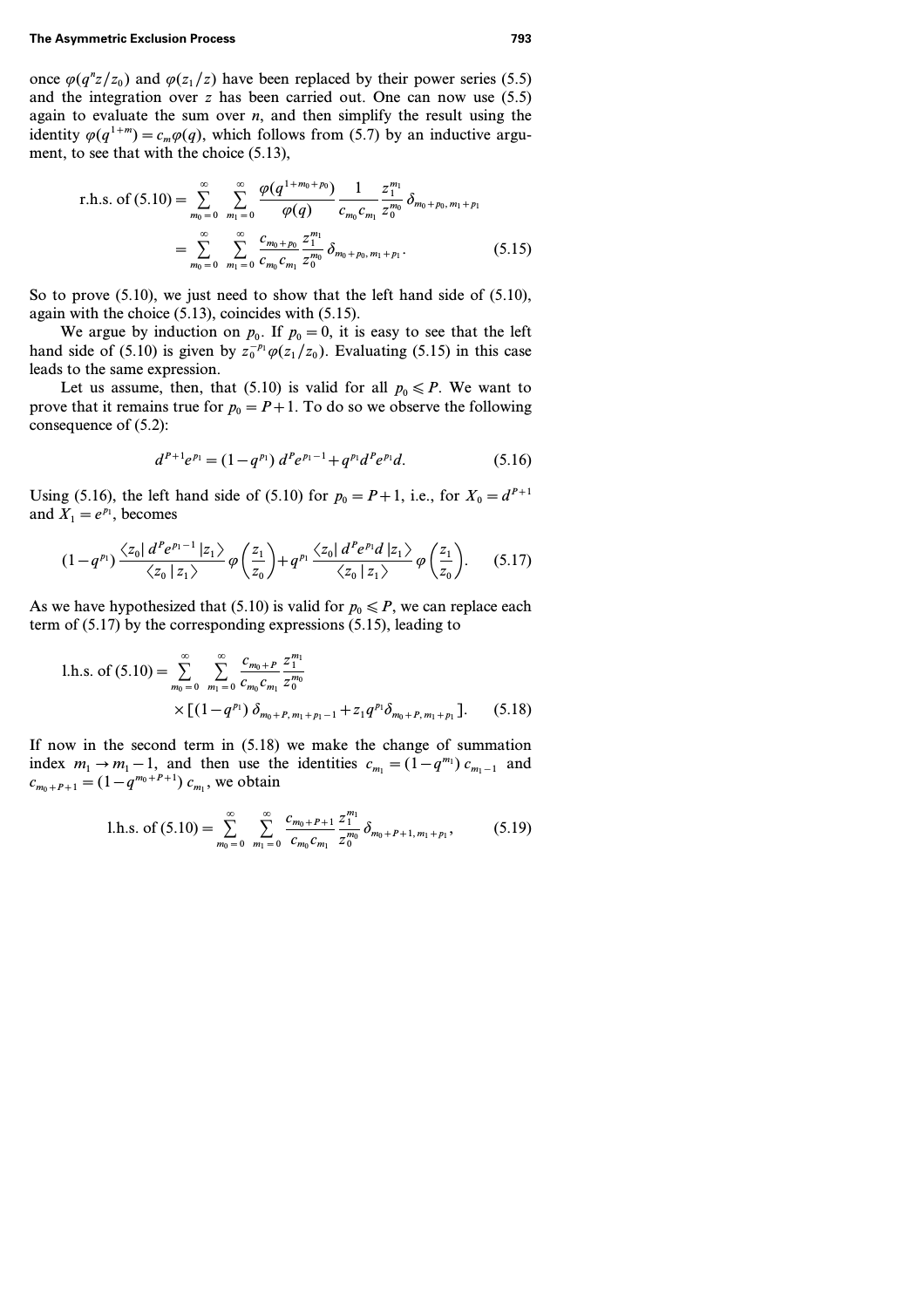which is identical for  $p_0 = P + 1$  to (5.15). This completes the derivation of  $(5.10).$ 

#### **5.3. Analytic Continuation of (5.10)**

Recall that (5.10) has been established for  $|z_0| > |z_1|$ , with integration contour a circle  $|z| = R$  with  $|z_1| < R < |z_0|$ . However, the left hand side of this equation is an analytic function defined for all complex  $z_0$  and  $z_1$ except at  $z_0 = 0$  and at the poles of  $\varphi(z_1/z_0)$ . In this section we make an analytic continuation of the right hand side to obtain an integral representation of the left side which is valid for any  $z_0$ ,  $z_1$  for which the left side is defined. In the final representation we will again integrate over a contour  $|z|=R$ , but now *R* will be allowed to take any value for which the contour does not pass through singularities of the integrand, that is, for which

$$
R > 0
$$
,  $R \neq q^m |z_1|$ ,  $m \ge 0$ ,  $R \neq q^{-m} |z_0|$ ,  $m \ge 0$ . (5.20)

The expression on the right hand side of (5.10) must be modified when, as one varies  $z_0$ ,  $z_1$  and  $R$ , the singularities of the integrand—that is, the poles of  $\varphi(q^n z/z_0)$  and  $\varphi(z_1/z)$ —cross the integration contour. When this happens, however, the residue theorem tells us how (5.10) is to be modified: one simply includes the residue of the pole on the right hand side of the equation, adding or subtracting it according to whether the pole crosses the contour from the inside to the outside or vice versa. Using the fact that the residue of  $\varphi(z)$  at  $z = q^{-m}$ ,  $m = 0, 1, \dots$ , is

$$
\frac{(-1)^{m+1}q^{m(m-1)/2}}{c_m}\varphi(q),\tag{5.21}
$$

one then finds the following extension of (5.10):

Suppose that *R* satisfies (5.20). If  $R < |z_1|$  then define  $k_1$  by

$$
q^{k_1+1} |z_1| < R < q^{k_1} |z_1|,\tag{5.22}
$$

and if  $R > |z_0|$  define  $k_0$  by

$$
\frac{|z_0|}{q^{k_0}} < R < \frac{|z_0|}{q^{k_0+1}}.\tag{5.23}
$$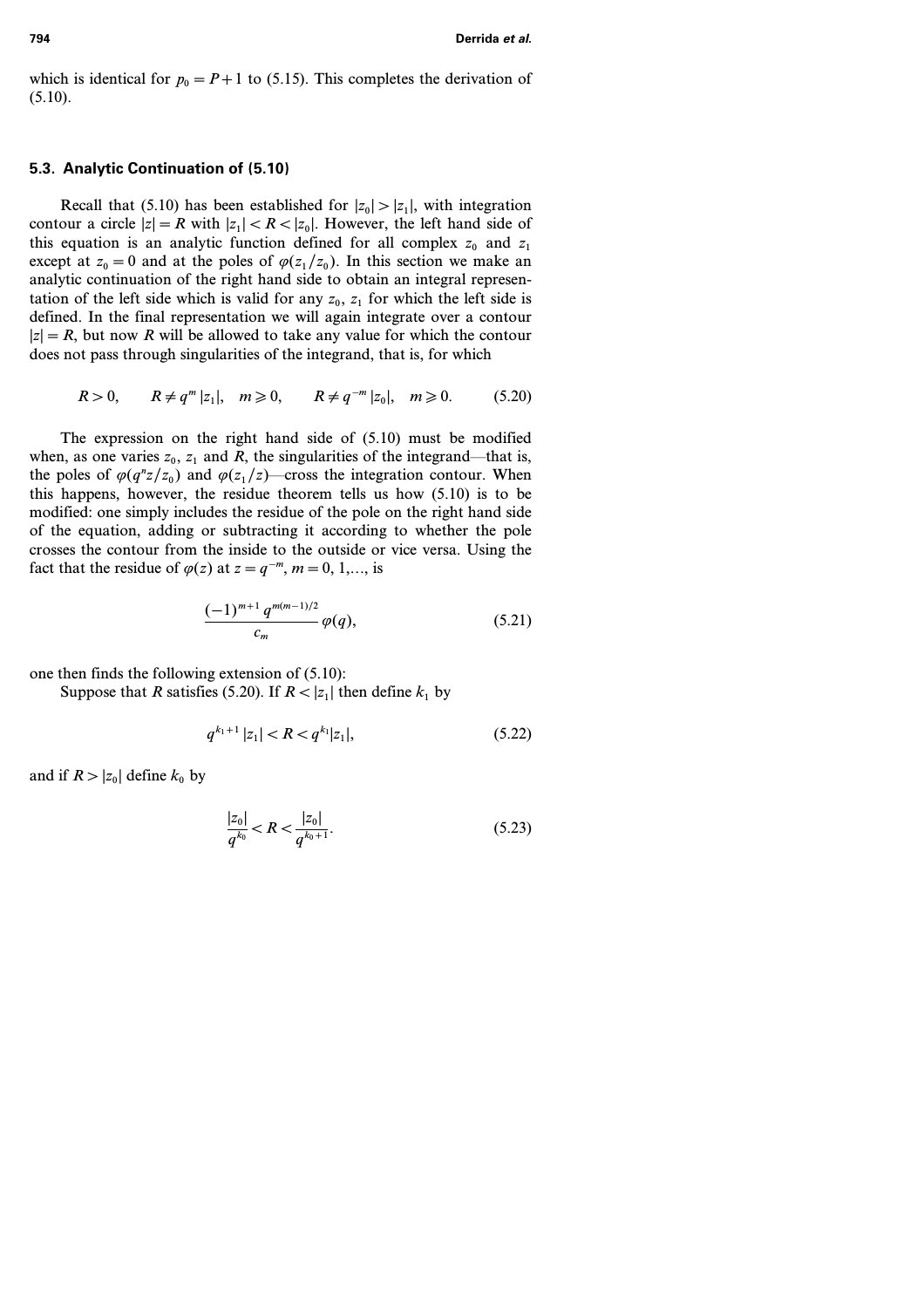### Then

$$
\frac{\langle z_0 | X_0 X_1 | z_1 \rangle}{\langle z_0 | z_1 \rangle} \varphi \left( \frac{z_1}{z_0} \right)
$$
\n
$$
= \sum_{n=0}^{\infty} \frac{q^n}{c_n} \left\{ \frac{1}{\varphi(q)} \oint_{|z|=R} \frac{dz}{2\pi i z} \frac{\langle z_0 | X_0 | q^n z \rangle}{\langle z_0 | q^n z \rangle} \varphi \left( \frac{q^n z}{z_0} \right) \frac{\langle z | X_1 | z_1 \rangle}{\langle z | z_1 \rangle} \varphi \left( \frac{z_1}{z} \right) \right\}
$$
\n
$$
+ \vartheta(|z_1| - R) \sum_{m=0}^{k_1} \frac{(-1)^m q^{m(m+1)/2}}{c_m} \varphi \left( \frac{q^{n+m} z_1}{z_0} \right)
$$
\n
$$
\times \frac{\langle z_0 | X_0 | q^{n+m} z_1 \rangle}{\langle z_0 | q^{n+m} z_1 \rangle} \frac{\langle q^m z_1 | X_1 | z_1 \rangle}{\langle q^m z_1 | z_1 \rangle}
$$
\n
$$
+ \vartheta(R - q^{-n} | z_0|) \sum_{m=0}^{k_0 - n} \frac{(-1)^m q^{m(m+1)/2}}{c_m} \varphi \left( \frac{q^{n+m} z_1}{z_0} \right)
$$
\n
$$
\times \frac{\langle z_0 | X_0 | q^{-m} z_0 \rangle}{\langle z_0 | q^{-m} z_0 \rangle} \frac{\langle q^{-(n+m)} z_0 | X_1 | z_1 \rangle}{\langle q^{-(n+m)} z_0 | z_1 \rangle}.
$$
\n(5.24)

### **5.4. Asymptotics of the Additivity Formula**

We now ask what happens to the representation (5.24) when the system size *N* becomes very large. Throughout this section we take  $z_0$  and  $\overline{z_1}$  to be positive real numbers and  $X_0$  and  $X_1$  to be polynomials, with positive coefficients, in the operators *D* and *E*. We will use throughout this section three properties of the product

$$
\Pi_n(z) \equiv \frac{\langle z_0 | X_0 | q^n z \rangle}{\langle z_0 | q^n z \rangle} \frac{\langle z | X_1 | z_1 \rangle}{\langle z | z_1 \rangle} \tag{5.25}
$$

occurring in the integrands of the representation (5.24), which follow from the discussion of Section 5.1:  $\Pi_n(z)$  is a polynomial in  $q^n z$  and  $1/z$ , with positive coefficients; for *z* on the positive real axis,  $\Pi_n(z)$  is a convex function of *z*; for fixed positive *z*,  $\Pi_n(z)$  decreases as *n* increases. We will assume that, for *z* on the positive axis,  $\Pi_n(z)$  grows exponentially in N.

Now  $\Pi_0(z)$  has a unique minimum at some value  $z_{\text{min}}$  on the positive real axis; we will use the representation (5.24) with the choice  $R = z_{min}$ . Using first the fact that the maximum of the magnitude  $|H_n(z)|$  on the contour  $|z| = z_{\text{min}}$  occurs on the real axis, and then the monotonicity of  $\Pi_n(z)$  in *n* for *z* positive, we see that each integral occurring in (5.24) satisfies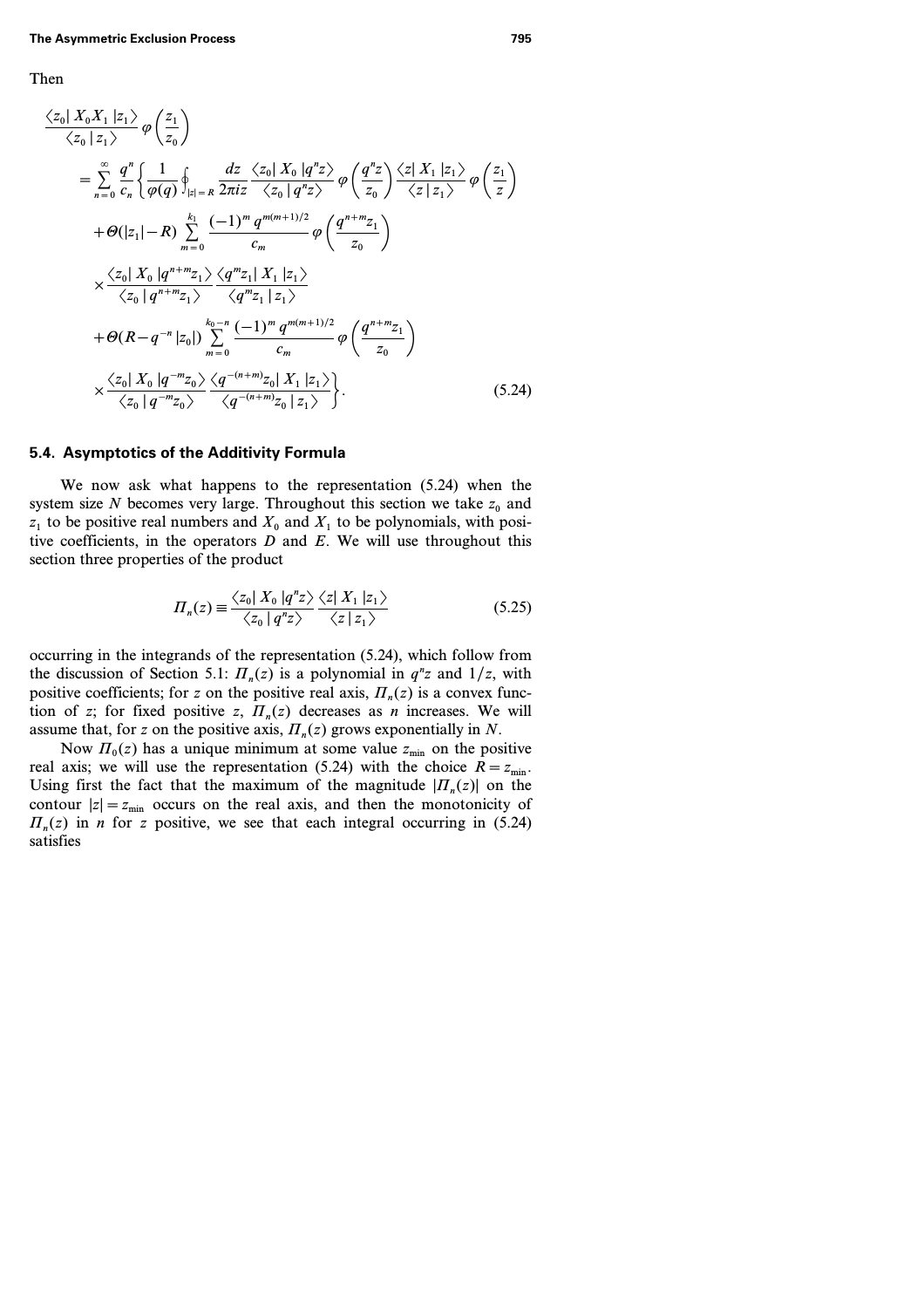$$
\begin{split}\n&\left|\oint_{|z|=z_{\min}}\frac{dz}{2\pi iz}\frac{\langle z_{0}|X_{0}|q^{n}z\rangle}{\langle z_{0}|q^{n}z\rangle}\varphi\left(\frac{q^{n}z}{z_{0}}\right)\frac{\langle z|X_{1}|z_{1}\rangle}{\langle z|z_{1}\rangle}\varphi\left(\frac{z_{1}}{z}\right)\right| \\
&\lesssim \frac{\langle z_{0}|X_{0}|q^{n}z_{\min}\rangle}{\langle z_{0}|q^{n}z_{\min}\rangle}\frac{\langle z_{\min}|X_{1}|z_{1}\rangle}{\langle z_{\min}|z_{1}\rangle}, \\
&\lesssim \frac{\langle z_{0}|X_{0}|z_{\min}\rangle}{\langle z_{0}|z_{\min}\rangle}\frac{\langle z_{\min}|X_{1}|z_{1}\rangle}{\langle z_{\min}|z_{1}\rangle},\n\end{split} \tag{5.26}
$$

where the first inequality holds up to factors that do not grow exponentially with *N*. On the other hand, when  $n=0$  the point  $z_{\min}$  will be a saddle point for  $\Pi_0(z)$  lying on the contour  $|z| = z_{\min}$ , and equality (again up to factors not growing exponentially with *N*) will hold in (5.26).

The bound (5.26), and an argument similar to that above for the terms in (5.24) arising from the poles, show that the  $n=0$  terms there always dominate those with  $n>0$ , so that we may neglect the latter. But for  $n=0$ , the fact that  $\Pi_0(z)$  is convex, with a minimum at  $z_{\text{min}}$ , implies that the  $m=0$  terms dominate each sum over *m*. Thus (5.24) becomes (again up to factors not growing exponentially with *N*)

$$
\frac{\langle z_0 | X_0 X_1 | z_1 \rangle}{\langle z_0 | z_1 \rangle} \sim \max \left\{ \frac{\langle z_0 | X_0 | z_{\min} \rangle}{\langle z_0 | z_{\min} \rangle} \frac{\langle z_{\min} | X_1 | z_1 \rangle}{\langle z_{\min} | z_1 \rangle}, \right\}
$$
\n
$$
\Theta(z_1 - z_{\min}) \frac{\langle z_0 | X_0 | z_1 \rangle}{\langle z_0 | z_1 \rangle} \frac{\langle z_1 | X_1 | z_1 \rangle}{\langle z_1 | z_1 \rangle},
$$
\n
$$
\Theta(z_{\min} - z_0) \frac{\langle z_0 | X_0 | z_0 \rangle}{\langle z_0 | z_0 \rangle} \frac{\langle z_0 | X_1 | z_1 \rangle}{\langle z_0 | z_1 \rangle} \right\}. \tag{5.27}
$$

Now the discussion can be completed by considering successively all the possible relative positions of  $z_0$ ,  $z_1$  and  $z_{\text{min}}$ .

Suppose first that  $z_1 < z_0$ . Then (5.27) gives

$$
\frac{\langle z_0 | X_0 X_1 | z_1 \rangle}{\langle z_0 | z_1 \rangle} \simeq \begin{cases} \frac{\langle z_0 | X_0 | z_{\min} \rangle}{\langle z_0 | z_{\min} \rangle} \frac{\langle z_{\min} | X_1 | z_1 \rangle}{\langle z_{\min} | z_1 \rangle}, & \text{if } z_1 < z_{\min} < z_0, \\ \frac{\langle z_0 | X_0 X_1 | z_1 \rangle}{\langle z_0 | z_1 \rangle} \simeq \begin{cases} \frac{\langle z_0 | X_0 | z_1 \rangle}{\langle z_0 | z_1 \rangle} \frac{\langle z_1 | X_1 | z_1 \rangle}{\langle z_1 | z_1 \rangle}, & \text{if } z_{\min} < z_1 < z_0, \\ \frac{\langle z_0 | X_0 | z_0 \rangle}{\langle z_0 | z_0 \rangle} \frac{\langle z_0 | X_1 | z_1 \rangle}{\langle z_0 | z_1 \rangle}, & \text{if } z_1 < z_0 < z_{\min}, \end{cases} \end{cases} \tag{5.28}
$$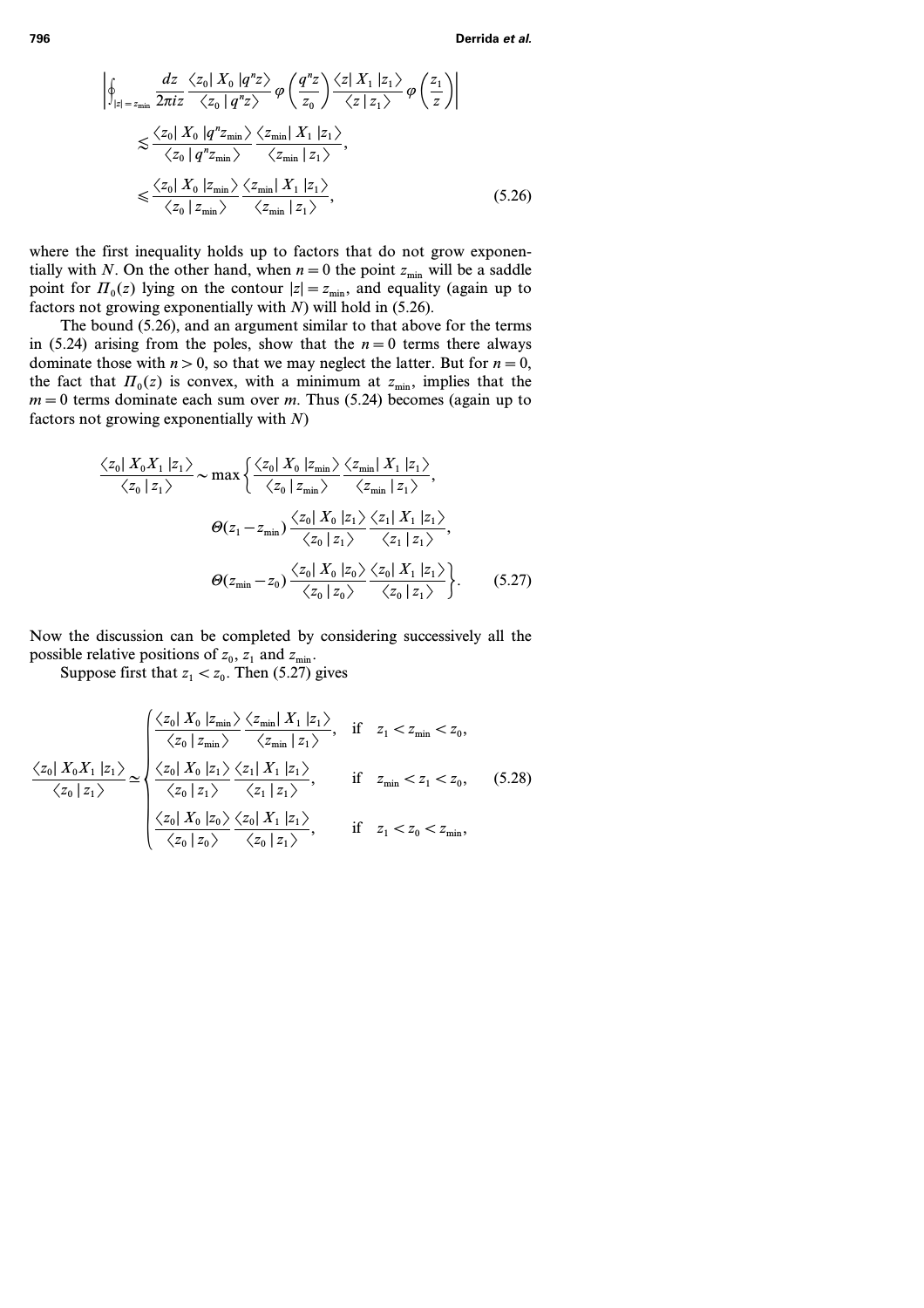and one sees that each case in (5.28) reduces to

$$
\frac{\langle z_0 | X_0 X_1 | z_1 \rangle}{\langle z_0 | z_1 \rangle} \simeq \min_{z_1 \leq z \leq z_0} \frac{\langle z_0 | X_0 | z \rangle \langle z | X_1 | z_1 \rangle}{\langle z_0 | z \rangle}.
$$
 (5.29)

On the other hand, if  $z_0 < z_1$ , then (5.27) gives

$$
\frac{\langle z_0 | X_0 X_1 | z_1 \rangle}{\langle z_0 | z_1 \rangle}
$$
\n
$$
\approx \begin{cases}\n\max_{z = z_0, z_1} \frac{\langle z_0 | X_0 | z \rangle \langle z | X_1 | z_1 \rangle}{\langle z_0 | z \rangle} & \text{if } z_0 < z_{\min} < z_1, \\
\frac{\langle z_0 | X_0 | z_1 \rangle \langle z_1 | X_1 | z_1 \rangle}{\langle z_0 | z_1 \rangle} & \text{if } z_{\min} < z_0 < z_1, \\
\frac{\langle z_0 | X_0 | z_0 \rangle \langle z_1 | z_1 \rangle}{\langle z_0 | z_0 \rangle} & \frac{\langle z_0 | X_1 | z_1 \rangle}{\langle z_0 | z_1 \rangle}, & \text{if } z_0 < z_1 < z_{\min},\n\end{cases}
$$
\n(5.30)

and each case in (5.30) reduces to

$$
\frac{\langle z_0 | X_0 X_1 | z_1 \rangle}{\langle z_0 | z_1 \rangle} \simeq \max_{z = z_0, z_1} \frac{\langle z_0 | X_0 | z \rangle}{\langle z_0 | z \rangle} \frac{\langle z | X_1 | z_1 \rangle}{\langle z | z_1 \rangle}.
$$
 (5.31)

### **5.5. Derivation of (1.6) and (1.10)**

We finally want to obtain the fundamental additivity relations for  $\mathcal{H}$ ,  $(1.6)$  and  $(1.10)$ , from  $(5.29)$  and  $(5.31)$ . The first step is to relate the densities  $\rho_a$ ,  $\rho_b$  to the parameters  $z_0$ ,  $z_1$ . Using (1.1), (5.3), and (5.4), one can easily establish that if

$$
\rho_a = \frac{z_0}{1 + z_0}, \qquad \rho_b = \frac{z_1}{1 + z_1}, \tag{5.32}
$$

then

$$
\frac{\langle z_0 | X_0 X_1 | z_1 \rangle}{\langle z_0 | z_1 \rangle} = \frac{\langle W | X_0 X_1 | V \rangle}{\langle W | V \rangle},
$$
\n(5.33)

where  $\langle W|$  and  $|V\rangle$  are defined by (4.2) and (4.3).

Now let us consider a given profile  $\rho(x)$  defined for  $a < x < b$ , and for fixed *c* with  $a < c < b$  denote by  $X_0$  the sum over all the products of *D*'s and *E*'s consistent with the left part of this profile over the first  $L(c-a)$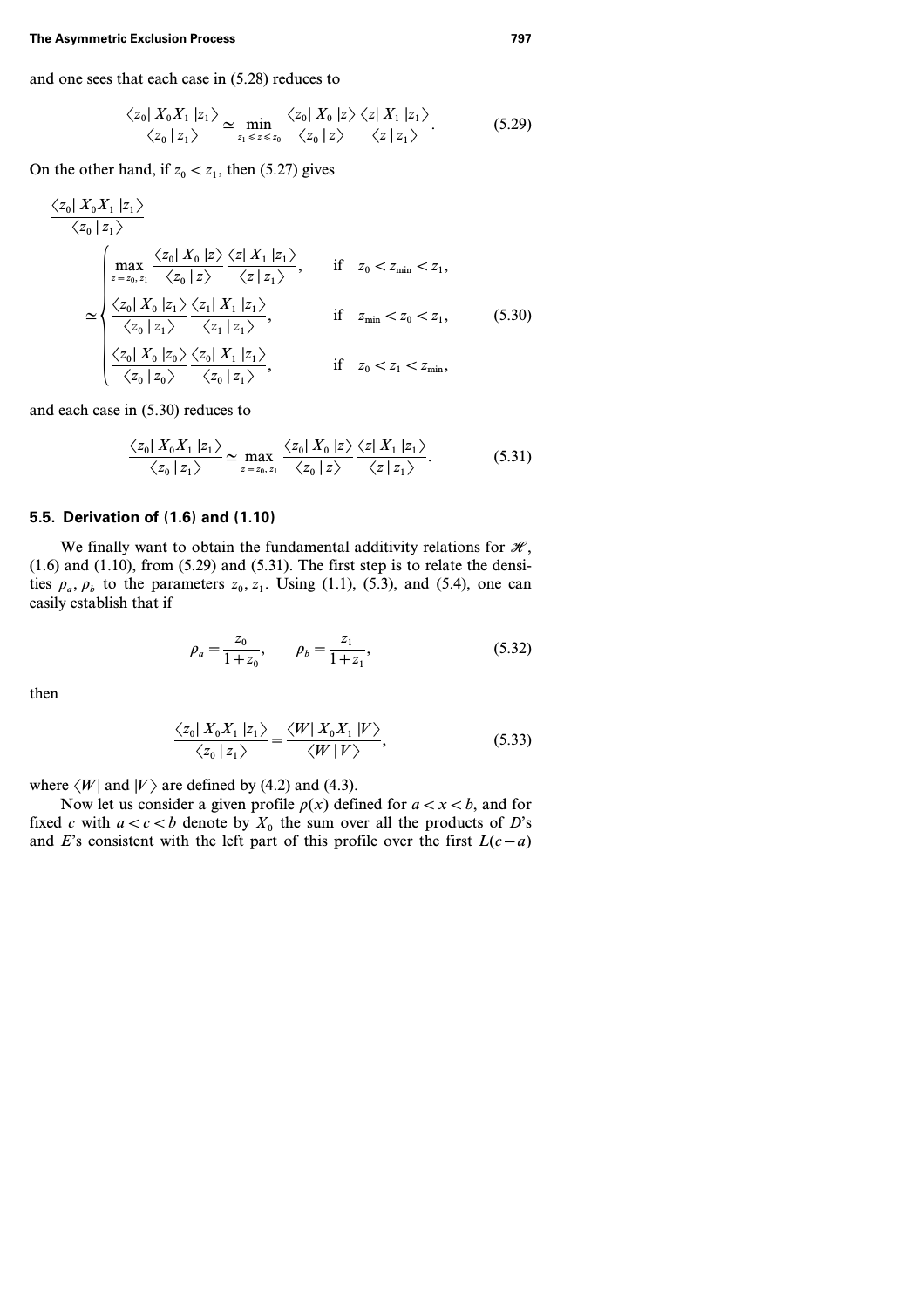sites, and by  $X_1$  the same quantity for the right part of the profile over the last  $L(b-c)$  sites. We define  $\mathcal{H}$  by

$$
(1-q)^{L(b-a)} \frac{\langle z_0 | X_0 X_1 | z_1 \rangle}{\langle z_0 | z_1 \rangle} \sim \exp[-L \mathcal{H}_{[a,b]}(\{\rho(x)\}; \rho_a, \rho_b)]. \tag{5.34}
$$

Then we obtain immediately  $(1.6)$  and  $(1.10)$  from  $(5.29)$  and  $(5.31)$ . Moreover from  $(1.2)$ ,  $(4.4)$ ,  $(5.33)$ , and  $(5.34)$  we see that the constant  $K(\rho_a, \rho_b)$  which appears in (1.4) is given by

$$
(1-q)^{L(b-a)} \langle W | (D+E)^{L(b-a)} | V \rangle \sim e^{-L(b-a) K(\rho_a, \rho_b)}.
$$
 (5.35)

Writing (5.29) and (5.31) for  $X_0 = (D+E)^{L(c-a)}$  and  $X_1 = (D+E)^{L(b-c)}$ , we see that  $K(\rho_a, \rho_b)$  should satisfy

$$
(b-a) K(\rho_a, \rho_b) = \sup_{\rho_b \le \rho_c \le \rho_a} [(c-a) K(\rho_a, \rho_c) + (b-c) K(\rho_c, \rho_b)], \quad (5.36)
$$

if  $\rho_a > \rho_b$ , and

$$
(b-a) K(\rho_a, \rho_b) = \min_{\rho_c = \rho_a \text{ or } \rho_b} [(c-a) K(\rho_a, \rho_c) + (b-c) K(\rho_c, \rho_b)], \quad (5.37)
$$

if  $\rho_a < \rho_b$ . Now when  $\rho_a = \rho_b$  the matrices *D* and *E* commute and may be realized as the scalars  $D = (1 - q)^{-1}(1 + z_0)$ ,  $E = (1 - q)^{-1}(1 + z_0^{-1})$ , so that from (5.35) and (5.32) we have

$$
K(\rho_a, \rho_a) = -\log\left(z_0 + 2 + \frac{1}{z_0}\right) = \log[\rho_a(1 - \rho_a)].
$$
 (5.38)

From (5.36) and (5.38) one finds, by repeated subdivision of the interval [a, b], that if  $\rho_a > \rho_b$  then

$$
(b-a) K(\rho_a, \rho_b) = \sup_f \int_a^b dx \log[f(x)(1 - f(x))], \quad (5.39)
$$

where the supremum is over nonincreasing functions  $f(x)$  with  $f(a) = \rho_a$ and  $f(b) = \rho_b$ , and from (5.39) one obtains (1.5). Similarly, if  $\rho_a < \rho_b$  one obtains from (5.36) and (5.38) that

$$
(b-a) K(\rho_a, \rho_b) = \inf_{a \leq y \leq b} \left\{ \int_a^y dx \log[\rho_a(1-\rho_a)] + \int_y^b dx \log[\rho_b(1-\rho_b)] \right\},\tag{5.40}
$$

and (1.9) follows.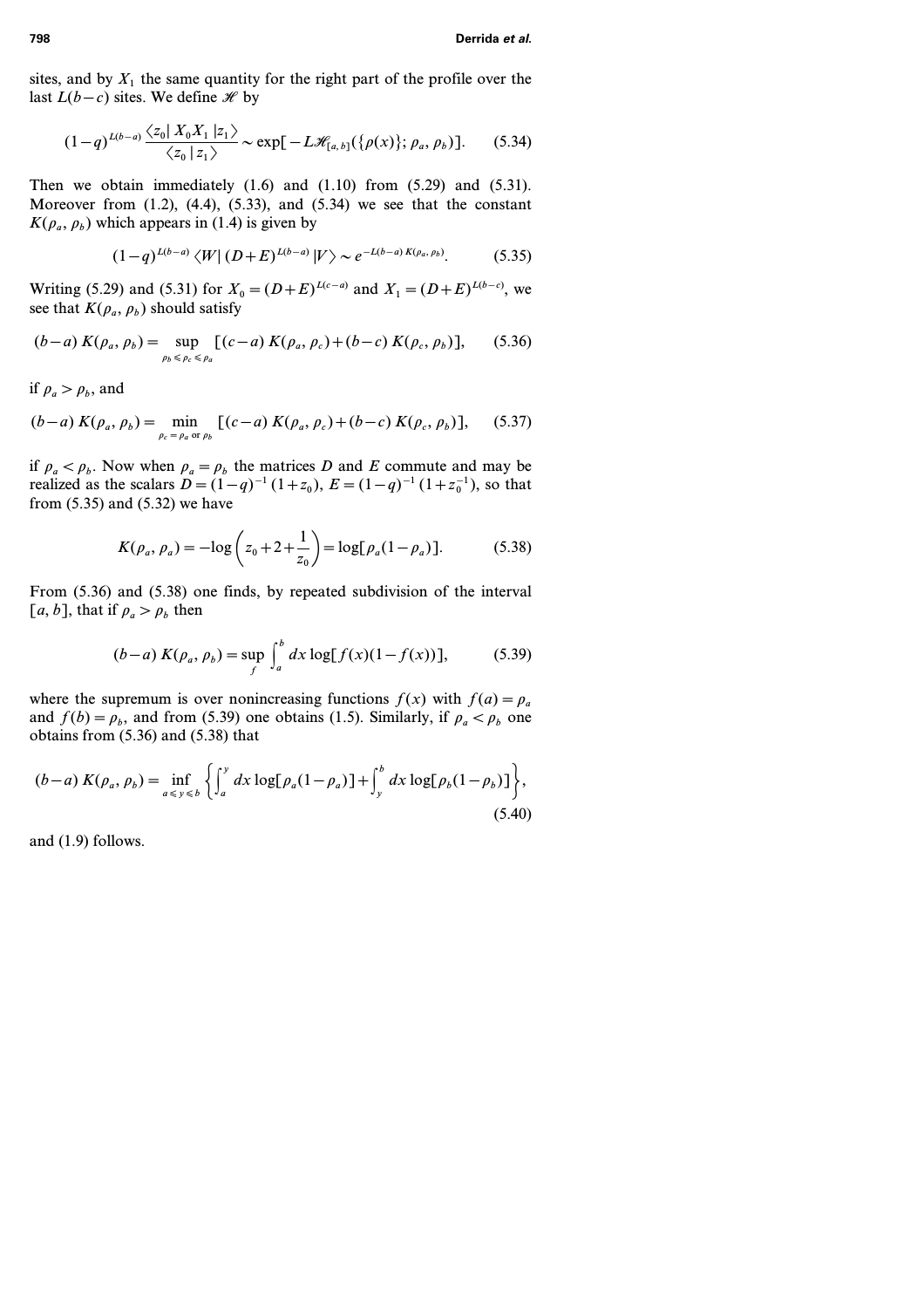### **6. LARGE DEVIATIONS VERSUS TYPICAL FLUCTUATIONS**

Expressions (1.7) and (1.11) enable us to calculate the large deviation function for an arbitrary density profile  $\rho(x)$ . As we have already noted and will show in this section, the large deviation functional, which describes macroscopic (order *N*) deviations from the typical profile  $\bar{p}$ , is in region *C*, where

$$
\rho_a > \frac{1}{2} > \rho_b,\tag{6.1}
$$

not simply related to the fluctuations (order  $\sqrt{N}$ ) around  $\bar{\rho}$ . We demonstrate this by computing explicitly, for  $q=0$ , the probability of seeing a given global density  $r$  in a window  $c < x < d$  of our system, with no other constraint in the system, both for fixed *r* with  $r \neq \bar{p}$  and for  $r - \bar{p}$  of order  $1/\sqrt{N}$ .

We divide our system of  $N = L(b - a)$  sites into three boxes, of  $N_1 =$ *L*(*c* − *a*) sites, *N*<sub>2</sub> = *L*(*d* − *c*) sites and *N*<sub>3</sub> = *N*(*b* − *d*) sites, corresponding to macroscopic intervals  $[a, c]$ ,  $[c, d]$ , and  $[d, b]$ , and compute the probability that the density is *r* in the middle box, i.e., the probability  $P(M_2)$  that the total number  $M_2$  of particles in the middle box is

$$
M_2 = L(d-c) r,\t\t(6.2)
$$

with no constraint imposed in the two other boxes.

### **6.1. Large Deviation**

Corresponding to the above constraint there will be an optimal profile  $\rho(x)$  for which, with  $\bar{\mathcal{F}}(r) \equiv \mathcal{F}_{[a, b]}(\rho(x); \rho_a, \rho_b)$ , one has

$$
P(M_2) \sim \exp[-L\bar{\mathcal{F}}]. \tag{6.3}
$$

Since  $\rho_a > \rho_b$ , one can use the additivity formula (1.6)

$$
\mathcal{H}_{[a,b]}(\rho(x); \rho_a, \rho_b) = \sup_{\rho_b \le \rho_d \le \rho_c \le \rho_a} \{ \mathcal{H}_{[a,c]}(\rho(x); \rho_a, \rho_c) + \mathcal{H}_{[c,d]}(\rho(x); \rho_c, \rho_d) + \mathcal{H}_{[d,b]}(\rho(x); \rho_d, \rho_b) \}.
$$
(6.4)

As there is no constraint on the profile in the two side boxes, one has  $\mathscr{F}_{[a, c]}(\rho(x); \rho_a, \rho_c) = \mathscr{F}_{[d, b]}(\rho(x); \rho_d, \rho_b) = 0$ , so that from (1.4),

$$
\mathscr{H}_{[a,c]}(\rho(x); \rho_a, \rho_c) = (c-a) \, K(\rho_a, \rho_c), \tag{6.5}
$$

$$
\mathscr{H}_{[b,d]}(\rho(x); \rho_d, \rho_b) = (b-d) \, K(\rho_d, \rho_b). \tag{6.6}
$$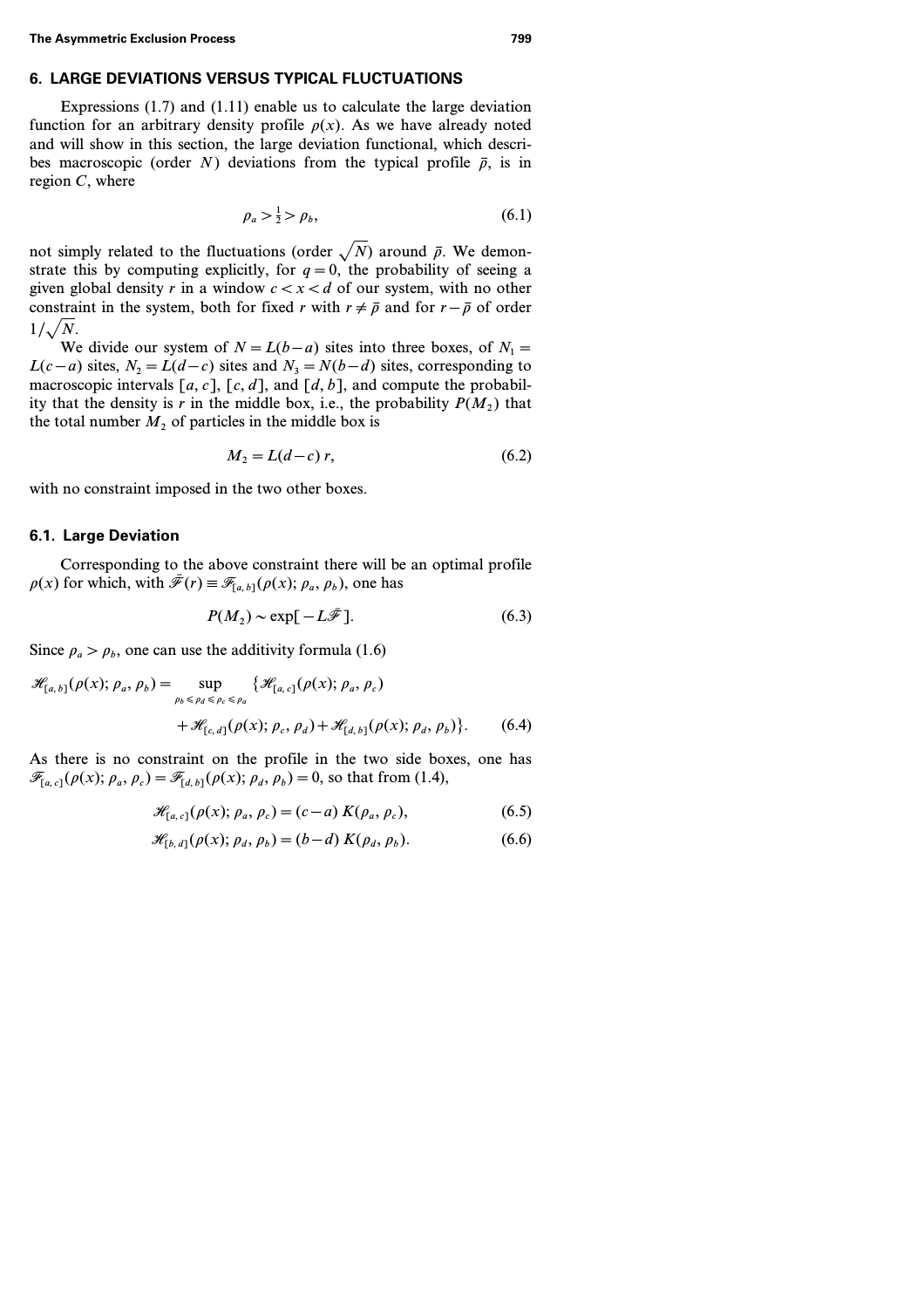Moreover, since  $\rho_c \ge \rho_d$  we know from Sections 3.5 and 3.6 that within the central box  $[c, d]$  the optimal profile  $\rho(x)$ , which corresponds to a fixed number of particles there, is flat. From (1.4) and (3.12) we then have

$$
\mathcal{H}_{[c,d]}(\rho(x); \rho_c, \rho_d) = \begin{cases} (c-d)[r \log(r(1-\rho_c)) + (1-r) \log((1-r) \rho_c)], \\ (c-d)[2r \log r + 2(1-r) \log(1-r)], \\ (c-d)[r \log(r(1-\rho_d)) + (1-r) \log((1-r) \rho_d)], \end{cases}
$$
(6.7)

when  $r < 1 - \rho_c$ ,  $1 - \rho_c < r < 1 - \rho_d$ , and  $1 - \rho_d < r$ , respectively. Now from (6.4) one must choose  $\rho_c$  and  $\rho_d$  to maximize the sum of (6.5), (6.6), and (6.7). The result depends on the sign of  $r - 1/2$ .

**Case 1.**  $r < 1/2$ . In this case the optimizing values of  $\rho_c$  and  $\rho_d$  are

$$
\rho_c = \min\left\{\frac{(d-a) - r(d-c)}{d+c-2a}, \rho_a\right\}, \qquad \rho_d = \frac{1}{2}.
$$
 (6.8)

The corresponding LDF is

$$
\bar{\mathcal{F}}(r) = (d-c)[r \log(4r(1-\rho_c)) + (1-r) \log(4(1-r) \rho_c)]
$$
  
+(c-a) \log(4\rho\_c(1-\rho\_c)), (6.9)

which for *r* close to *1/2* becomes

$$
\bar{\mathcal{F}}(r) = \frac{4(d-c)(d-a)}{d+c-2a} \left(r - \frac{1}{2}\right)^2 + O\left(r - \frac{1}{2}\right)^3.
$$
 (6.10)

We also find from Section 3.2 that the optimal profile  $\rho(x)$  satisfies  $\rho(x) = \rho_c$  for  $a < x < c$  and  $\rho(x) = 1/2$  for  $d < x < b$ .

**Case 2.**  $r > 1/2$ . In this case, a similar calculation leads to

$$
\rho_c = \frac{1}{2}, \qquad \rho_d = \max\left\{\frac{(b-c) - r(d-c)}{2b - d - c}, \rho_b\right\} \tag{6.11}
$$

and

$$
\bar{\mathcal{F}}(r) = (d-c)[r \log(4r(1-\rho_d)) + (1-r) \log(4(1-r) \rho_d)]
$$

$$
+ (b-d) \log(4\rho_d(1-\rho_d)); \tag{6.12}
$$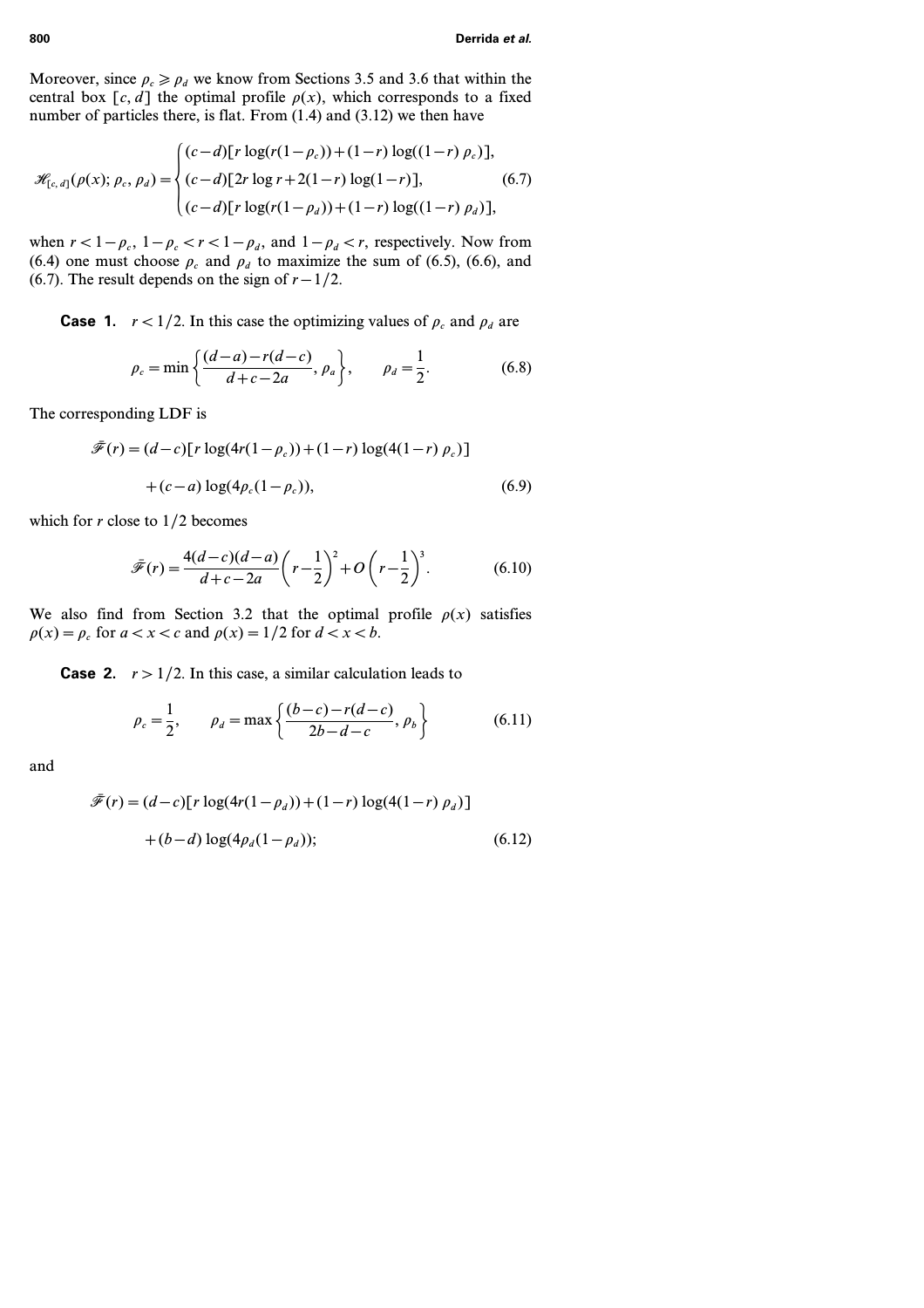and for *r* close to *1/2*, (6.12) gives

$$
\bar{\mathcal{F}} = \frac{4(d-c)(b-c)}{2b-c-d} \left(r - \frac{1}{2}\right)^2 + O\left(r - \frac{1}{2}\right)^3.
$$
 (6.13)

We see from (6.10) and (6.13) that in general the limiting value of the second derivative of  $\bar{\mathcal{F}}(r)$  at  $r=1/2$  depends on the sign of  $r-1/2$ , so that  $\bar{\mathcal{F}}(r)$  is in general nonanalytic at  $r=1/2$ . Note, however, that when the overall density for the system is specified, i.e., when  $c = a$  and  $d = b$ ,  $\bar{\mathcal{F}}(r)$  is analytic.

### **6.2. Fluctuations**

Formulae  $(6.9)$  and  $(6.12)$ , with  $(6.8)$  and  $(6.11)$ , give us the leading behavior of  $P(M_2)$  for large deviations, i.e., for  $r - 1/2$  of order 1. Let us now discuss the small fluctuations, i.e., the regime in which *r − 1/2=*  $O(L^{-1/2})$ , so that *L*F is of order one. As (6.10) and (6.13) do not coincide, one expects that typical fluctuations around the optimal profile  $\bar{p}(x)=1/2$ will be anomalous, i.e. non-Gaussian. Let us define the fluctuation  $\mu$  in the number  $M_2$  of particles in the central box by

$$
M_2 - \frac{(d-c)L}{2} = \mu \sqrt{L}.
$$
 (6.14)

In the next subsection we will derive, for  $q=0$ , the following probability density  $p(\mu) = P(M_2) \sqrt{L}$  for the random variable  $\mu$ .

$$
p(\mu) = \frac{8(b-a)^{3/2}}{[\pi(c-a)(b-d)]^{3/2} (d-c)}
$$
  
 
$$
\times \int_0^\infty dx \int_0^\infty dy \, xy \exp\left[-\frac{x^2}{c-a} - \frac{y^2}{b-d}\right]
$$
  
 
$$
\times \left\{ \exp\left[-2\frac{\mu^2 + (\mu + x - y)^2}{d-c}\right] - \exp\left[-2\frac{(\mu + x)^2 + (\mu - y)^2}{d-c}\right] \right\}.
$$
 (6.15)

We see that indeed  $\mu$  has a non-Gaussian distribution. Note, however, that the  $\sqrt{L}$  scaling in (6.14) is that appropriate for "normal" fluctuations.

For large positive  $\mu$ , (6.15) becomes

$$
p(\mu) = \frac{4}{\mu \pi} \frac{(b-a)^{3/2} (b-c)(b-d)}{(d-c)^{1/2} (2b-c-d)^{3/2} (c-a)^{3/2}} \exp\left[-\frac{4(b-c)}{(d-c)(2b-d-c)} \mu^2\right],
$$
\n(6.16)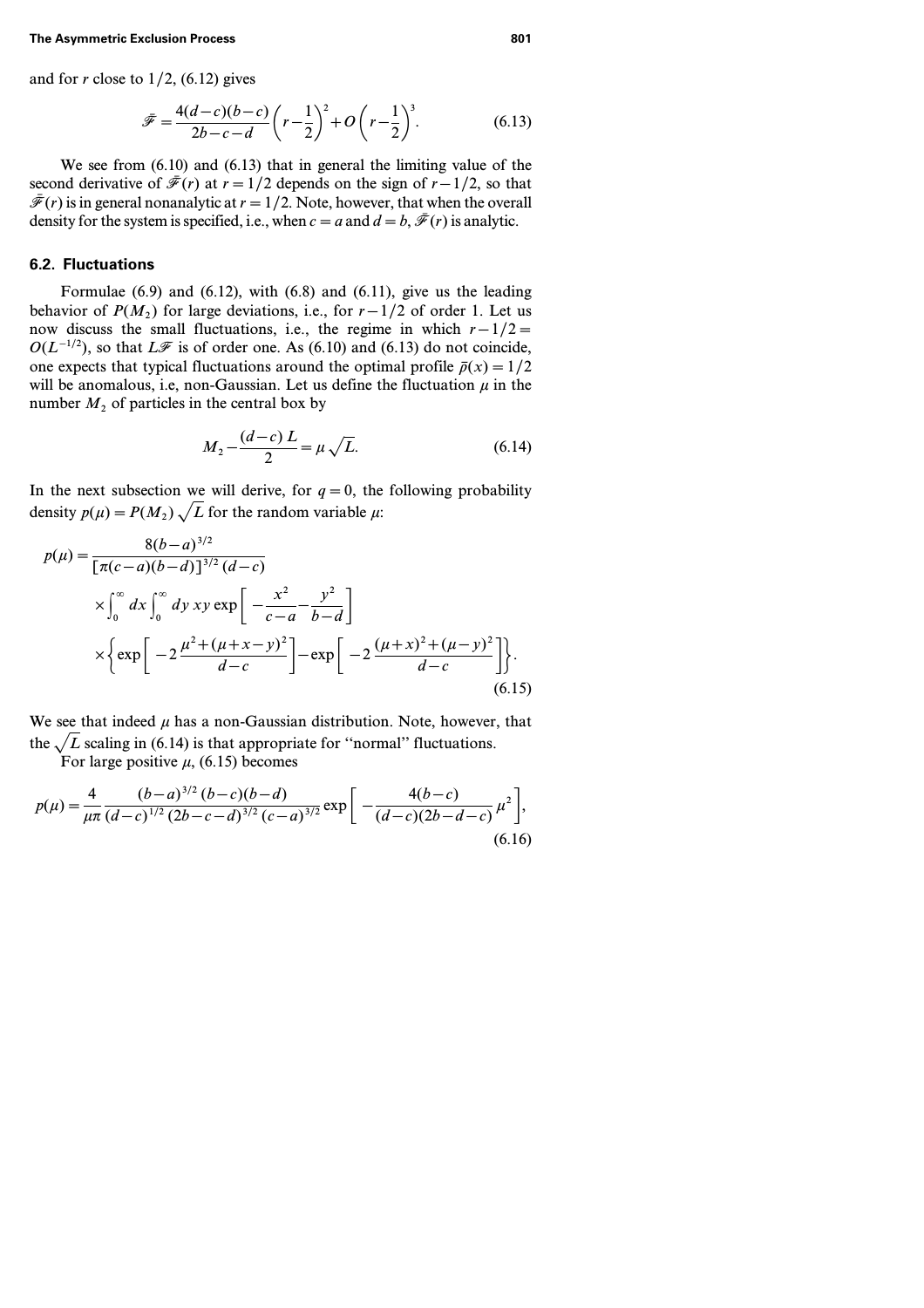and for large negative *m*,

$$
p(\mu) = \frac{4}{|\mu|} \frac{(b-a)^{3/2} (d-a)(c-a)}{(d-c)^{1/2} (d+c-2a)^{3/2} (b-d)^{3/2}} \exp\left[-\frac{4(d-a)}{(d-c)(d+c-2a)}\mu^2\right].
$$
\n(6.17)

We see that the large  $\mu$  asymptotics (6.16) and (6.17) match with (6.10) and (6.13) when  $|\mu| \gg 1$  and  $|r-1/2| \ll 1$ , with  $\mu = (r-1/2)(d-c)\sqrt{L}$ , i.e., that (6.15) interpolates between the large deviation regions  $r > 1/2$  and *r < 1/2*.

Also, from (6.15) one can compute the average  $\langle \mu \rangle$  of  $\mu$ :

$$
\langle \mu \rangle = \int p(\mu) \mu \, d\mu = \frac{\sqrt{(d-a)(b-d)} - \sqrt{(c-a)(b-c)}}{\sqrt{\pi} \sqrt{b-a}}. \tag{6.18}
$$

For a system of  $N = L(b - a)$  sites, one sees from (4.12) that

$$
\sum_{i=L(c-a)}^{L(d-a)} \left( \langle \tau_i \rangle - \frac{1}{2} \right) = \frac{\sqrt{L}}{2\sqrt{\pi}} \int_c^d \frac{b+a-2x}{\sqrt{(b-a)(b-x)(x-a)}} dx, \quad (6.19)
$$

in agreement with (6.18), since  $\langle M_2 \rangle - L(d-c)/2 = \langle \mu \rangle$ ,  $\sqrt{L}$ .

#### **6.3. Derivation of (6.15)**

One way to derive (6.15) is to use the following explicit representation<sup>(12)</sup> of (4.1), valid for  $q = 0$ :

$$
D = \sum_{n=1}^{\infty} |n\rangle\langle n| + |n\rangle\langle n+1|, \tag{6.20}
$$

$$
E = \sum_{n=1}^{\infty} |n\rangle\langle n| + |n+1\rangle\langle n|, \tag{6.21}
$$

where the vectors  $|1\rangle, |2\rangle, \ldots |n\rangle$ ... form an orthonormal basis of an infinite dimensional space (with  $\langle n|m\rangle = \delta_{n,m}$ ). Within this basis, the vectors  $|V\rangle$ and  $\langle W|$  are given (see (4.2), (4.3), and (1.1)) by

$$
|V\rangle = \sum_{n=1}^{\infty} \left(\frac{1-\beta}{\beta}\right)^n |n\rangle = \sum_{n=1}^{\infty} \left(\frac{\rho_b}{1-\rho_b}\right)^n |n\rangle, \tag{6.22}
$$

$$
\langle W \vert = \sum_{n=1}^{\infty} \left( \frac{1-\alpha}{\alpha} \right)^n \langle n \vert = \sum_{n=1}^{\infty} \left( \frac{1-\rho_a}{\rho_a} \right)^n \langle n \vert, \tag{6.23}
$$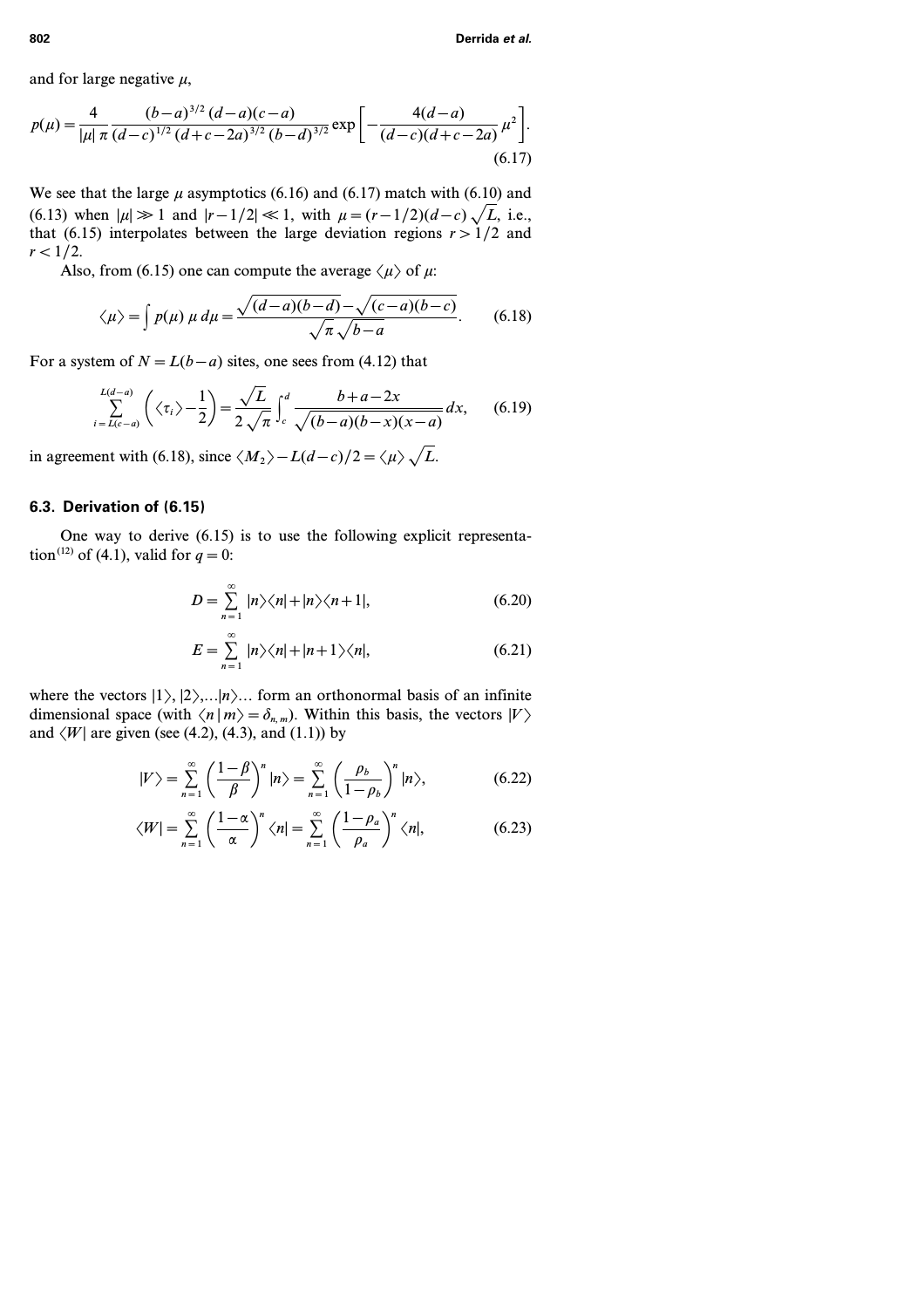and one can show ( for example by recursion) that

$$
\langle p | (D+E)^N | p' \rangle = \frac{(2N)!}{(N+p-p')! \, (N+p'-p)!} - \frac{(2N)!}{(N+p+p')! \, (N-p'-p)!} \tag{6.24}
$$

and that  $(32, 33)$ 

$$
\langle p| X_{N,M} | p' \rangle = \frac{(N!)^2}{(M)!(N-M)!(M+p-p')!(N-M-p+p')!} - \frac{(N!)^2}{(M+p)!(N-M-p)!(M-p')!(N-M+p')!} \tag{6.25}
$$

where  $X_{N,M}$  is the sum over all the configurations of N sites with M occupied particles. The probability  $P(M_2)$  that the number of particles is  $M<sub>2</sub>$  in the central box is given by

$$
P(M_2) = \frac{\langle W | (D+E)^{N_1} X_{N_2,M_2}(D+E)^{N_3} | V \rangle}{\langle W | (D+E)^{N_1+N_2+N_3} | V \rangle}.
$$
 (6.26)

From (6.26) one may recover the results of Section 3.4.

Let us first analyze the denominator of (6.26):

$$
\langle W | (D+E)^N | V \rangle = \sum_{p_1=1}^{\infty} \sum_{p_2=1}^{\infty} \left( \frac{1-\rho_a}{\rho_a} \right)^{p_1} \left( \frac{\rho_b}{1-\rho_b} \right)^{p_2} \langle p_1 | (D+E)^N | p_2 \rangle.
$$
\n(6.27)

For large N, this sum is dominated by  $p_1$  and  $p_2$  of order 1, so one can use an approximation of (6.24) valid for *p* and *p'* of order  $\sqrt{N}$  or less,

$$
\langle p| (D+E)^N | p' \rangle \simeq \frac{4^N}{\sqrt{\pi N}} \bigg[ \exp\bigg( \frac{-(p-p')^2}{N} \bigg) - \exp\bigg( \frac{-(p+p')^2}{N} \bigg) \bigg],\tag{6.28}
$$

and one gets for large *N*,

$$
\langle W | (D+E)^N | V \rangle \simeq \frac{4^{N+1}}{\sqrt{\pi} N^{3/2}} \frac{(1-\rho_a) \rho_a}{(2\rho_a - 1)^2} \frac{(1-\rho_b) \rho_b}{(2\rho_b - 1)^2}.
$$
 (6.29)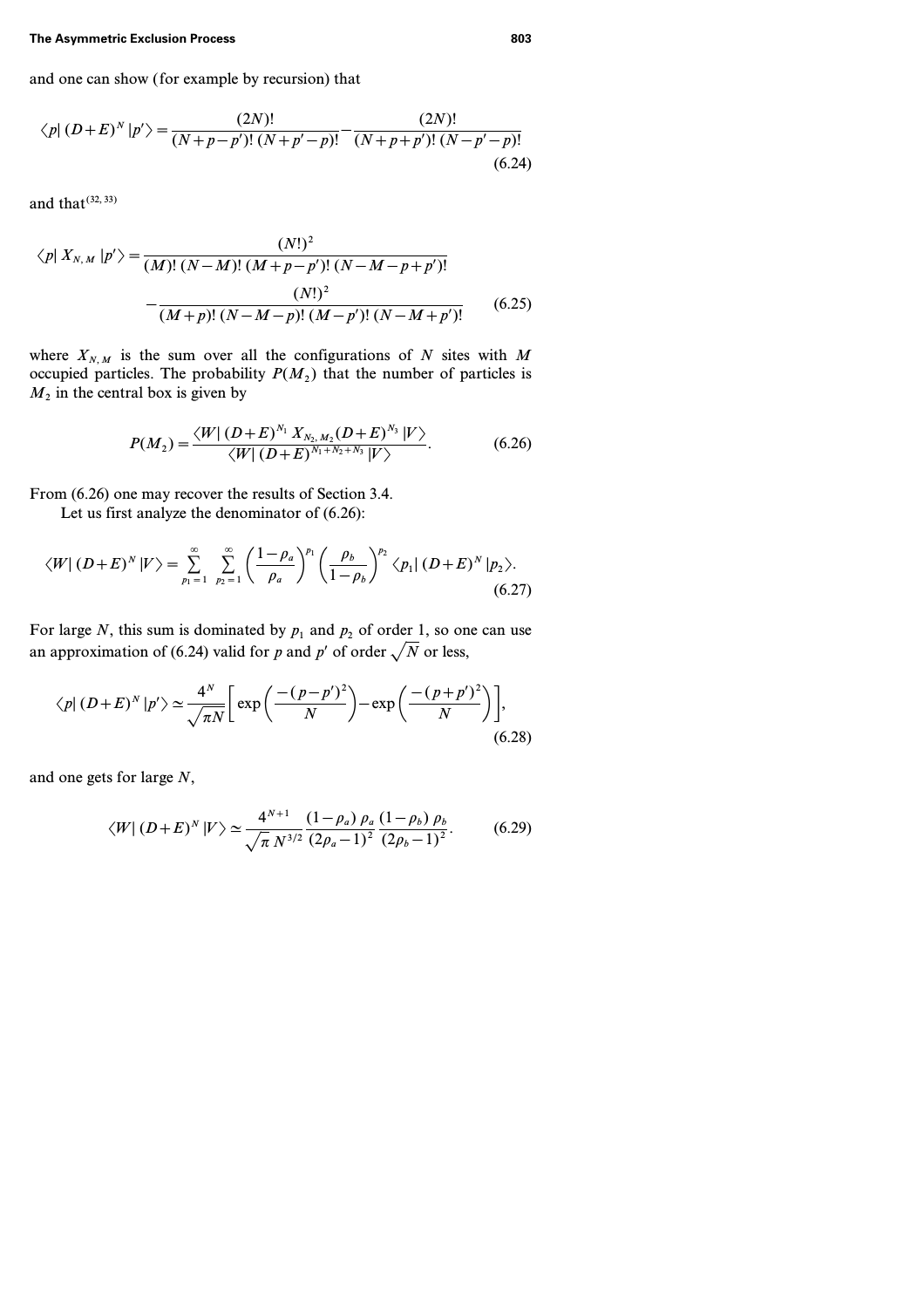One can write the numerator of (6.26) as

$$
\langle W | (D+E)^{N_1} X_{N_2, M_2} (D+E)^{N_3} | V \rangle = \sum_{p_1} \sum_{p_2} \sum_{p_3} \sum_{p_4} \langle W | p_1 \rangle
$$
  
 
$$
\langle p_1 | (D+E)^{N_1} | p_2 \rangle \langle p_2 | X_{N_2, M_2} | p_3 \rangle \langle p_3 | (D+E)^{N_3} | p_4 \rangle \langle p_4 | V \rangle.
$$
 (6.30)

When  $N_1, N_2, N_3$  are large and of order *L* and when the difference  $M_2 - N_2/2$  is of order  $\sqrt{L}$  as in (6.14), these sums are dominated by  $p_1$  and  $p_4$  of order 1 and  $p_2$  and  $p_3$  of order  $\sqrt{L}$ . If one writes

$$
p_2 = x\sqrt{L}, \qquad p_3 = y\sqrt{L},
$$
 (6.31)

one gets that

$$
\langle p_2 | X_{N_2, M_2} | p_3 \rangle \simeq 4^{N_2} \frac{2}{\pi N_2} \left[ \exp \left( -\frac{2L}{N_2} (\mu^2 + (\mu + x - y)^2) \right) - \exp \left( -\frac{2L}{N_2} ((\mu - y)^2 + (\mu + x)^2) \right) \right],
$$
 (6.32)

and the numerator becomes, after summing over  $p_1$  and  $p_4$  and replacing the sums over  $p_2$  and  $p_3$  by integrals,

$$
\langle W | (D+E)^{N_1} X_{N_2, M_2}(D+E)^{N_3} | V \rangle
$$
  
=  $\frac{4^{N_1+N_2+N_3+2} \times 2}{\pi^2 L^2 [(c-a)(b-d)]^{3/2} (d-c)}$   
 $\times \frac{(1-\rho_a) \rho_a (1-\rho_b) \rho_b}{(2\rho_a-1)^2} \int_0^{\infty} dx \int_0^{\infty} dy \, xy \exp \left[ -\frac{x^2}{c-a} - \frac{y^2}{b-d} \right]$   
 $\times \left\{ \exp \left[ -2 \frac{\mu^2 + (\mu + x - y)^2}{d-c} \right] - \exp \left[ -2 \frac{(\mu + x)^2 + (\mu - y)^2}{d-c} \right] \right\}$  (6.33)

which reduces to  $(6.15)$  after dividing by  $(6.29)$ .

**Remark.** One can also recover from (6.26) the expressions (6.9) and (6.12) by allowing deviations in  $M_2$  of order  $L$ .

#### **7. CONCLUSION**

The main results of the present work are the exact expressions (1.7) and (1.11) for the LDF  $\mathcal{F}({\rho})$  for the SNS of the open ASEP in one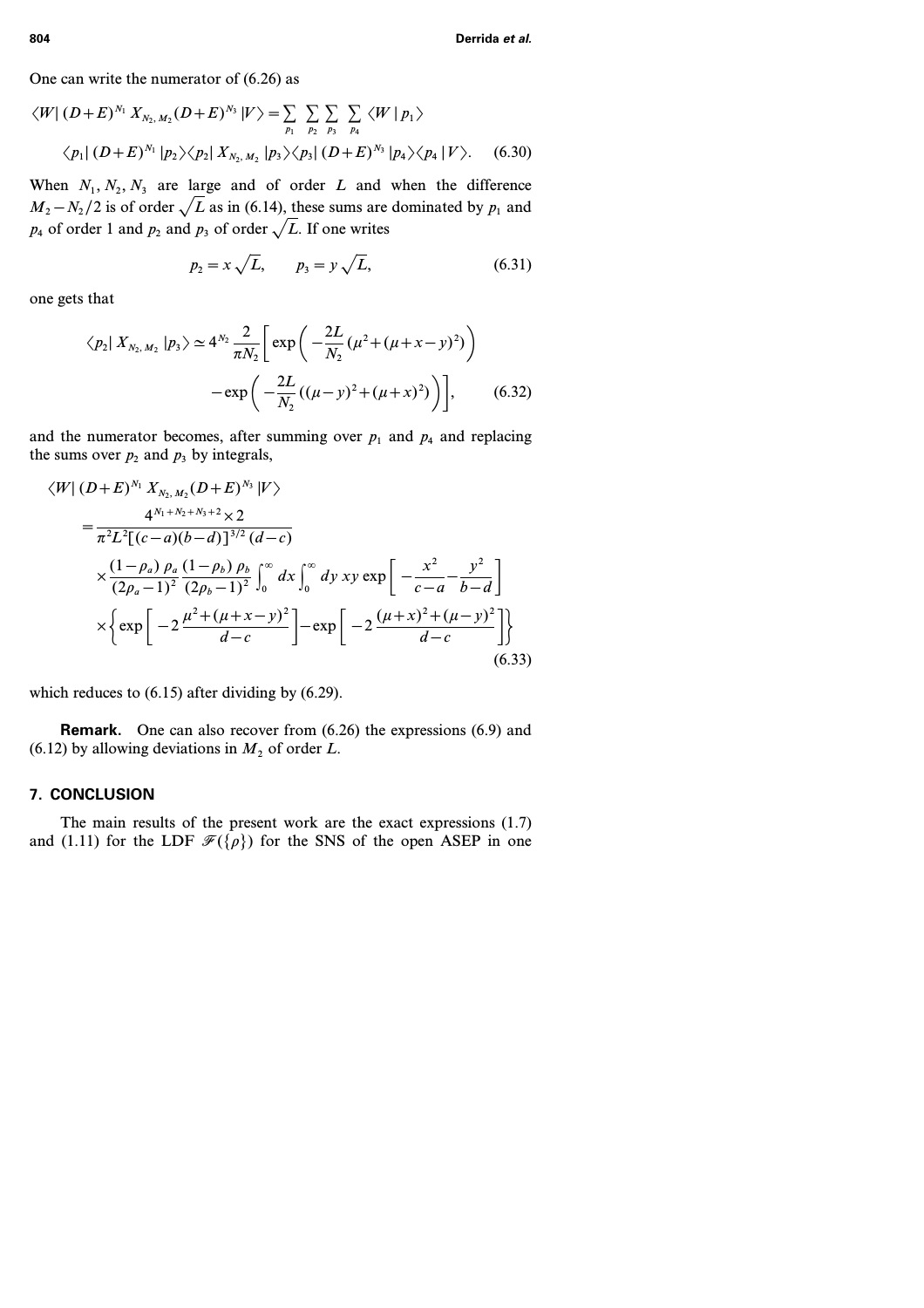This  $\mathcal{F}$ , like the one we found for the symmetric case in refs. 15 and 16, is a non-local functional of the density profile  $\{\rho(x)\}\)$ . We expect non-locality to be a general feature of such functionals for non-equilibrium systems.

Our expressions of the LDF, which take different forms in the fan region  $\rho_a > \rho_b$  (where the reservoirs and the bulk asymmetry cooperate) and in the shock region  $\rho_a < \rho_b$  (where they act in opposite directions), reflect several qualitative differences:

In the fan region,  $\rho_a > \rho_b$ , the probability of macroscopic deviations from the typical density profile is reduced compared with that in an equilibrium system with the same typical profile (see (3.9)); this was also true in the symmetric case.<sup> $(16)$ </sup> Another surprising feature of the fan region, at least in the maximal current phase C, is that the fluctuations of the density profile cannot be calculated from the LDF, and that these fluctuations are in general not Gaussian (see Section 6). We have no heuristic explanation of this behavior.

In the shock region of the phase diagram,  $\rho_a < \rho_b$ ,  $\mathcal{F}$  is not convex in  $\rho$  (see Section 3.3). Moreover, in this region the probability of macroscopic deviations from typical behavior is increased rather than reduced; see (3.11). This enhancement of deviations appears similar to known behavior<sup>(8)</sup> of fluctuations (the behavior of macroscopic deviations is not known) in a slab of fluid in contact at the top with a heat reservoir at temperature  $T_a$ , and at the bottom with another reservoir at temperature  $T_b$ : the Rayleigh–Bénard system.<sup>(6)</sup> In this system the force of gravity causes the SNS to undergo dynamic phase transitions when  $(T_b - T_a)$  is "sufficiently'' large, corresponding to different spatial patterns of heat and mass flow. This transition is preceded, as  $T_b - T_a$  is increased, by enhanced fluctuations even for very small differences between the two temperatures ( for which the system is stable) as long as  $T_b > T_a$ .

It is natural to expect that the probabilities of typical fluctuations and of large deviations are either both enhanced or both reduced, in comparison with the equilibrium system having the same  $\bar{p}$ , but this is not known to be true in general. In fact, our work here shows that small (typical) fluctuations cannot in general be computed from the LDF.

One can note that our expressions for the LDF (1.7) and (1.11) do not depend on the asymmetry parameter  $0 \leq q < 1$ . These expressions, however, are not valid at  $q=1$ , and they do not reproduce the symmetric exclusion result: the limits  $q \to 1$  and  $N \to \infty$  do not commute. It would be interesting to analyze the case of large *N* with  $1 - q = O(N^{-1})$ , in order to interpolate between the symmetric case and the asymmetric case.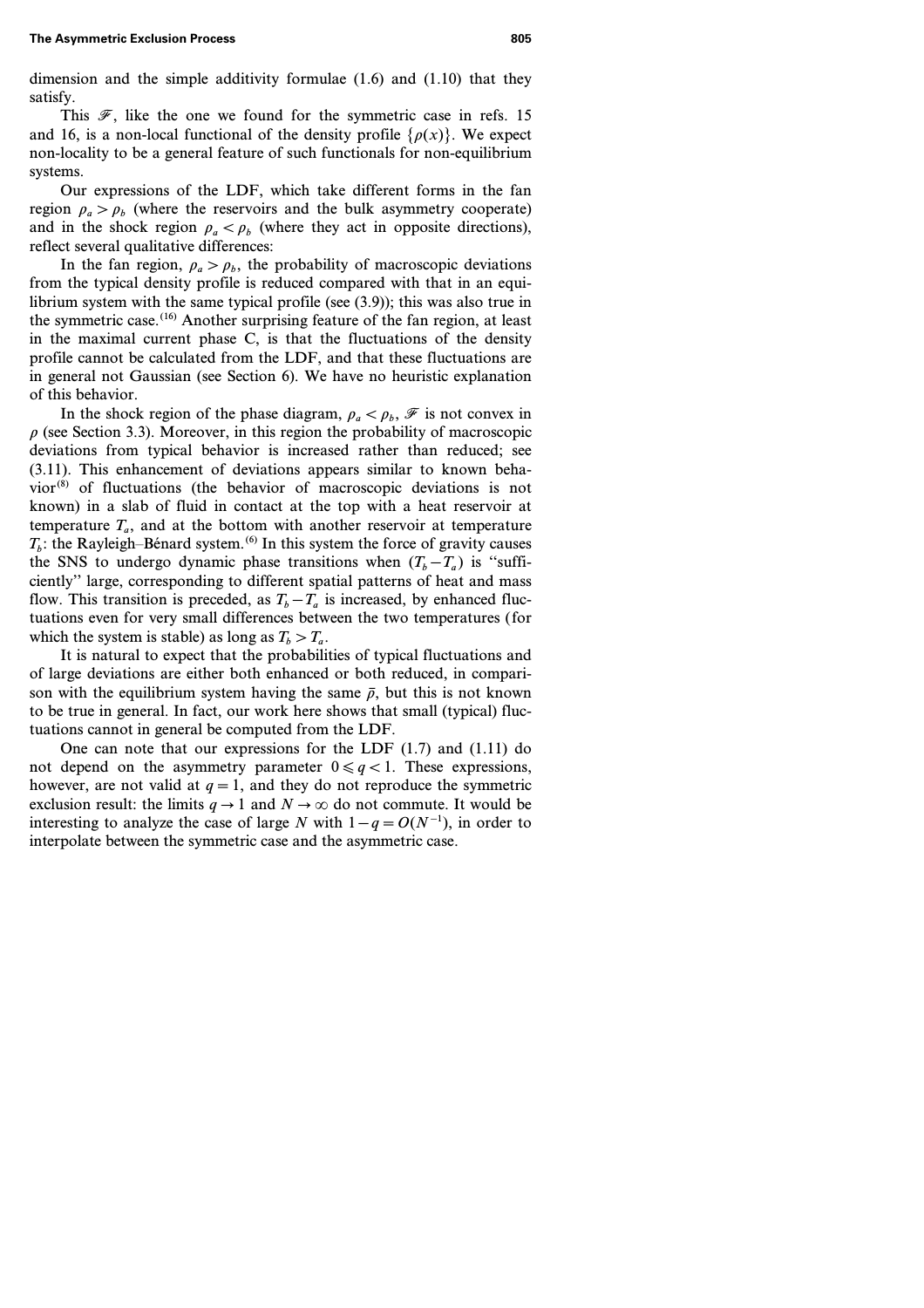It would also be desirable to have a physical understanding of our additivity formulae (1.6) and (1.10), and to see how our results could be generalized to more complicated non-equilibrium steady states.

Lastly, from our knowledge of the LDF in the SNS steady state, one could try to determine how a given (unlikely) profile was produced dynamically out of the nonequilibrium steady state. This has been done for the symmetric exclusion process on a circle in ref. 34, and recently for the open system in refs. 35 and 36, where the LDF was given in terms of a time integral over a trajectory taking the system, via a ''reversed dynamics,'' from a typical SNS configuration to the profile  $\rho(x)$ . A dynamic LDF for the ASEP on the circle was studied in ref. 37.

#### **APPENDIX A. THE CONCAVE ENVELOPE CONSTRUCTION**

In this appendix we justify the construction  $(3.5, 3.6)$  of the optimizing function  $F_p$  for the supremum in (1.7). Recall that we are given a density profile  $\rho(x)$  which is defined for  $a \le x \le b$  and satisfies  $0 \le \rho(x) \le 1$  for all *x*, and reservoir densities  $\rho_a$  and  $\rho_b$  which satisfy  $1 \ge \rho_a > \rho_b \ge 0$ . Let  $H_p(x) = \int_a^x (1 - p(y)) dy$ , so that  $G_p$  is the concave envelope of  $H_p$ , and recall that  $F_{\rho}$  is obtained by cutting off  $G_{\rho}'(x)$  at  $\rho_a$  and  $\rho_b$  (see (3.6)). Then (1.7) may be written as

$$
\mathscr{F}_{[a,b]}(\{\rho(x)\};\rho_a,\rho_b) = -(b-a) K(\rho_a,\rho_b) + \int_a^b dx [\rho(x) \log \rho(x) + (1-\rho(x)) \log(1-\rho(x))]
$$
  
+ sup  $B_{\rho}(F)$ , (A.1)

where

$$
B_{\rho}(F) = \int_{a}^{b} dx \left[ (1 - \rho(x)) \log \frac{F(x)}{1 - F(x)} + \log(1 - F(x)) \right], \quad (A.2)
$$

and the supremum in (A.1) is over monotone nonincreasing functions *F(x)* satisfying  $F(a) = \rho_a$ ,  $F(b) = \rho_b$ . Now since  $H_a(x) \le G_a(x)$  for all *x* and  $\log[F(x)/1 - F(x)]$  is decreasing, we obtain by integration by parts, noting that  $H(a) = G(a)$  and  $H(b) = G(b)$ , that for any  $F(x)$  in this class,

$$
\int_{a}^{b} dx \left[ (1 - \rho(x)) - G'_{\rho}(x) \right] \log \frac{F(x)}{1 - F(x)}
$$
  
= 
$$
- \int_{a}^{b} \left[ H_{\rho}(x) - G_{\rho}(x) \right] d \left[ \log \frac{F(x)}{1 - F(x)} \right] \le 0,
$$
 (A.3)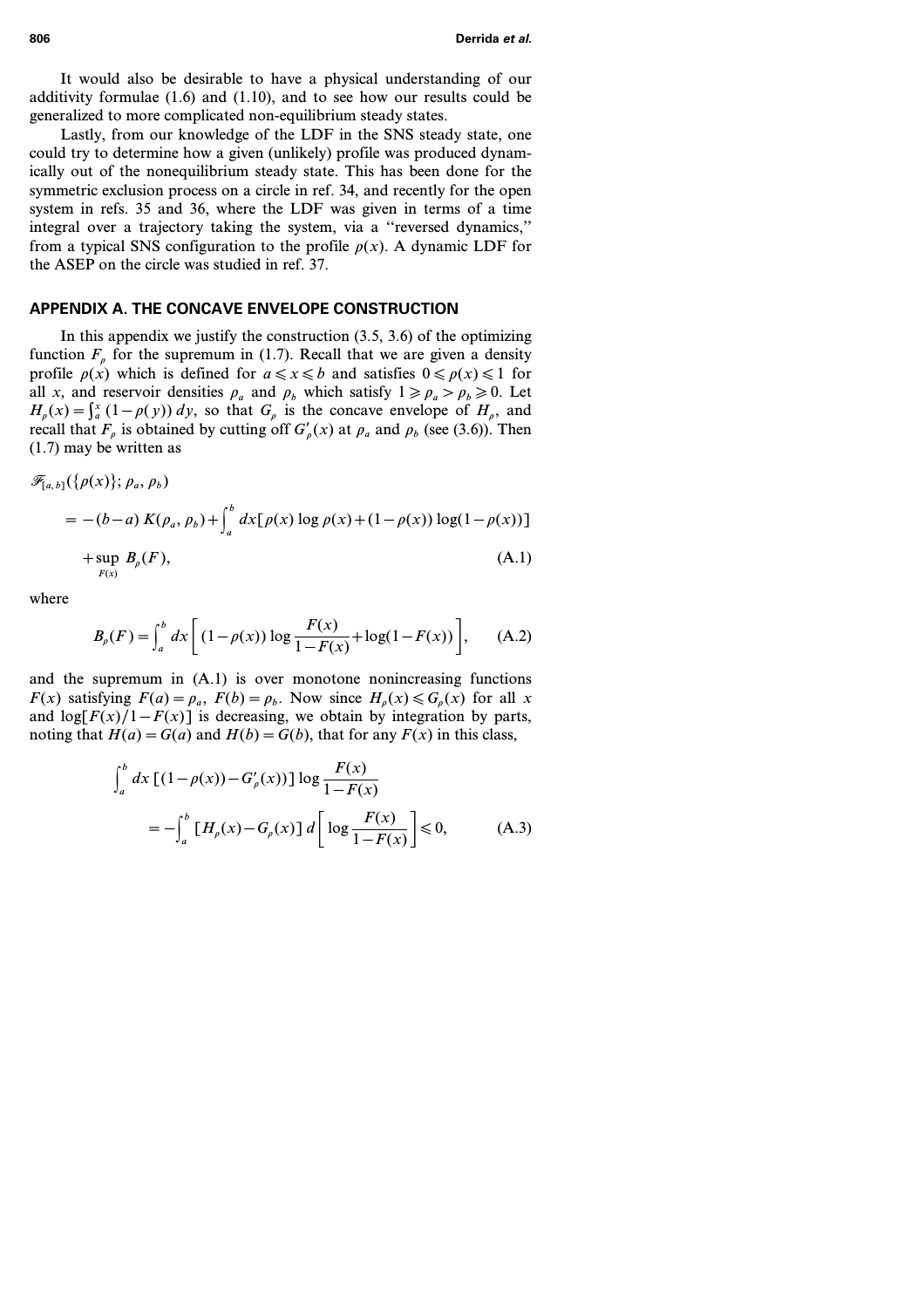so that

$$
B_{\rho}(F) \le \int_{a}^{b} dx \left[ G_{\rho}'(x) \log \frac{F(x)}{1 - F(x)} + \log(1 - F(x)) \right].
$$
 (A.4)

Since the integrand in  $(A.4)$  is pointwise concave in  $F(x)$ , with a maximum at  $F(x) = G'_{\rho}(x)$ , the integral is, for the functions  $F(x)$  satisfying  $\rho_a \geq$  $F(x) \ge \rho_b$ , bounded above by its value at  $F(x) = F_\rho(x)$ . Thus

$$
B_{\rho}(F) \le \int_{a}^{b} dx \left[ G_{\rho}'(x) \log \frac{F_{\rho}(x)}{1 - F_{\rho}(x)} + \log(1 - F_{\rho}(x)) \right]
$$
  
= 
$$
\int_{a}^{b} dx \left[ (1 - \rho(x)) \log \frac{F_{\rho}(x)}{1 - F_{\rho}(x)} + \log(1 - F_{\rho}(x)) \right]
$$
  
= 
$$
B_{\rho}(F_{\rho}); \qquad (A.5)
$$

here the first equality is obtained by noting that if  $(c, d)$  is a maximal interval on which  $G_p(x) \neq H_p(x)$  then (i)  $G'_p(x)$  and hence  $F_p(x)$  are constant on this interval and (ii)  $\int_c^d G'_{\rho}(x) dx = \int_c^d (1 - \rho(x)) dx$ . Equation (A.5) shows that the supremum in  $(A.1)$  is achieved by  $F(x) = F_p(x)$ .

#### **APPENDIX B. OPTIMAL PROFILE UNDER A CONSTRAINT**

Let  $\rho(x)$  be an optimal system profile for a fixed mean density *r*, that is, a profile which minimizes  $\mathcal{F}_{[a,b]}(\{\rho(x)\};\rho_a,\rho_b)$  under the constraint

$$
\int_{a}^{b} \rho(x) dx = r(b-a). \tag{B.1}
$$

In this section we show that  $\rho(x)$  is uniquely determined, and derive its form.

**Case 1.**  $\rho_a > \rho_b$ . Let  $G_a$  and  $F_a$  be defined by (3.5) and (3.6), so that

$$
\mathscr{F}_{[a,b]}(\{\rho(x)\};\rho_a,\rho_b) = \int_a^b h(\rho(x),F_{\rho}(x);\bar{\rho})\,dx,\tag{B.2}
$$

where  $h(r, f; \bar{\rho})$  is defined in (3.2) and  $\bar{\rho}$  is determined from  $\rho_a$ ,  $\rho_b$  as in Fig. 1.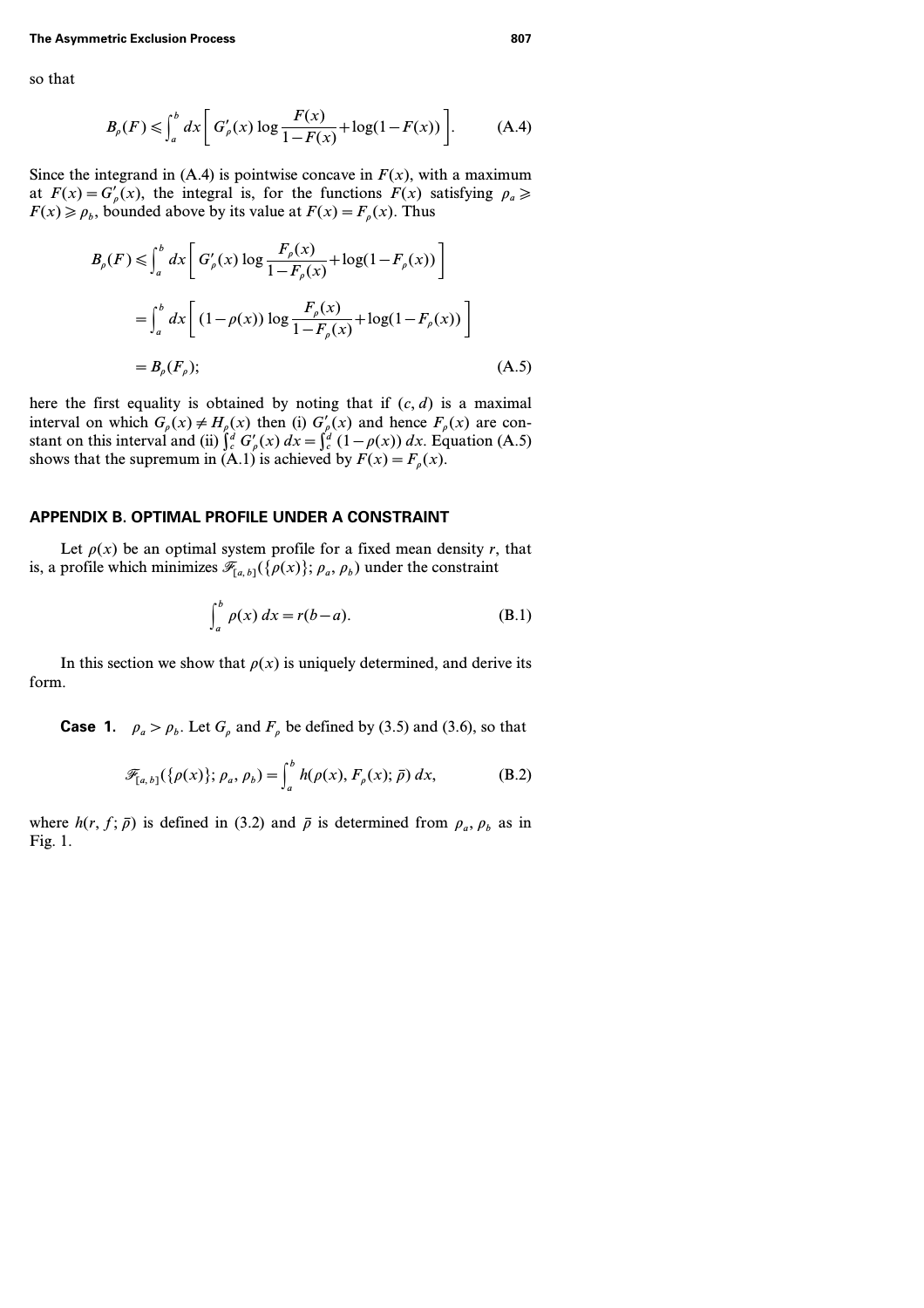We first show that  $\rho(x)$  must be monotone nondecreasing, that is, that  $\rho(x) = 1 - G'_{\rho}(x)$  (almost everywhere). For otherwise there will exist some interval  $[c, d] \subset [a, b]$  satisfying

$$
G_{\rho}(c) = \int_{a}^{c} (1 - \rho(y)) dy, \qquad G_{\rho}(d) = \int_{a}^{d} (1 - \rho(y)) dy, \qquad (B.3)
$$

and

$$
G_{\rho}(x) > \int_{a}^{x} (1 - \rho(y)) dy, \quad \text{for} \quad c \leq x \leq d. \tag{B.4}
$$

Then for  $c \le x \le d$ ,  $G'_{\rho}(x) = 1 - \lambda$ , where

$$
\lambda = \frac{1}{c - d} \int_{c}^{d} \rho(y) \, dy,\tag{B.5}
$$

and if  $\rho^*$  is defined by

$$
\rho^*(x) = \begin{cases} \lambda, & \text{if } c < x < d, \\ \rho(x), & \text{otherwise,} \end{cases}
$$
 (B.6)

then  $\rho^*$  satisfies (B.1) and from the strict convexity of  $h(\rho, F; \bar{\rho})$  in  $\rho$  and the fact that  $F_p$  is constant on  $[c, d]$  (with value  $\lambda$ ,  $\rho_q$ , or  $\rho_b$ ) it follows that

$$
(c-d) h(\lambda, F_{\rho}; \bar{\rho}) < \int_{c}^{d} h(\rho(x), F_{\rho}(x); \bar{\rho}) dx
$$
 (B.7)

and hence that  $\mathscr{F}_{[a,b]}(\{\rho^*(x)\};\rho_a,\rho_b) < \mathscr{F}_{[a,b]}(\{\rho(x)\};\rho_a,\rho_b)$ , contradicting the definition of  $\rho(x)$ .

Since  $\rho(x) = 1 - G'_{\rho}(x)$  we have from (3.6) that  $F_{\rho}(x)$  is a local function of  $\rho(x)$  taking value  $\rho_a$  if  $1 - \rho(x) > \rho_a$ ,  $\rho_b$  if  $1 - \rho(x) < \rho_b$ , and *1*− $\rho(x)$  otherwise. Then one can check that the integrand  $h(\rho(x), F_{\rho}(x); \bar{\rho})$ in (B.2) is pointwise convex in  $\rho(x)$ . Thus since  $\rho(x)$  satisfies (B.1),  $(b-a)$   $h(r, 1-r, \bar{p}) \leq \mathcal{F}_{[a, b]}(\{\rho(x)\}; \rho_a, \rho_b)$ , with equality if and only if  $\rho(x)$  is the constant function  $\rho(x) = r$ .

**Case 2.**  $\rho_a < \rho_b$ . Let  $y_r$  be the minimizing value in (1.11) corresponding to the optimal profile  $\rho(x)$ ; it is clear that  $\rho(x)$  must be constant on the intervals  $[a, y_r]$  and  $[y_r, b]$ , so that

$$
\mathcal{F}_{[a,b]}(\{\rho(x)\};\rho_a,\rho_b) = (y_r - a) h(r_a,\rho_a;\bar{\rho}) + (b - y_r) h(r_b,\rho_b;\bar{\rho})
$$
(B.8)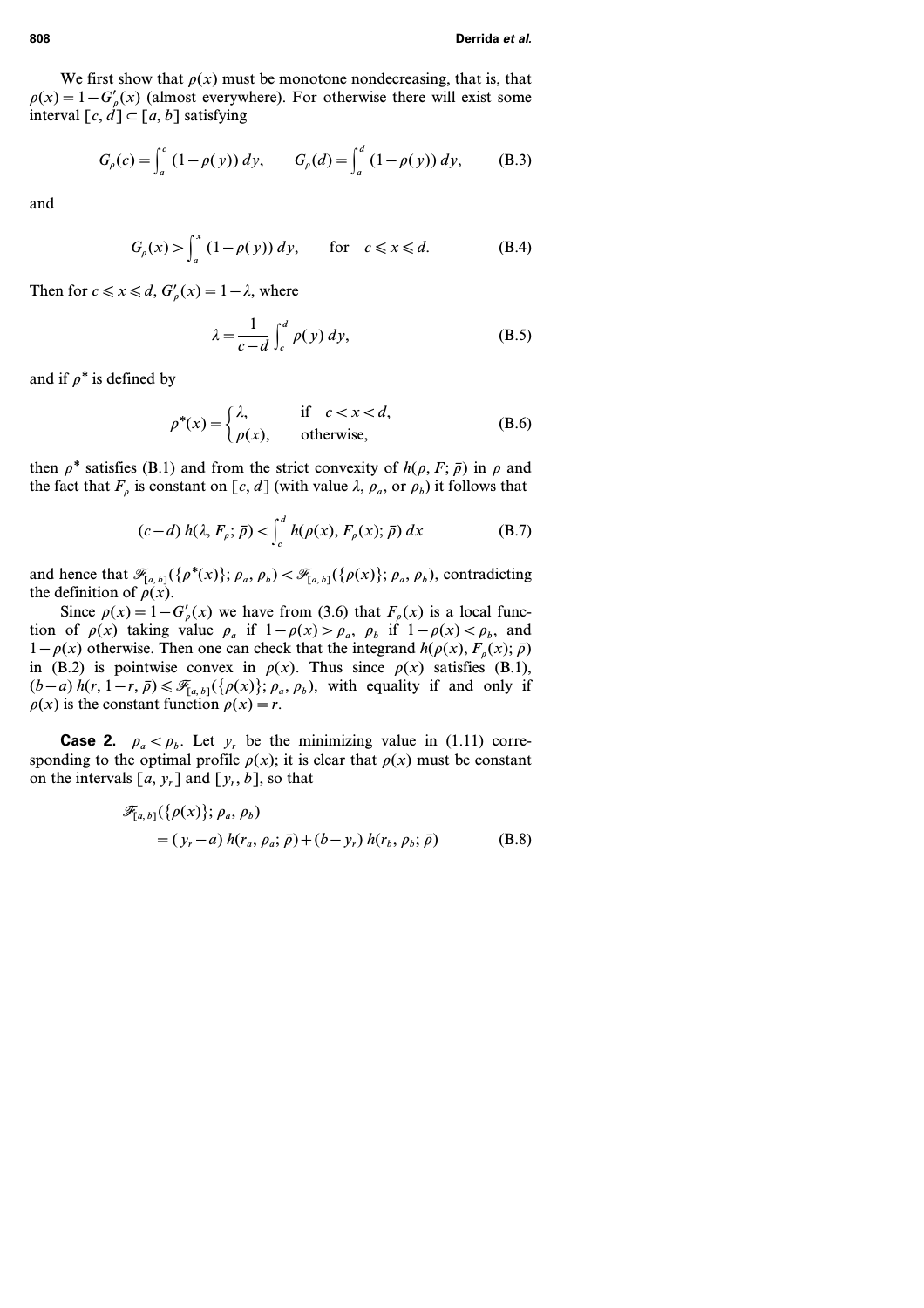for some values  $r_a$ ,  $r_b$  satisfying

$$
(y_r - a) r_a + (b - y_r) r_b = (b - a) r.
$$
 (B.9)

Minimizing (B.8) over  $a \leq y_r \leq b$  and (B.9) leads to  $y_r = b$ ,  $r_a = r$  if  $r < 1-p_b$  and  $y_r = a$ ,  $r_b = r$  if  $r > 1-p_a$ , while if  $1-p_b \le r \le 1-p_a$ ,  $y_r$  is given by (3.20) and  $r_a = 1 - \rho_b$ ,  $r_b = 1 - \rho_a$ .

### **ACKNOWLEDGMENTS**

We thank T. Bodineau, G. Giacomin, and J. M. Ortiz de Zárate for helpful discussions. The work of J. L. Lebowitz was supported by NSF Grant DMR–9813268, AFOSR Grant F49620/0154, DIMACS and its supporting agencies, and NATO Grant PST.CLG.976552. J.L.L. acknowledges the hospitality of the Institut Henri Poincaré, and B.D. and J.L.L that of the Institute for Advanced Study, where a part of this work was done.

### **REFERENCES**

- 1. S. R. De Groot and P. Mazur, *Non-Equilibrium Thermodynamics* (North-Holland, Amsterdam, 1962).
- 2. H. Spohn, *Large Scale Dynamics of Interacting Particles* (Springer-Verlag, Berlin, 1991).
- 3. R. Graham, Onset of cooperative behavior in nonequilibrium steady states, in *Order and Fluctuations in Equilibrium and Nonequilibrium Statistical Mechanics*, G. Nicolis, G. Dewel, and J. W. Turner, eds. (Wiley, New York, 1981).
- 4. H. Spohn, Long range correlations for stochastic lattice gases in a non-equilibrium steady state, *J. Phys A.* **16**:4275–4291 (1983).
- 5. R. Schmitz, Fluctuations in nonequilibrium fluids, *Phys. Reports* **171**:1–58 (1988), and references therein.
- 6. M. C. Cross and P. C. Hohenberg, Pattern formation outside of equilibrium, *Rev. Mod. Phys.* **65**:851–1112 (1993).
- 7. J. R. Dorfman, T. R. Kirkpatrick, and J. V. Sengers, Generic long-range correlations in molecular fluids, *Annu. Rev. Phys. Chem.* **45**:213–239 (1994).
- 8. W. B. Li, K. J. Zhang, J. V. Sengers, R. W. Gammon, and J. M. Ortiz de Zárate, Concentration fluctuations in a polymer solution under a temperature gradient, *Phys. Rev. Lett.* **81**:5580–5583 (1998).
- 9. S. Sasa and H. Tasaki, cond-mat/0108365 and references therein.
- 10. T. M. Liggett, *Interacting Particle Systems* (Springer-Verlag, New York, 1985).
- 11. B. Schmittman and R. K. P. Zia, *Statistical Mechanics of Driven Diffusive Systems* (Academic Press, London, 1995).
- 12. B. Derrida, M. R. Evans, V. Hakim, and V. Pasquier, Exact solution of a 1D asymmetric exclusion model using a matrix formulation, *J. Phys. A* **26**:1493–1517 (1993).
- 13. S. Olla, Large deviations for Gibbs random fields, *Probab. Th. Rel. Fields* **77**:343–357 (1988).
- 14. R. Ellis, *Entropy, Large Deviations, and Statistical Mechanics* (Springer, New York, 1985).